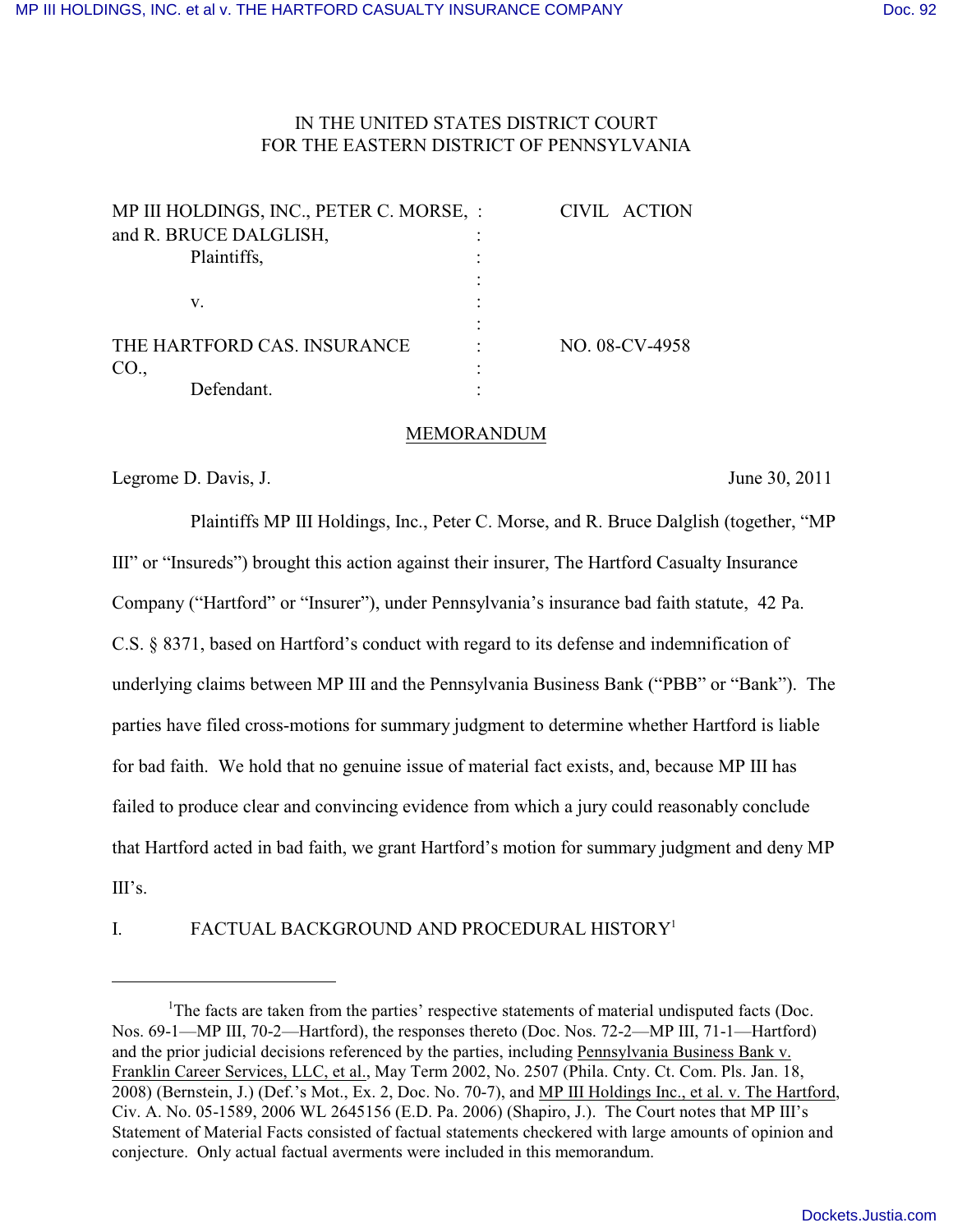MP III was formerly in the business of training truck drivers. Peter C. Morse and R. Bruce Dalglish were its principal stockholders. Hartford was its insurance company. In early 2002, a financial crisis in the trucking school industry occurred when Student Finance Corporation ("SFC"), a company that securitized truck-driving student loans, collapsed due to a high rate of loan default by students of MP III and its competitors in the industry who had sold loans to SFC. In the resulting tumult, MP III was named as a principal defendant in three separate lawsuits: two in the state courts of Pennsylvania and Texas, and one in the District of Delaware bankruptcy court. MP III called on its insurer, Hartford, to defend and indemnify it in each of the three actions under the terms of an insurance policy Hartford issued to MP III the year before. It would seem that Hartford has not done very good job, however, as the present case constitutes the third time that MP III and Hartford have litigated bad faith insurance allegations related to the three 2002 lawsuits.

The first bad faith claim, brought in 2005 along with an underlying coverage dispute, was settled by the parties in March of 2007. MP III brought a second bad faith claim in 2008 in this court. Upon Hartford's prior request, Judge Mark Bernstein of the Pennsylvania Court of Common Pleas ruled in February, 2010 that the claim was precluded by the agreement that settled the first claim. At the core of this third claim, also filed with us in 2008, and amended in 2010, are MP III's allegations that Hartford acted in bad faith when it (1) allegedly terminated the defense of MP III against underlying claims brought in 2002 by PBB, and sought declaratory judgment in Pennsylvania state court that it did not have a duty to defend MP III against those claims, (2) "threatened" to terminate the defense if MP III did not assert a certain position in arbitration between MP III and PBB that MP III considered frivolous, (3) "intentionally misrepresented" its position by telling MP III that it was not necessarily terminating coverage, when it actually was. (Pl.'s Br. Supp. Mot. Summ. J., Doc. No.  $69-2$  at 1 & 26.)

While this constitutes the gist of the present claim, the relevant backdrop is a complex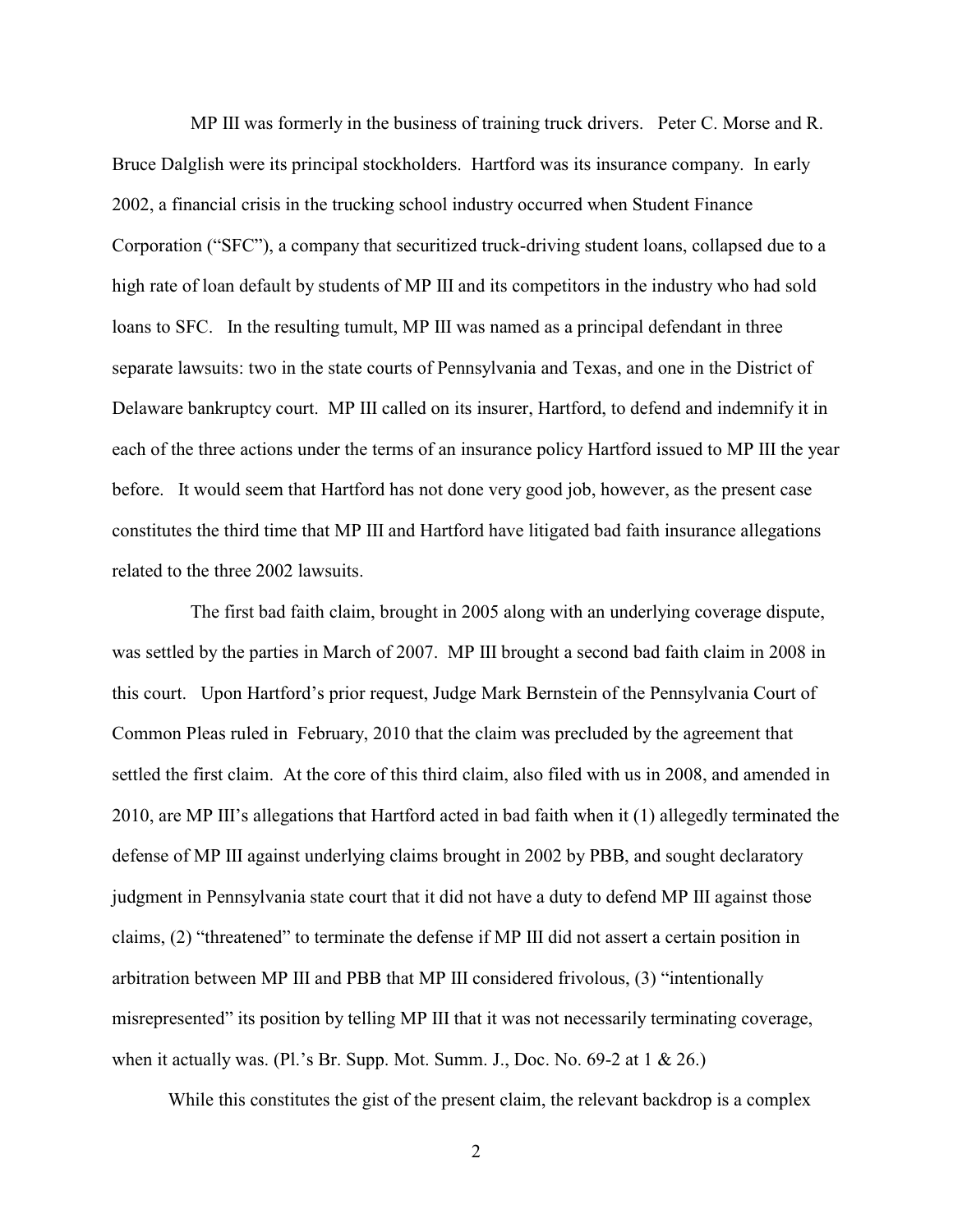and contentious factual mosaic, covering almost a decade of litigation in a half-dozen courts. Because MP III asserts that a range of Hartford's conduct was in bad faith, and because the perceived rights and obligations of the parties hinge on the interplay between a plethora of factors spanning a significant time period, we describe the vast picture in its entirety, below.

# A. The Underlying PBB Action and the PBB-MP III Agreement

In 2002, MP III was sued three times. First, The Royal Indemnity Company ("Royal") sued MP III in state court in Texas ("Texas Action" or "Royal Action"). MP III and its competitors had sold student loans to SFC, who securitized them. Royal insured payment to the security holders in the event of default by the student borrowers. In Royal Indemnity Company v. MP III Holdings, Inc. et al, Case No. D 1673 70 (Dist. Ct. Jefferson Cnty., 58th Judicial Dist.), Royal sued MP III and other truck driving schools for engaging in an alleged fraudulent ponzi scheme with SFC in connection with the tuition loans which Royal claimed induced it to provide the insurance. Faced with these claims, MP III called upon its insurer, Hartford, to defend and indemnify it under the terms of a previously-issued Educator's Legal Liability Policy.

Also in 2002, in Stanziale v. MP III Holdings, Inc. et al., Adversary Proceeding No. 04- 56408 (Bankr. D. Del. 2002) ("Delaware Action" or "Stanziale Action"), SFC's bankruptcy trustee filed suit against MP III to recover \$32 million that SFC had transferred to MP III as a result of the alleged tuition loan fraud at issue in the Royal Action. Again, MP III sought defense and indemnity from Hartford.

Although the parties' activities related to these two lawsuits are relevant to the present bad faith claim, the underlying piece of litigation primarily at issue in the instant dispute involves the third 2002 action— PBB's suit against MP III in the Pennsylvania Court of Common Pleas for Philadelphia County ( "PBB Action"). Around the same time that SFC collapsed, Morse and Dalglish sold all their MP III stock to a competitor, Franklin Career ("Franklin"), which took control of MP III's operations. Franklin guaranteed it would repay a \$1.5 million loan PBB had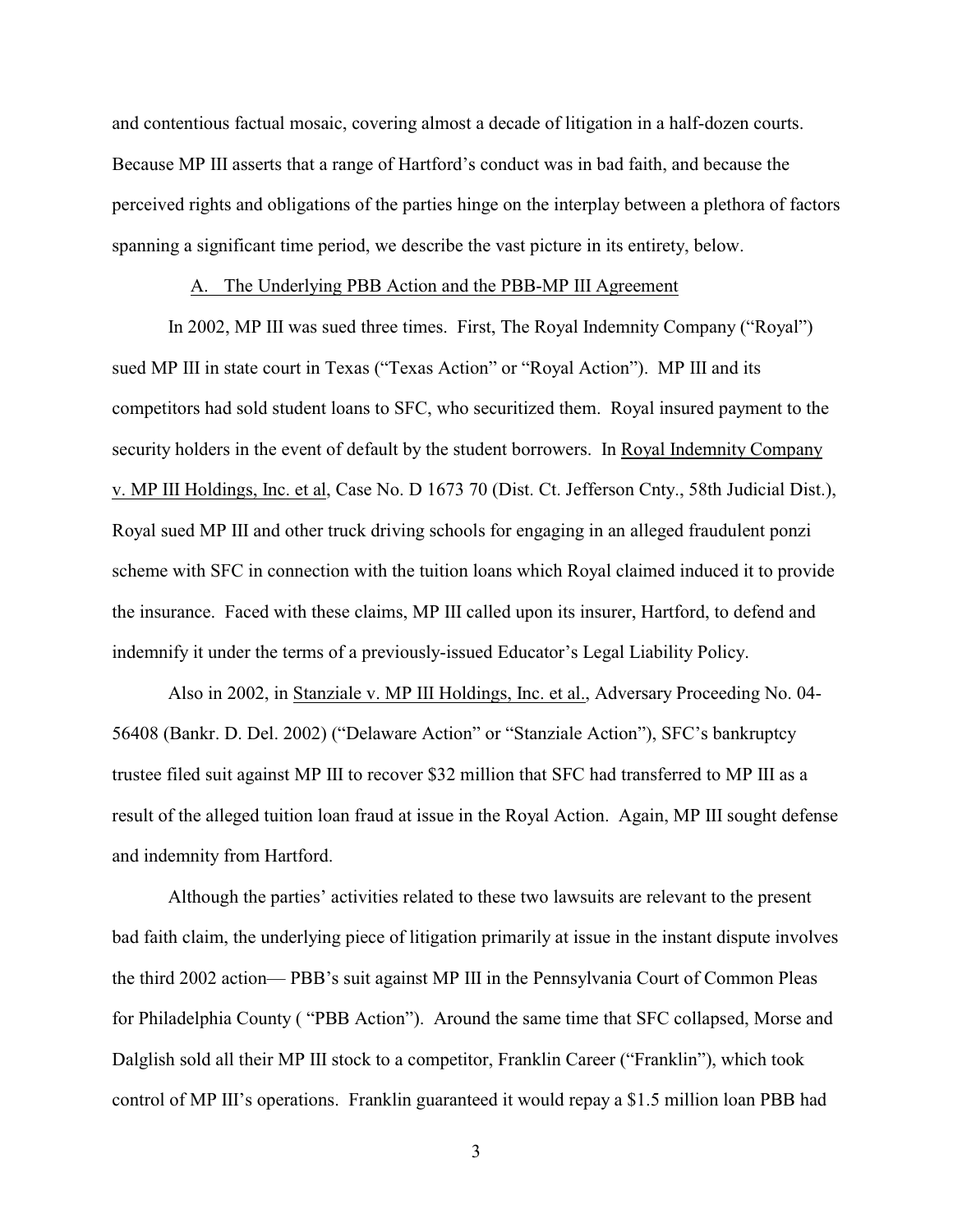made to MP III but it failed to so. PBB brought suit against MP III, Franklin, Morse and Dalglish in connection with the loan default and the MP III – Franklin merger, which PBB contended was designed to defraud it.

In response to the claims asserted by PBB, MP III asserted cross claims against thirdparty defendants, Leeds Weld, alleging that Leeds Weld had interfered with the merger contract between MP III and Franklin. Morse and Dalglish also asserted counterclaims individually against PBB. As was the case in Texas and Delaware, MP III sought defense and indemnity from the Hartford in this action.

On October 13, 2006, shortly before trial in front of Judge Bernstein, the two primary parties, PBB and MP III, executed a "Settlement Agreement and General Release" (the "PBB Agreement") in which they expressly agreed to dismiss PBB's claims from court. (Def.'s Mot., Ex. 4, Doc. No. 70-13.) MP III's third party claims against Leeds Weld were to remain in front of Judge Bernstein. Because the present parties dispute the effect of this Agreement on Hartford's coverage obligations, it is worth discussing and quoting in detail.

The Agreement begins with several "whereas" clauses that frame the Agreement, including clauses setting out  $(1)$  the nature and parties in the underlying lawsuit,<sup>2</sup> (PBB Agreement, Def.'s Mot., Ex. 4, Doc. No. 70-13), (2) the parties' intentions to dismiss the claims with prejudice and resolve them through mediation and, if necessary, arbitration,  $3$  (id. at 1), (3) that PBB's claims are set forth in the Fourth Amended Complaint in the PBB Action and MP

<sup>&</sup>lt;sup>2</sup> "WHEREAS, PBB has pressed legal claims against Morse, Dalglish, and MP III in the lawsuit captioned *Pennsylvania Business Bank v. Franklin Career Services, LLC et al.*, Philadelphia Court of Common Pleas, May Term 2002, No. 2507 (the "Lawsuit") and Morse and Dalglish have pressed a counterclaim against PBB in the Lawsuit;")

<sup>&</sup>lt;sup>3</sup>"WHEREAS, PBB, Morse, Dalglish and MP III now wish to resolve PBB's claims and Morse and Dalglish's counterclaim through mediation and, if necessary, binding arbitration and wish to dismiss the claims and counterclaims with prejudice;

WHEREAS , PBB, Morse, Dalglish and MP III do not seek to raise any new claims or counterclaims at mediation or at arbitration;"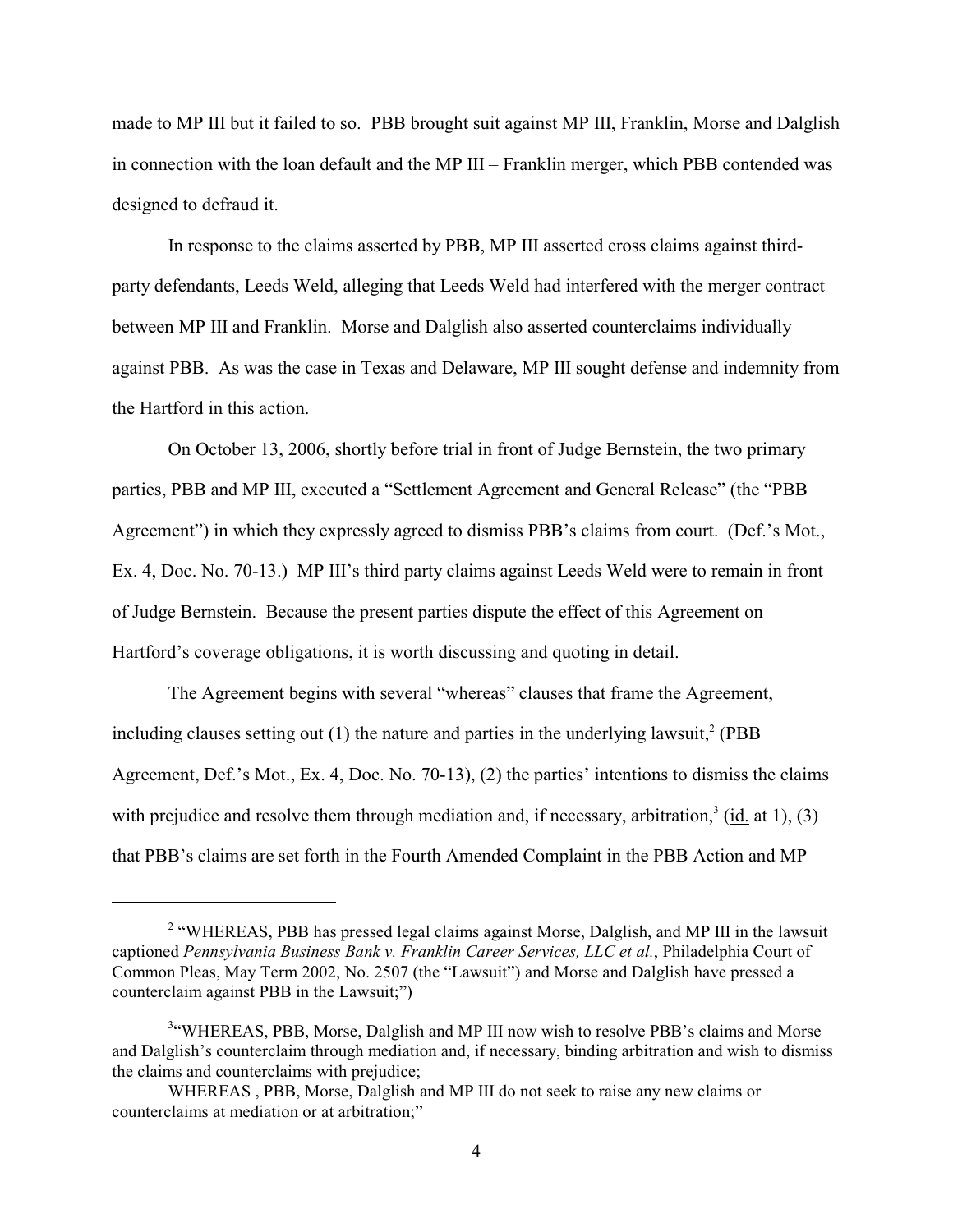III's in the Counterclaim,<sup>4</sup> (id.), and (4) that the parties have completed discovery.<sup>5</sup> (Id.)

The Agreement then contains fourteen paragraphs detailing the terms of the settlement. PBB agreed to "dismiss without prejudice and without costs PBB's lawsuit (namely claims) against Morse, Dalglish and MP III in its entirety."<sup>6</sup> (Id. at 11.) Morse and Dalglish agreed to the same regarding their counterclaim. (Id. at ¶ 2.) The parties agreed to submit their claims and defenses to mediation, which could occur only after MP III's claims against Leeds Weld had been resolved.<sup>7</sup> (Id. at  $\P$  3.) If mediation did not resolve the issues between PBB and MP III, the Agreement states that the claims were to be submitted to binding arbitration.<sup>8</sup> (Id. at  $\P$  4.) The Agreement states that it "represents the settlement of disputed claims and a counterclaim," and is not admission of guilt.<sup>9</sup> (Id. at  $\P$  6.) Importantly, the Agreement contains a covenant regarding distribution of any proceeds MP III receives from the Leeds Weld defendants on its claims that remained in front of Judge Bernstein.<sup>10</sup> (Id. at 7.) Those proceeds were to be "deposited into an

<sup>7</sup>"Mediation. Absent earlier resolution of PBB's claims and Morse and Dalglish's counterclaim, after the close of trial of the Lawsuit, but not before, PBB, Morse, Dalglish and MP III shall submit their claims and defenses to a mediator for mediation."

<sup>8</sup> Failure to Resolve Dispute through Mediation. If mediation does not resolve the disputes, the parties shall submit PBB's claim and Morse and Dalglish's counterclaim and defenses thereto to binding arbitration . . . ."

<sup>&</sup>lt;sup>4"</sup>WHEREAS, PBB's pending claims against Morse, Dalglish, and MP III and Morse and Dalglish's pending counterclaim against PBB are respectively set forth in full in PBB's Fourth Amended Complaint . . . ."

<sup>&</sup>lt;sup>5</sup>"WHEREAS, PBB, Morse, Dalglish and MP III and all other parties to the Lawsuit have conducted and completed all discovery in the Lawsuit."

 $64$  Dismissal of Lawsuit by PBB. In consideration of the promises called for herein, PBB shall within seven (7) days . . . dismiss with prejudice and without costs PBB's claims . . . ."

<sup>&</sup>lt;sup>9</sup> Denial and Compromise. PBB, Morse, Dalglish, and MP III represent, acknowledge, and agree that this Agreement effects the compromise and settlement of claims, a counterclaim, and demands that are disputed . . . . This Agreement represents the settlement of disputed claims and a counterclaim and is not an admission of fault or liability as to those claims or counterclaims.")

<sup>&</sup>lt;sup>10</sup>"Standstill Pending Mediation and Arbitration. PBB, Morse, Dalglish and MP III, represent, acknowledge, and agree that the entire amount of any award or settlement obtained by any party to this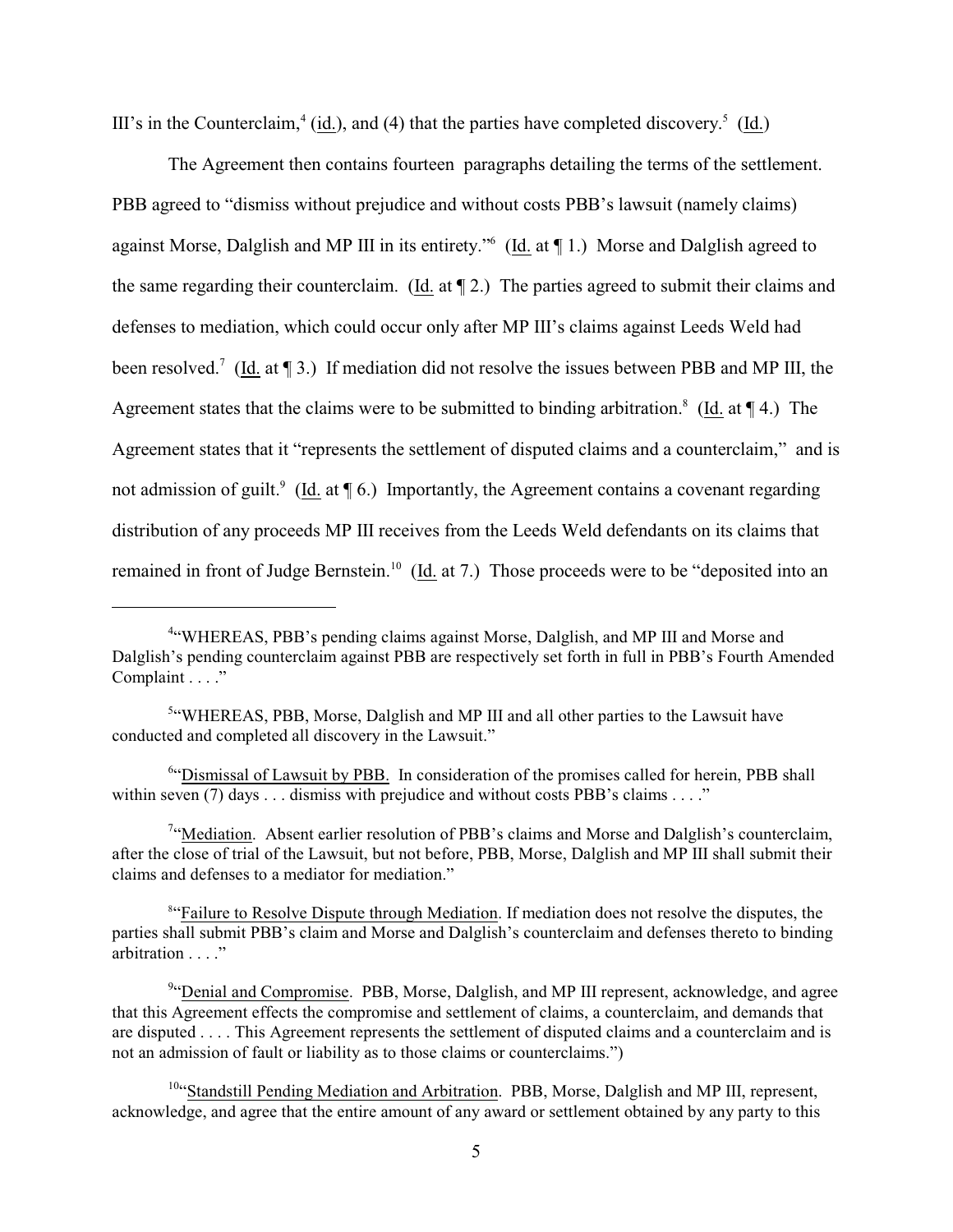escrow account" and "disbursed either by agreement of the parties or in accordance with or consistent with an Order or award from the Arbitration conducted pursuant to this Agreement." (Id.) Next, in the "Mutual Release" clause, the parties state that they "completely release, acquit, and forever discharge one another . . . from any and all claims that in any way relate to, arise out of, or are or could have been asserted in the Lawsuit . . . ."<sup>11</sup> (Id. at  $\P$  8.) Finally, the Agreement contains various provisions regarding governing law, authorization, entire agreement, and the like.

Within two weeks of the execution of this Agreement, on October 25, 2006, Judge Bernstein docketed the matter as "settled discontinued and ended" as to Defendants MP III, Morse and Dalglish. (State Court Action Docket, Def.'s Mot., Ex. 5, Doc. No. 70-14.) The third party claims by MP III against the Leeds Weld Defendants remained active.

After the Agreement was entered into on October 13, 2006, counsel for MP III, Alan Cotler of the law firm Reed Smith, sent the Agreement to John Grugan of the law firm Ballard Spahr, who was then counsel for MP III's insurer, Hartford. The facsimile cover sheet stated that the Agreement "sever[ed] those claims out of the . . . case and put[] them into mediation or

Lawsuit from this day forward from any of the defendants in the Lawsuit (hereinafter referred to as the "Lawsuit Proceeds") shall be deposited into an escrow account . . . . The Lawsuit Proceeds shall be disbursed either by agreement of the parties or in accordance with or consistent with an Order or award from the Arbitration conducted pursuant to this Agreement. The parties agree that in any arbitration to decide the rights in the Lawsuit Proceeds, any designation, allocation or determination by any jury or judge that the award or settlement is attributable or payable to any one or more of Morse, Dalglish, and/or MP III shall not be binding on the arbitrator. The arbitrator shall make an independent determination of the rights of all parties, i.e., Morse, Dalglish, MP III and PBB, therein based on the appropriate law and all of the relevant facts."

 $<sup>11</sup>$ "Mutual Release. Subject to the terms of the Agreement, PBB, on the one hand, and Morse,</sup> Dalglish, and MP III, on the other hand, completely release, acquit, and forever discharge one another ... from any and all claims that in any way relate to, arise out of, or are or could have been asserted in the Lawsuit, including without limitation, any and all claims . . . [the parties] may now have, or ever had, against each other through and including the date hereof, or that relate to or arise out of the Lawsuit. Without limitations to the foregoing, [the parties] . . . further covenant and agree that they shall not assert any claims in the future against each other . . . for any claims alleged in the Lawsuit . . . ."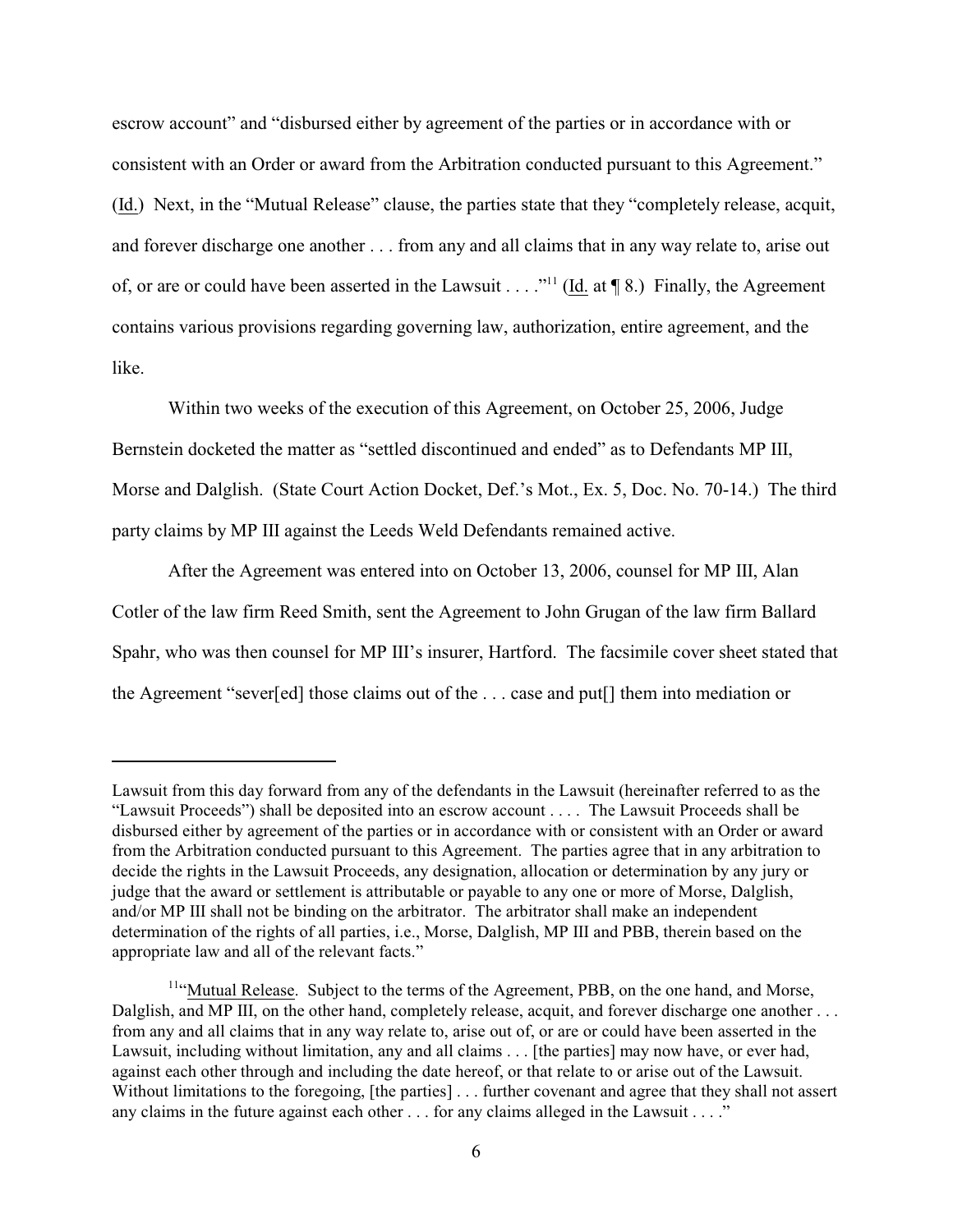arbitration. The . . . case will continue with respect to Dalglish's and Morse's claims against Leeds Weld." (Pl.'s Mot. Ex. I, Doc. No. 69-10.) Grugan, along with Warren Freiman—Hartford's Claims Manager for PBB's claims against MP III, and Naomi Kinderman—Hartford's in-house lawyer, all testified that they reviewed the agreement. (Grugan Dep. at 86 & 91, Pl.'s Mot, Ex. G, Doc. No. 69-10; Freiman Dep. at 97-100, Pl.'s Mot., Ex. C., Doc. No. 69-9; Kinderman Dep. at 144-144, Pl.'s Mot., Ex. I, Doc. No. 69-10.) None of these individuals opined at that time of the agreement on its effect on Hartford's defense of MP III. Internal communications at Hartford and reinsurance reports throughout 2007 show an awareness that the PBB Action was severed from court, with Freiman stating by email that the case "has by stipulation been referred to arbitration." (Pl's Mot., Ex. M, Doc. No 69-11.)

In January of 2008, sixteen months after the PBB Agreement, Judge Bernstein issued an opinion ruling against MP III on its remaining third party claims against Leeds Weld. (Def.'s Mot. Ex. 2, Doc. No. 70-7.) Judge Bernstein noted in his opinion that, at oral argument, MP III had "conceded that they had no valid claim against the majority of the defendants whom they had named and against whom they had prosecuted their claims for over four years. . . . [MP III] admitted that several of [the defendants] do not exist and that no evidence had been offered to show that the others had anything to do with either Franklin or the proposed merger."<sup>12</sup> (Id.)

Soon after Judge Bernstein handed down his decision, MP III informed its insurer, Hartford, that it was planning to appeal. In a letter of February 21, 2008, Hartford, by way of new outside counsel Ronald Schiller, then of the law firm DLA Piper, expressed its opinion that it had a lack of a contractual obligation with respect to the funding of the appeal of those affirmative claims, and further expressed its opinion that the October 2006 Agreement between

 $12$  The Leeds Weld Defendants subsequently brought a claim against Cotler, Reed Smith, Morse, and Dalglish, under the Dragonetti Act, alleging wrongful use of civil proceedings and abuse of process based on MP III's claims. See Complaint, Jeffrey Leeds, et al v. Cotler, et al., No. 08-5236 (E.D. Pa.) Filed Nov. 3, 2008), Def.'s Mot, Ex. 7, Doc. No. 70-16.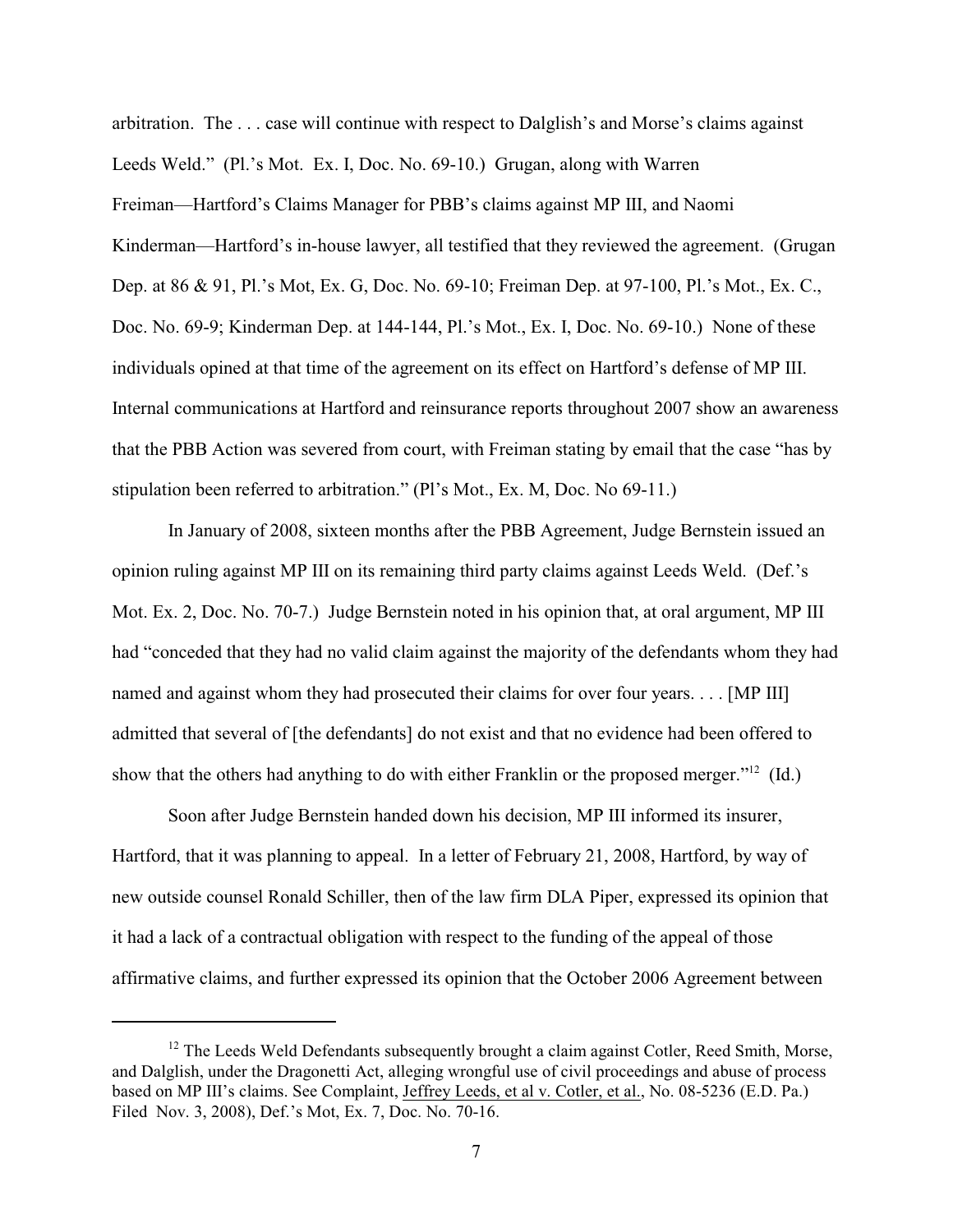PBB and MP III released PBB's claims, therefore, there was nothing left to defend in the PBB Action ("Schiller's February 21st Letter," Pl.'s Mot., Ex. 10, Doc. No. 69-4.) Hartford brought a subsequent declaratory judgment action in the Philadelphia Court of Common Pleas in this regard.<sup>13</sup>

On appeal of Judge Bernstein's decision against MP III on the Leeds Weld claims, the Pennsylvania Superior Court affirmed the directed verdict, noting that MP III had "blatantly misrepresent[ed]" witness testimony. Pennsylvania Business Bank v. Franklin Career Services, LLC, et al., No. 1481 EDA 2007 at 16 (Pa. Super. Ct., Mar. 27, 2009) (Def.'s Mot, Ex. 6, Doc. No. 70-15). The Pennsylvania Supreme Court denied MP III's petition for appeal.

# B. Prior MP III – Hartford Coverage Dispute and Settlement Agreement

In 2005, prior to the PBB Agreement, during the pendency of the three actions against MP III, MP III sued Hartford in Pennsylvania state court alleging that Hartford breached its duty to defend it in the PBB Action and the two other cases that were proceeding concurrently in Texas and Delaware. The suit, which sought coverage under the insurance policies and damages for bad faith conduct, was removed to the U.S. District for the Eastern District of Pennsylvania.

Hartford filed a motion to dismiss the Count of that complaint alleging it had breached the duty to defend MP III in the Texas case, and MP III cross moved for summary judgment on the same Count. Judge Norma Shapiro, in an opinion dated September 14, 2006, held that Hartford had a duty to defend MP III as long as the negligent misrepresentation count remained in the underlying Texas action. MP III Holdings Inc. et al., v. The Hartford, Civ. A. No. 05- 1589, 2006 WL 2645156 (E.D. Pa. 2006). Six months later, on March 19, 2007, the parties settled the remaining aspects of the dispute by executing a "Confidential Settlement Agreement and Mutual General Release." ( "Hartford Release," Pl.'s Mot., Ex. 64, Doc. No. 69-6.) In this

 $^{13}$ Hartford's February 21st letter and the declaratory judgment action are at the heart of the present bad faith action, and are both discussed at length, below.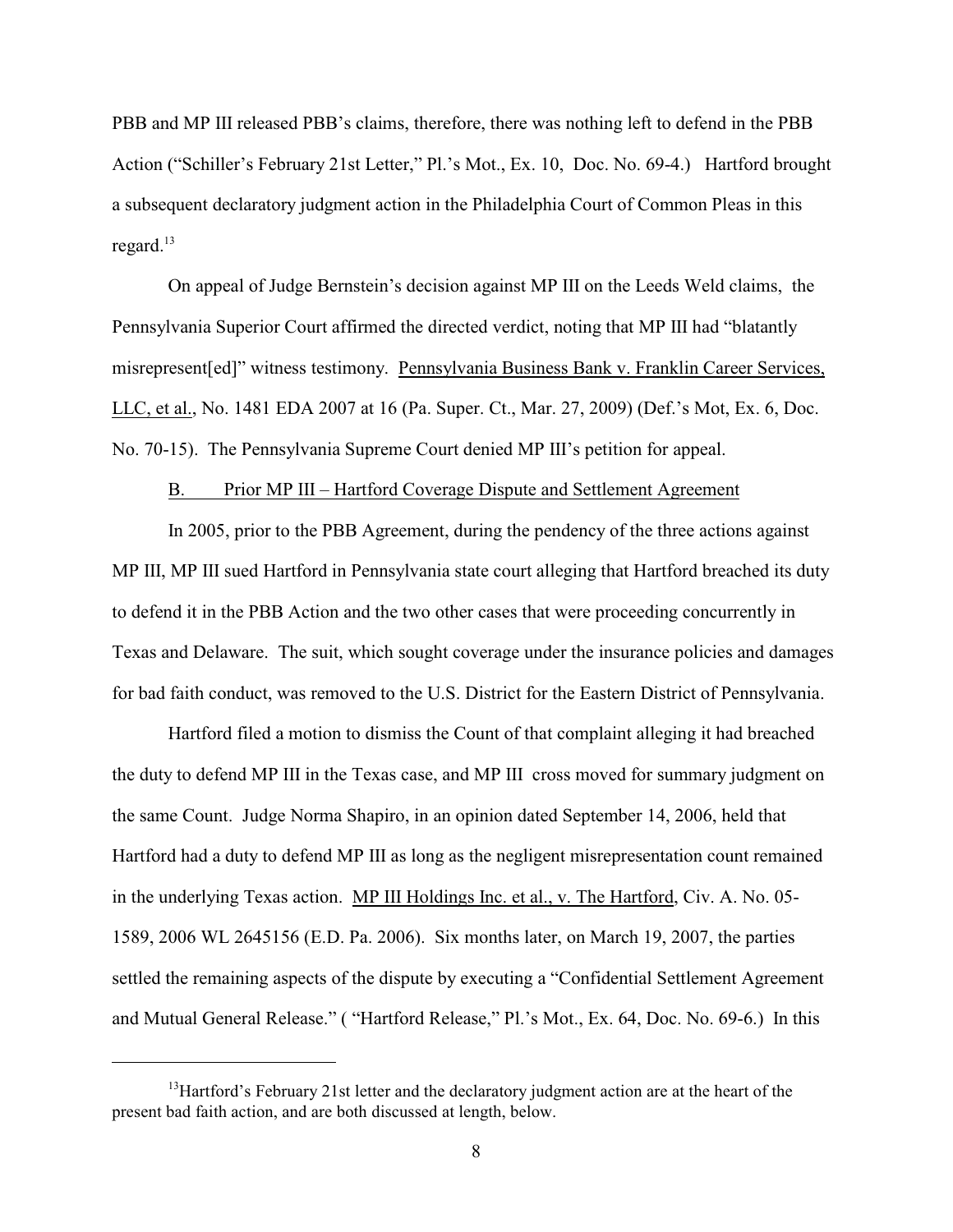Agreement and the incorporated recitals, Hartford agreed to pay \$4.8 million to settle outstanding fees and bad faith claims relating to the underlying suits, and pay certain hourly rates for any ongoing defense costs in the Texas and PBB actions under a reservation of rights. (Def.'s Mot, Ex. 9, Doc. No. 70-18.) The Hartford Release and associated recitals state that the Texas and PBB actions are "ongoing and have not been concluded." This release between MP III and Hartford was executed five months after the agreement between MP III and PBB settling their lawsuit and agreeing to mediate/arbitrate.

# C. The February 21st and March 4th Schiller Letters

In mid-2007, following the settlement of the first bad faith action in Texas, Hartford retained Schiller to represent Hartford's interest as insurer of MP III in the underlying claims in the Texas action. Im early 2008, shortly after Judge Bernstein decided against MP III in its affirmative claims against Leeds Weld, additional disputes arose between MP III and Hartford related to the PBB Action in Pennsylvania. On February 21, 2008, Schiller sent a letter to counsel for MP III, which he characterizes in his Response to MP III's Request for Written Interrogatories as aiming to:

[C]larify whether the MP III Defendants intend to seek further reimbursement for any fees or costs, incurred in the appeal of the Leeds Weld Claims or the defense of any future PBB claims since none existed at the time but MP III was still demanding payment . . . [and to state] Hartford's legal conclusion that the PBB "Settlement and General Release Agreement" released all claims and counterclaims between PBB and the MP III Defendants, except for any mediation and/or arbitration that would occur to divvy up the spoils if, but only if, the MP III Defendants prevailed in their affirmative claims against the Leeds Weld Defendants. The MP III Defendants did not prevail in those affirmative claims and, absent reversal on appeal, The Hartford concluded there was no likely claim left to defend under the PBB "Settlement and General Release Agreement."

(Pl.'s Mot., Ex. P, Doc. No. 69-11.)

Because MP III places significant weight on this letter in its allegations of bad faith, it is worth summarizing and quoting its contents in detail. Schiller begins the letter, which is addressed to MP III counsel Cotler, by stating that, the day before, Hartford had forwarded to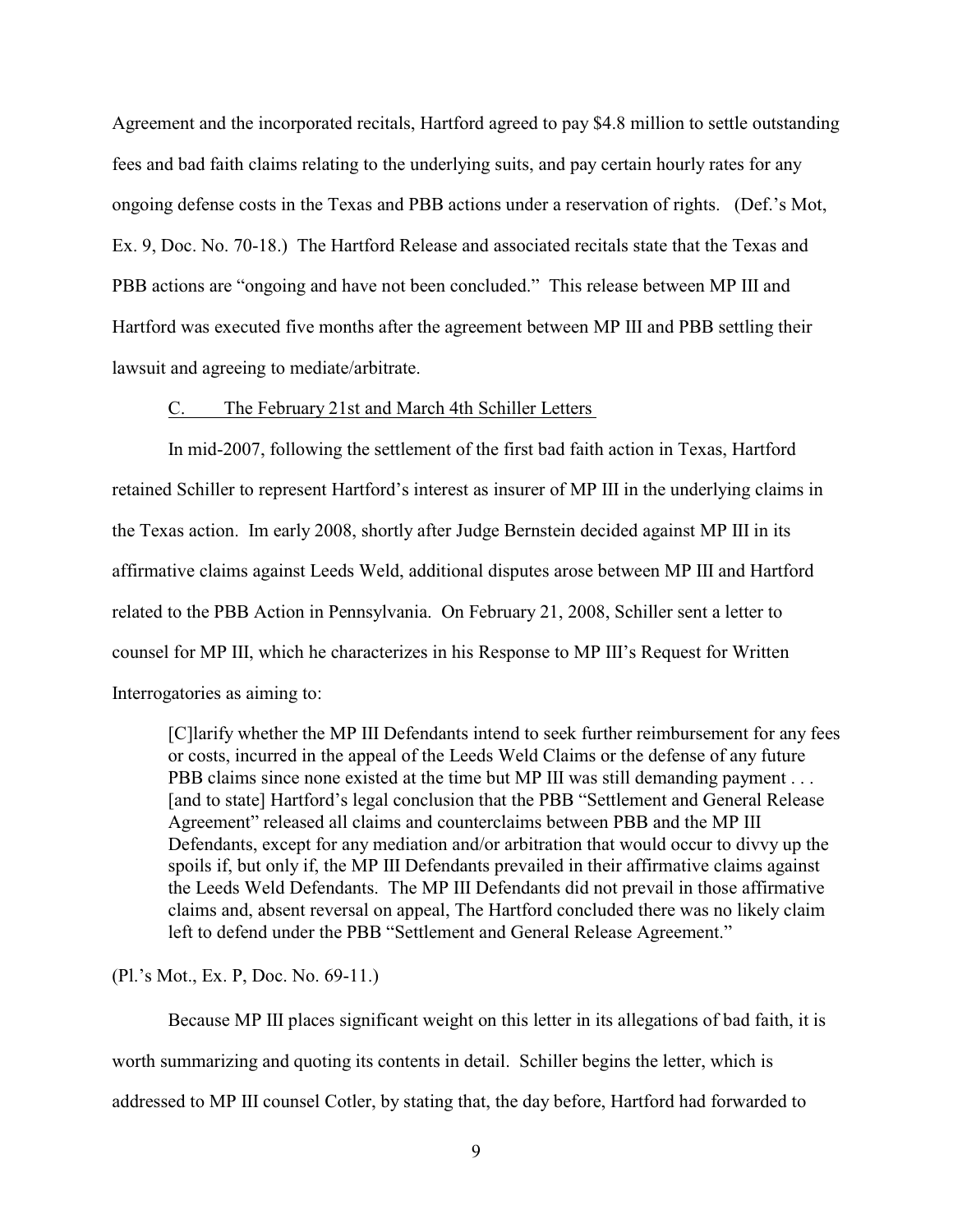Schiller two documents—(1) Judge Bernstein's decision in the PBB Action ruling against MP III's affirmative claims against Leeds Weld, and (2) the October 13, 2006 settlement agreement between PBB and MP III. He states that this was the first time he had seen either document though he understood that MP III "may have discussed the PBB settlement agreement with [Hartford's previous outside counsel,] Ballard Spahr." (February 21st Letter, Pl.'s Mot., Ex. 10, Doc. No. 69-4.) Schiller states that he and Hartford were "surprised" when they received the PBB settlement agreement, especially in the context of the Hartford-MP III settlement agreement discussion and negotiations. (Id.) "As recently as last week," the letter states, "MP III failed to expressly inform Mr. Freiman that PBB's claims had been released, while . . . providing him a lengthy discourse of the status of [MP III's] affirmative claims against the Leeds[] Weld entities." (Id.) Schiller states that, "MP III knew that Hartford never had a contractual obligation with respect to those claims, and as of the date of the PBB/MP III release, no obligation to defend MP III against the PBB claims." (Id.)

The letter then outlines Schiller's interpretation that the settlement agreement between PBB and MP III, according to its terms, was "entered into to resolve, dismiss and release all 'claims' and 'counterclaims' between PBB and MP III." (Id.) Paragraph 7 of that settlement agreement, according to Schiller, provided for subsequent mediation and/or arbitration "solely to decide the rights of PBB and MP III in the event that any 'Lawsuit Proceeds' resulted from [MP III's affirmative claims against Leeds Weld]." (Id.) Therefore, after the date of the PBB Agreement, "there were no claims left from PBB to defend." (Id.) Mediation or arbitration would occur "only to divvy up the spoils" if MP III recovered something as third party plaintiff in its claims against Leeds Weld. (Id.)

The letter then states that, "[u]nder the circumstances, [Schiller] cannot imagine that MP III would contend it has the right to reimbursement of costs, expenses, fees or any other sums from Hartford after October 13, 2006, in connection with the PBB lawsuit." (Id.) Schiller states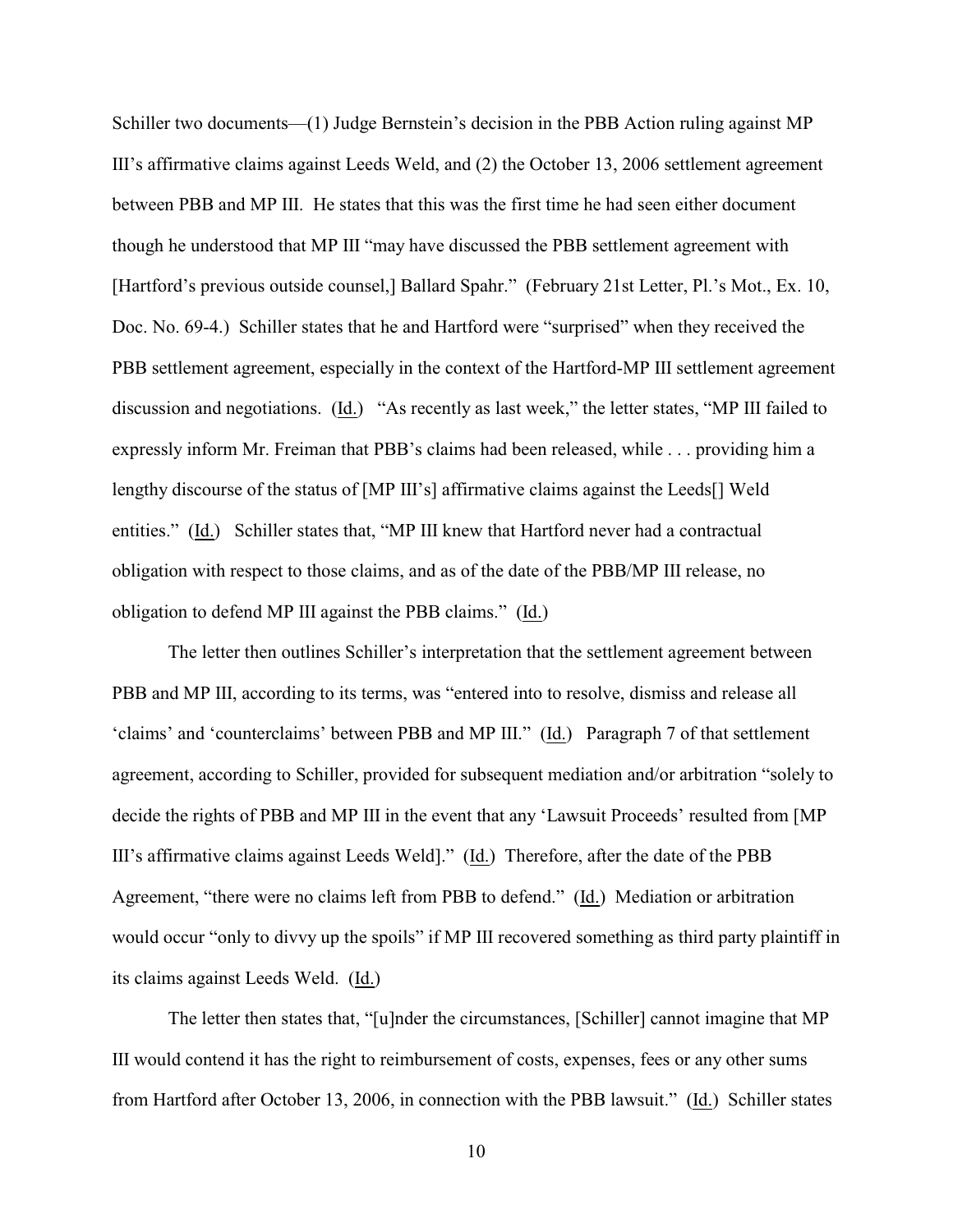that he is "looking into whether MP III has submitted any requests for payment of legal fees and/or costs regarding services performed after the effective date of the PBB release," and that "Hartford does not agree that MP III is entitled to any payments in connection with the 'defense' or 'indemnity' with respect to the PBB lawsuit after October 13, 2006." (Id.)

The letter concludes with Schiller's request for Cotler to "please confirm that MP III does not intend to seek payment for any such fees or costs with respect to the PBB lawsuit now or in the future," and a statement that, "given the settlement in [Delaware], what could possibly be left other than miscellaneous [Texas] lawsuit-related bills?" (Id.)

Cotler, on behalf of MP III, responded to the February 21st Letter by voicemail on February 25, 2008, and by separate letters on February 28 and March 3, 2008. In his voicemail, Cotler states:

I'm back in the office and I have looked at the agreement. You guys in your [2007] settlement agreement with us agreed to defend the Bank's claims against us even after you had in your possession the agreement with Pennsylvania Business Bank. So, that's an important fact that would probably be a problem for you guys. Moreover, I just got back and I am looking over the [PBB Agreement] again and I think there is a very good argument that the underlying claims still exist and that what [PBB] was agreeing to was only that the damages would be limited to what we got from Leeds Weld. In fact, in the Whereas clause it talks about how [PBB] would bring [its] claims in arbitration and mediation first and that's why they are set forth in the Whereas clause. More importantly, you guys agreed to defend those very claims even after the agreement with [PBB] was given to [former Hartford Counsel,] Grugan.

(Cotler Voicemail, Pl.'s Mot., Ex. 64, Doc. No. 69-14.)

Three days later, in a February 28th letter, Cotler states that "the agreement with the Bank never specifically provides that the Bank's damages and recoveries are limited to 'Leeds Weld monies'.... A fair reading of the agreement may be that the Bank only agreed to transfer all of its claims against MP III, Morse and Dalglish, for which there is insurance coverage, from the trial court to arbitration." (Cotler Feb. 28 Letter, Pl.'s Mot., Ex. 86, Doc. No. 69-7.) Furthermore, "there is nothing in that agreement that specifically precludes the Bank from getting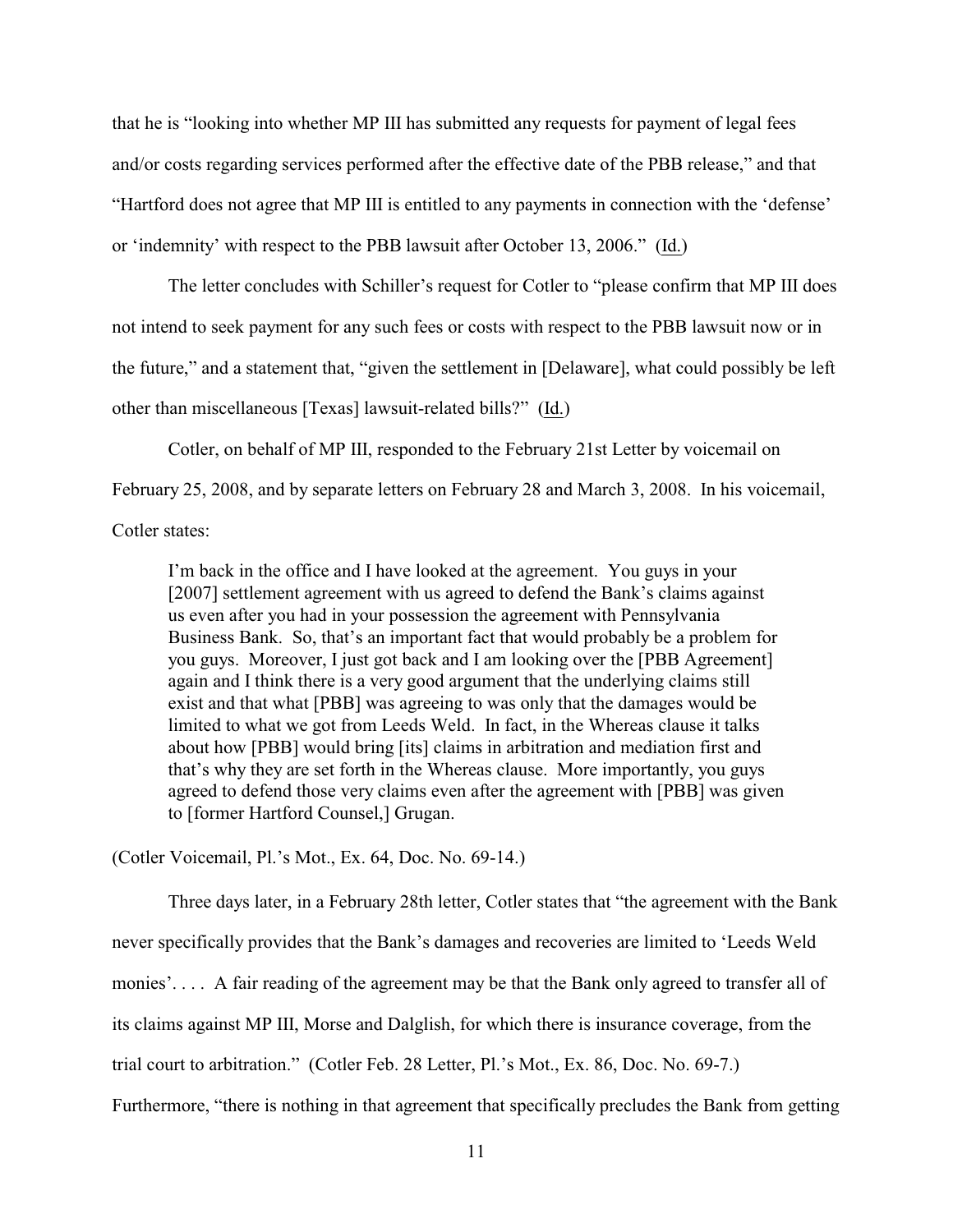monies beyond the 'Leeds Weld proceeds' should the Bank prevail on its claims for which there is insurance coverage." (Id.)

Cotler followed up this letter with another one sent three days later on March 3, 2008, in which he informed Schiller that MP III is appealing Judge Bernstein's verdict against its affirmative claims against Leeds Weld. (Pl.'s Mot., Ex. 11, Doc. No. 69-4.) The letter continued by stating that, in arbitration, PBB "may argue" that the PBB Agreement does not preclude it from seeking monetary damages beyond the amount of the Leeds Weld proceeds. (Id.) The letter next states that it "confirms that . . . if Pennsylvania Business Bank pursues any of its claims in arbitration or otherwise against your insureds, the very claims that Hartford concedes that it must defend and indemnify, we will expect the Hartford to pay for that defense and for any settlement or verdict or judgment." (Id.) The letter goes on to state that the agreement between MP III and the Bank "does not extinguish Hartford's legal obligation to not only defend against the Bank's claims in arbitration or other venue, but it also does not extinguish the Hartford's legal obligation to pay any amount paid to the Bank in settlement or verdict." (Id.) Cotler then notes that MP III was not told of a \$10 million umbrella policy until after MP III's agreement with the Bank, and concludes by stating that Hartford "expressly agreed to defend and cover the Bank's claims in a written contract even after we gave the Agreement with the Bank to counsel for the Hartford." (Id.)

The next day, March 4, 2008, Schiller responded by letter to Cotler. ("March 4th Letter," Pl.'s Mot., Ex. 12, Doc. No. 69-4.) Schiller's letter reiterated Hartford's position that MP III's appeal of Judge Bernstein's verdict against it on its affirmative claims against Leeds Weld "does not in any manner implicate The Hartford's coverage to MP III and, accordingly, The Hartford is not responsible for paying for that appeal." (Id.) Turning to MP III's argument that the Hartford had a duty to defend it against PBB, Schiller states that, "[i]n the event the PBB brings a claim or attempts to resuscitate the released claim against MP III, The Hartford will review the claim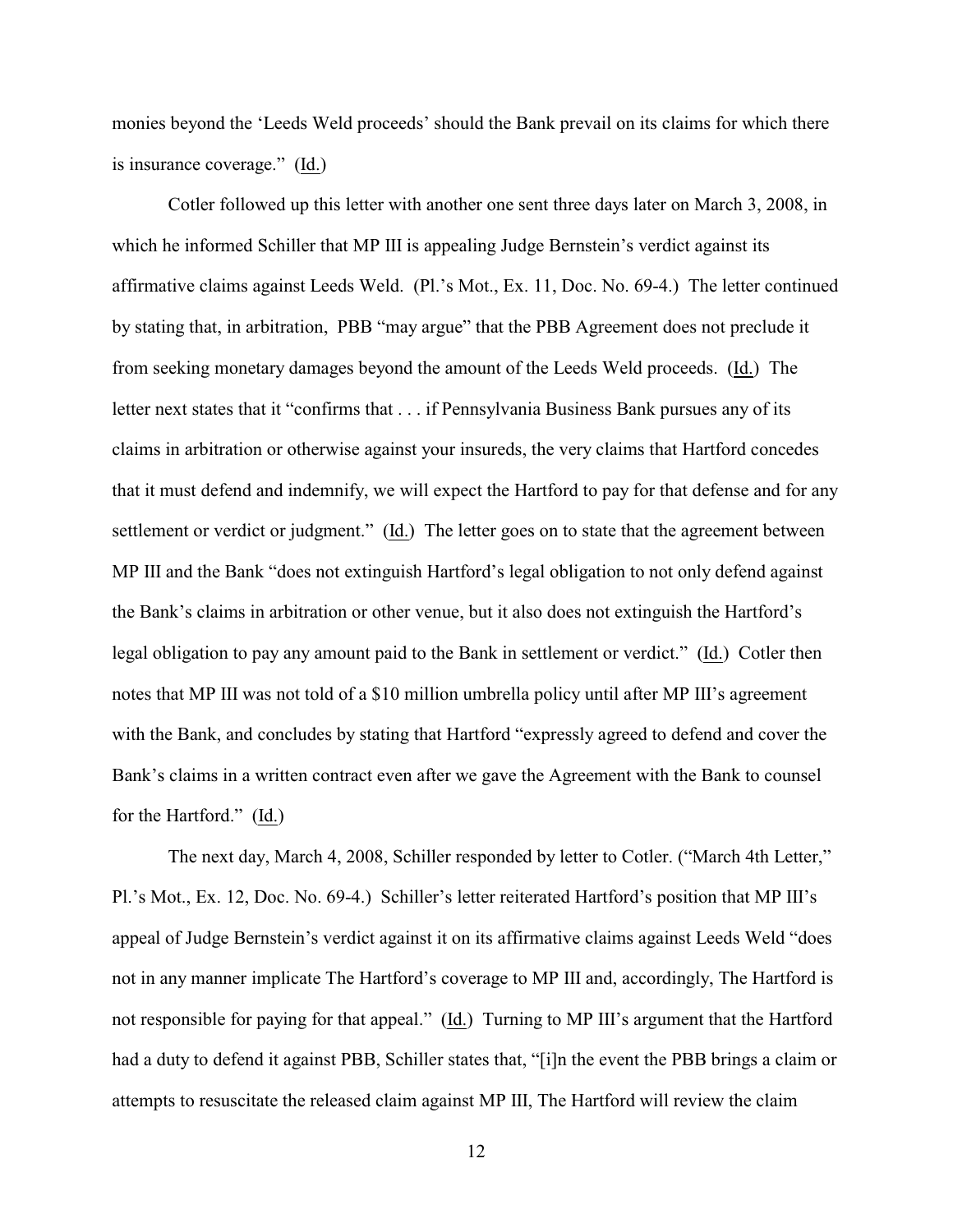properly in accordance with the policies of Pennsylvania law. If a duty of defense is owed, a defense will be provided. If such a hypothetical claim ultimately results in damages covered under the policy, the Hartford will cover those damages." (Id.) Schiller continues by stating, "The Hartford does not agree that it is in any manner bound to defend or indemnify MP III for such a hypothetical claim when it is not being pursued now and, we believe, it could not be pursued. The Hartford will, however, of course review any such claim that you should forward." (Id.)

Schiller then states in this March 4th Letter that he is "troubled" to the extent that Cotler's letter "continues to make the argument in PBB's favor that PBB should or could have a claim against MP III when [he] believe[s] a fair reading of the PBB settlement agreement under Pennsylvania law compels the conclusion that PBB released all claims." (Id.) The only reasonable way to construe the Whereas clauses preceding the release language in the PBB agreement, Schiller states, is to interpret it as representing that "PBB and MP III were reserving their rights to arbitrate as to the 'Lawsuit Proceeds' alone." (Id.) "More important," Schiller states, "it is clearly MP III's obligation to enforce – and argue for the enforcement of – the PBB settlement agreement in the way that maximizes protection to MP III." (Id.)

### D. Hartford's Reinsurance Report

Approximately seven weeks after the March 4th letter, on April 24, 2008, Hartford filed a reinsurance report updating its own insurer as to the status of the PBB matter. The report, which MP III obtained during later discovery, states:

We have now had the opportunity to review the settlement agreement that PBB and [MP III] entered into resulting in the dismissal of the PBB lawsuit. The settlement agreement releases all claims that PBB had against [MP III], except to the extent that [MP III] may recover damages from a third party. In that event, PBB may make a claim against [MP III] for allocation of such recovery.

(Pl.'s Mot., Ex. S, Doc. No. 69-14.)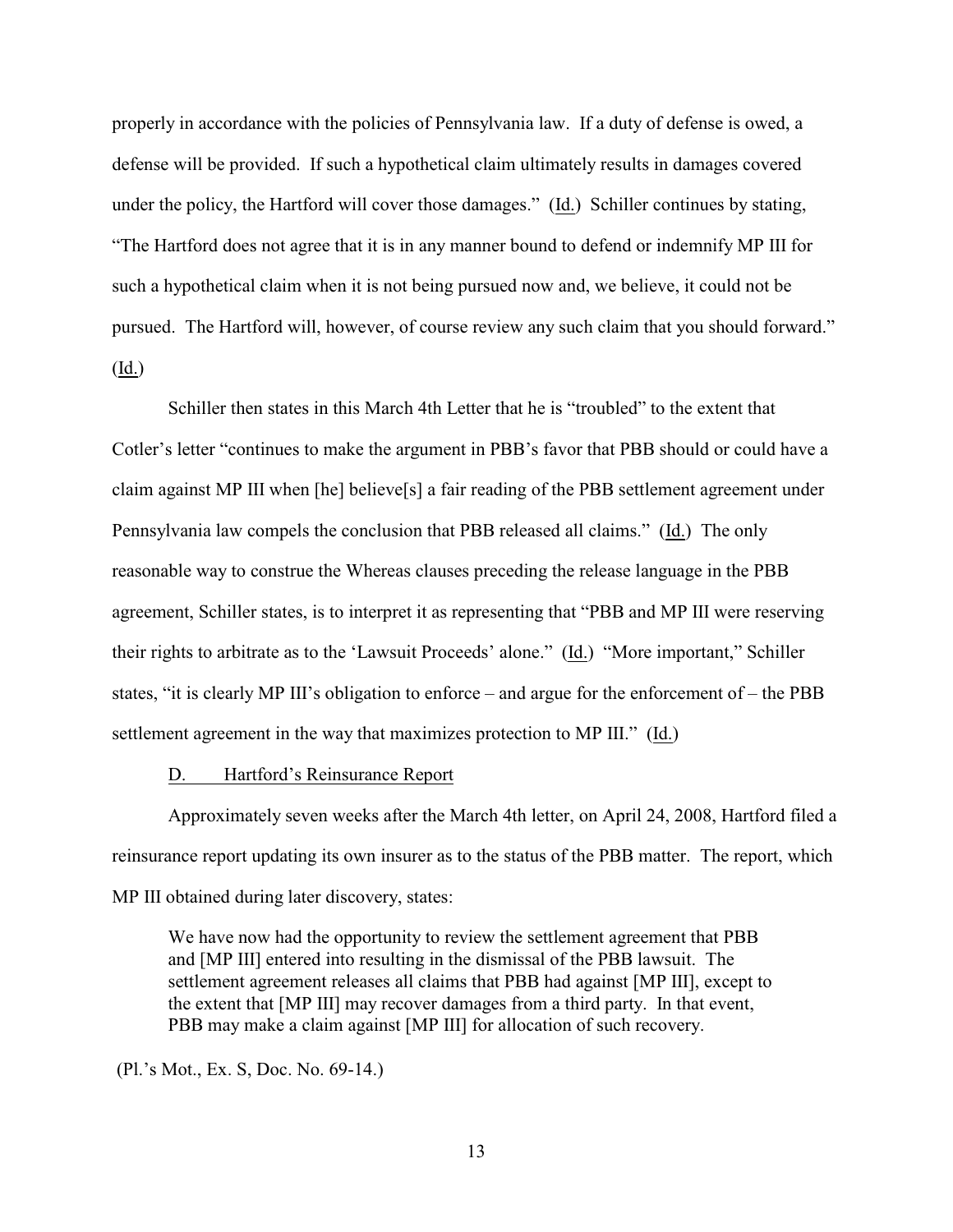The report goes on to state:

The effect of the release is that there is no longer a viable damages claim against [PBB] asserted by MP III which falls within the scope of the coverage issued. We have communicated to [MP III] our position that not only does Hartford have no duty to pay for any amounts that [MP III] may owe to PBB by virtue of the release terms, but that Hartford has no duty to defend the existing claim if it is pursued. The release was effective October 20, 2006 and therefore our duty to defend ended as of the release date.

# (Id.)

The report states finally that Hartford has "placed this file into inactive mode as we believe Hartford's contractual obligations have been eliminated by the parties' release. It is possible that [MP III] will take issue with Hartford's position, but we are confident that our conclusion is correct." (Id.)

# E. The Reed Smith Invoices

Two weeks after the initial flurry of letters back and forth between Schiller and Cotler, on March 18, 2008, Reed Smith invoiced Hartford for professional services related to MP III's defense. Later, on May 23, 2008, in response to an email request, Cotler sent a letter to Warren Freiman, outlining four entries on that invoice which were "expressly and completely devoted to issues in representing your insured, MP III, against claims made and still being made by the Pennsylvania Business Bank." (Pl.'s Mot., Ex. BB, Doc. No. 69-16.) The entries identified by Cotler all fall within January 22 and February 26, 2008, during the period after the agreement severing the claims from court, but before mediation had been demanded by PBB. (Id.) Cotler's letter states, "[PBB's] claims have not been extinguished. Rather, in a best case scenario, Pennsylvania Business Bank still possesses those claims but its damages have a ceiling of any monies that MP III receives [from Leeds Weld]." (Id.) Cotler then turns his attention to MP III's affirmative claims against Leeds Weld and concludes his letter by stating that "Hartford is again breaching its insurance contract incurring bad faith liability by not paying for [MP III's] appeal of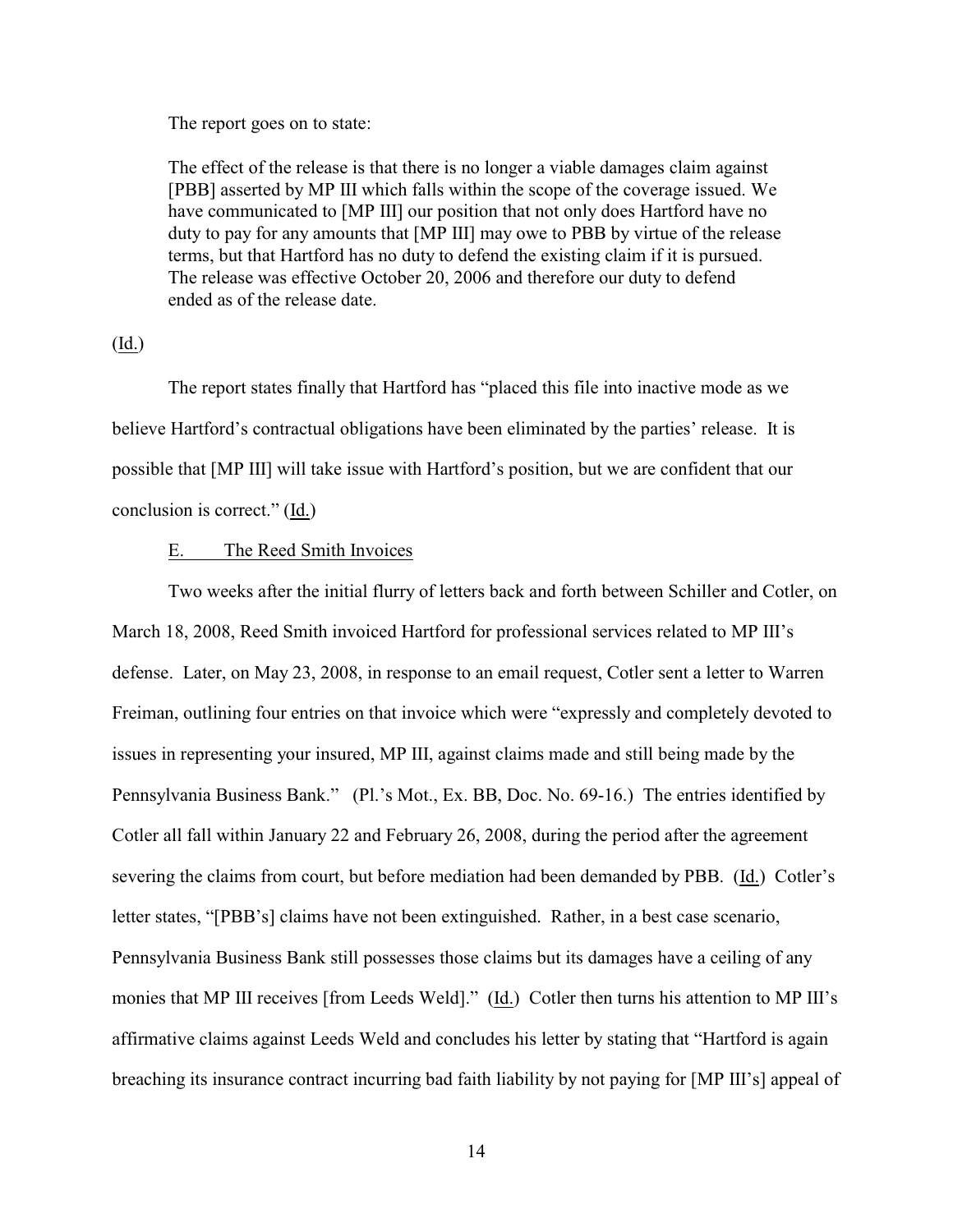the Leeds Weld case and its prosecution  $\dots$  " (Id.)

MP III asserts that Hartford did not pay this invoice. It provides two pieces of evidence to support this assertion: (1) the October 25, 2010 Declaration of MP III's own attorney, Cotler, where he states that Reed Smith's accounting records indicate the invoice was not paid, (Pl.'s Mot., Ex. CC, Doc. No. 69-16), and (2) MP III's Amended Responses to Hartford's Requests for Admission from the Pennsylvania state court declaratory judgment action, discussed below, where MP III denies Hartford's request to admit that the invoices were paid. (Pl.'s Mot., Ex. Z, Doc. No. 69-15.) In response, Hartford denies MP III's averment that Hartford failed to reimburse the invoice and points to seven different places where MP III represented to the state court, this Court, and the Third Circuit, that Hartford paid all defense and indemnity expenses related to PBB's claims. (Def.'s Resp. Opp'n Pl.'s Purported Statement Undisputed Facts, Doc. No. 71-1 at 15.)

Although the parties dispute this issue, as we explain in our Discussion, below, this factual dissidence does not preclude summary judgment.

## F. The Declaratory Judgment Actions

On June 11, 2008, Hartford filed a complaint for declaratory judgment in the Court of Common Pleas of Philadelphia County, seeking "a declaration of non-coverage from this Court in connection with the MP III Defendant's improper demand for the payment of legal fees and costs incurred in their affirmative pursuit of damages against third parties in underlying litigation originally brought by the Pennsylvania Business Bank." (Def.s' Mot., Ex. 12, Doc. No. 70-21 at ¶1.) The Background section of that complaint described the March 2007 settlement agreement entered into between Hartford and MP III on the coverage and bad faith dispute, outlined the nature of the underlying lawsuit between MP III and PBB, detailed the 2006 agreement between MP III and PBB, and discussed the dispute regarding Hartford's defense obligations in the underlying PBB Action in light of that agreement. (Id.) The sole count of that Complaint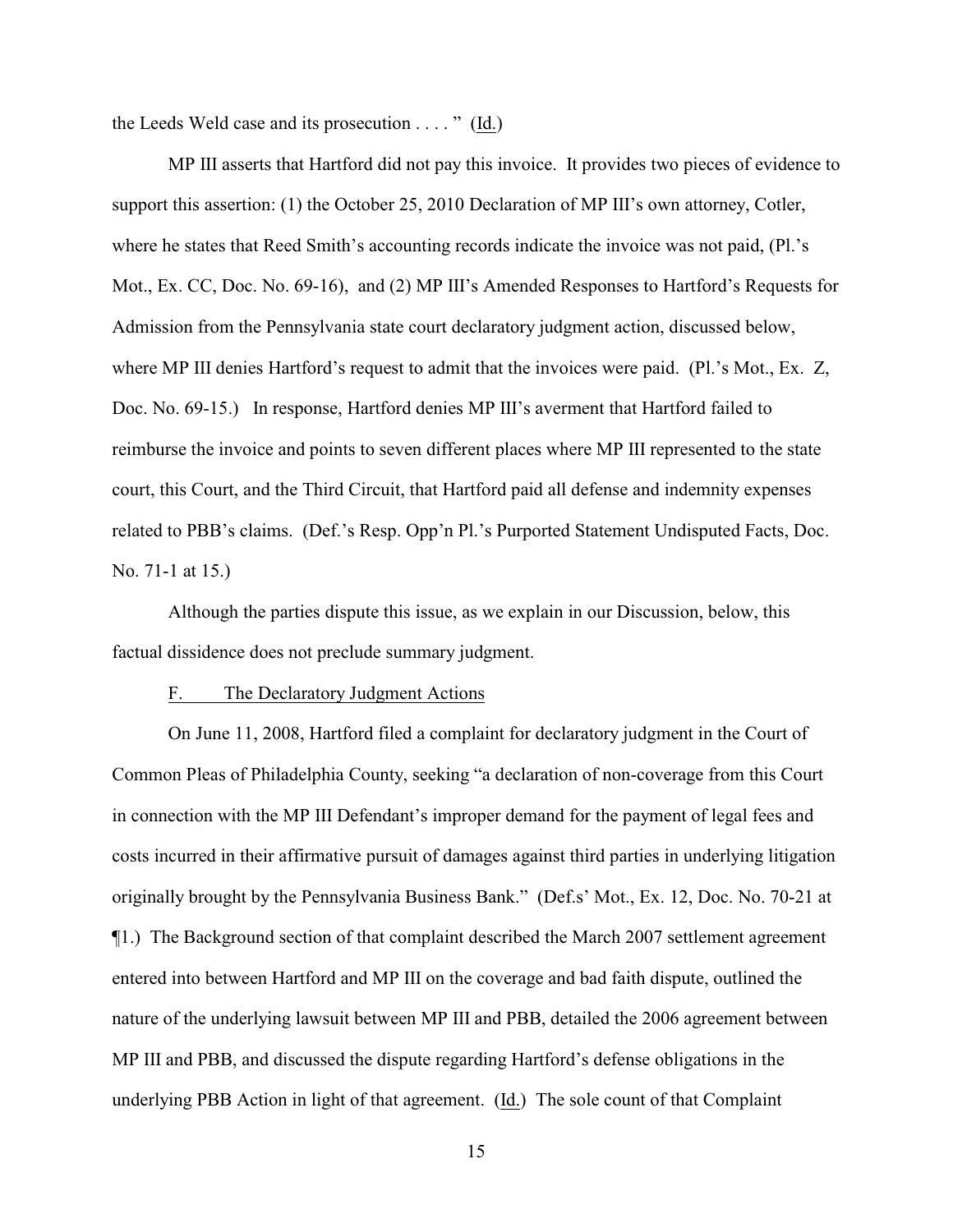requested that the Court:

- A. Determine, decide, adjudicate and declare the rights and liabilities of the parties hereto with respect to the Hartford Policies;
- B. Determine, decide, adjudicate and declare that there is no duty to pay defense or costs under the Hartford policies for any legal fees or costs incurred by MP III, Morse, or Dalglish in appealing or otherwise prosecuting their claims for damages against the Leeds Defendants in the PBB Action;
- C. Award The Hartford all costs and expenses incurred in this matter, and grant any such other and further relief which this Court deems just and proper.

(Id. at 13.)

Soon thereafter, Hartford learned that MP III was planning to file a bad faith claim for damages in federal court on the ground that Hartford supposedly concealed the existence of the \$10 million umbrella policy it had issued to MP III. In response, on October 16, 2008, Hartford filed a second declaratory judgment action in the Philadelphia County Court of Common Pleas. This complaint incorporated the allegations in the June complaint, and sought declaratory relief that the 2007 agreement between the Hartford and MP III settling their prior bad faith and coverage dispute barred MP III's anticipated claim that Hartford concealed the existence of the umbrella policy. Additionally, Hartford states in the complaint that it:

[S]eeks a declaration to enforce PBB's settlement and release with MP III Defendants which would, as stated in the [June declaratory judgment complaint], remove any and all defense obligations potentially owed by The Hartford under its insurance policies. The Hartford also seeks a declaration from [the Court of Common Pleas] that it does not owe the fees and costs demanded by the MP III Defendants in the PBB Action.

(Def.'s Mot., Ex. 14, Doc. No. 70-23.)

Less than two months later, on December 4, 2008, Hartford amended its complaint in the first declaratory judgment action, broadening its scope to "essentially bring[] the first action in line with the second." (Def.'s Resp., Ex. 51, Doc. No. 71-5.) The Prayer for Relief in the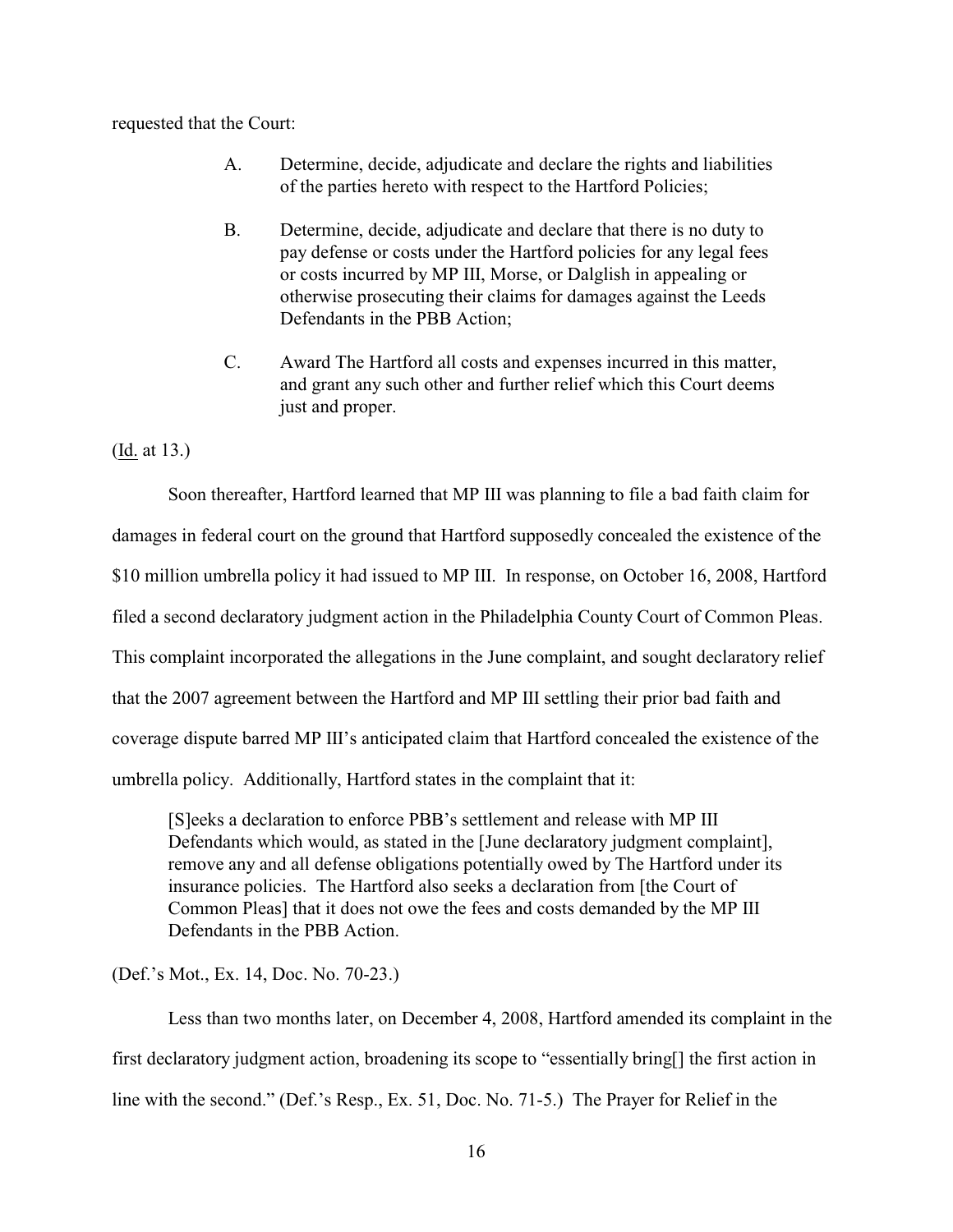amended complaint adds to the initial three requests Hartford's request that the court "Determine, decide, adjudicate and declare that the release executed by the MP III Defendants bars their claims." (Id.)

On December 5, 2008, the state court consolidated Hartford's first (as amended) and second declaratory judgment actions.

# G. MP III's Concurrent Claim in this Court

The day after Hartford filed its second complaint, but prior to its filing of the amended complaint, on October 17, 2008, MP III filed the present action in this Court. MP III alleged broad bad faith claims regarding Hartford's alleged concealment of the umbrella policy, (Doc. No. 1 at  $\P(41(a)-f)$ ), Hartford's "wrongful | attempt | to use the terms of the Settlement Agreement between Plaintiffs and PBB to avoid the obligation to defend and indemnify Plaintiffs . . .," (id. at (g)), and Hartford's forcing of Plaintiffs to incur the expense of defending the declaratory judgment actions in state court. (Id. at (h).) Hartford filed a motion to stay MP III's federal action pending the resolution of the state court declaratory judgment action. We granted Hartford's motion, relying on a "general policy of restraint when the same issues are pending in state court." (Doc. No. 21.) Hartford appealed our Order to the Third Circuit, but eventually withdrew its appeal.

# H. Judge Bernstein's Decision in Hartford's Declaratory Judgment Action

On March 6, 2009, Judge Bernstein ruled on MP III's preliminary objections to the Hartford's declaratory judgment action. In his order, Judge Bernstein characterized Hartford's action as requesting three separate declarations:

- 1. That the Hartford policies do not cover any legal fees and costs incurred by the MP III Defendants in appealing [the common pleas court's] directed verdict in the PBB Action;
- 2. That the Settlement and General Release Agreement executed in the PBB Action eliminated any remaining defense obligations owed by plaintiff under the Hartford Policies to the MP III Defendants with respect to PBB's claims;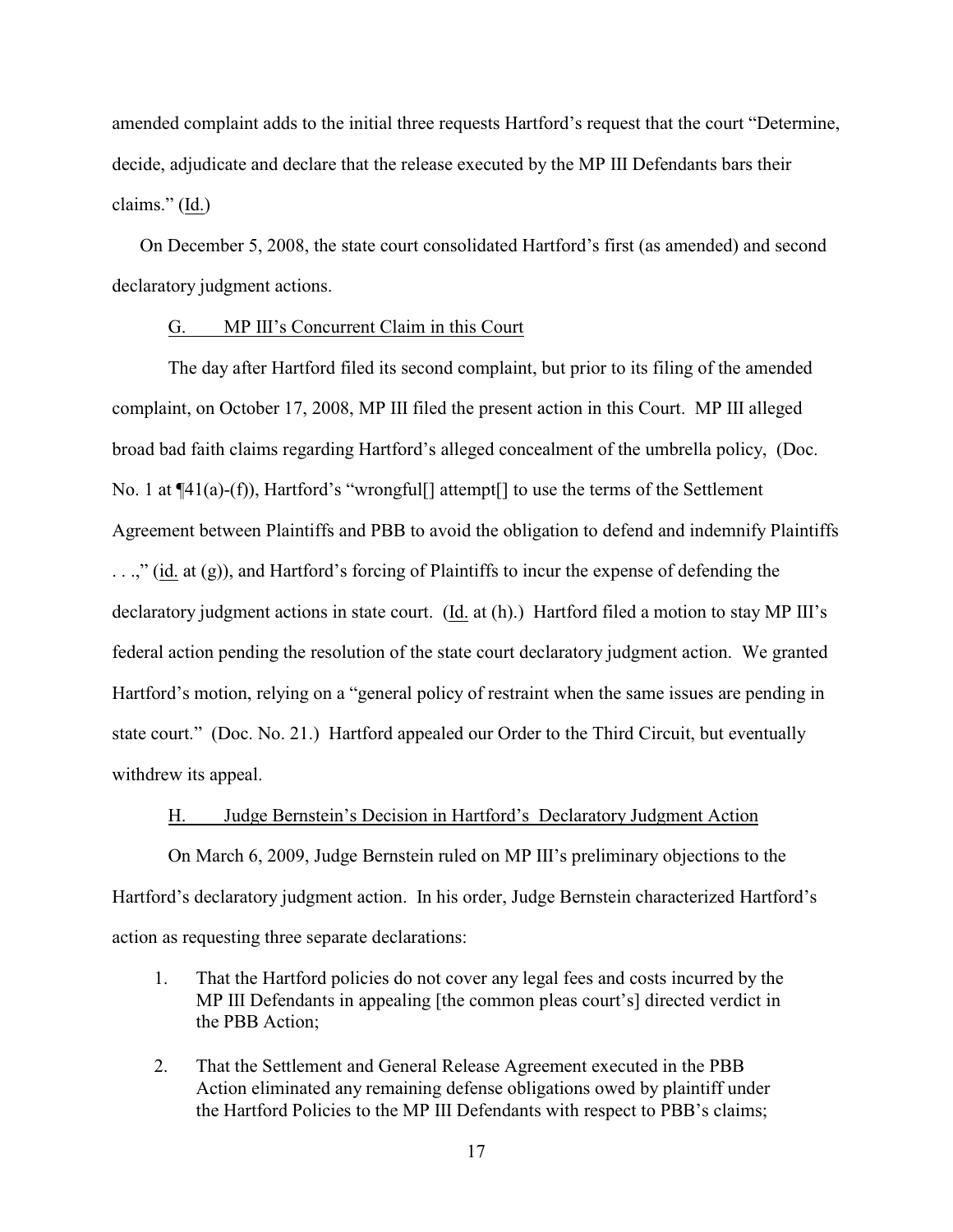3. That the MP III Defendants are barred, under the release terms of the Settlement Agreement executed in the Coverage Action, from prosecuting the Bad Faith Action.

(Hartford Cas. Ins. Co., v. MP III Holdings Inc. et al., No. 01948, June Term 2006 (Mar. 6, 2009 Phila. Cnty. Ct. Com. Pls.), Pl.'s Mot., Ex. 3, Doc. No. 69-3.)

Upon consideration of MP III's preliminary objections to Hartford's action, Judge Bernstein held that the facts relating to the first request for judgment were not in dispute and that MP III admitted in its objections that the Hartford Policies do not cover any legal fees and costs incurred by the MP III in appealing the common pleas court's directed verdict on its affirmative claims against the Leeds Weld defendants. (Id. at 3) Therefore, "[Hartford] has no duty to pay any legal fees and costs incurred by MP III . . . in appealing this court's directed verdict." (Id. at ¶ 1.) On the second request, Judge Bernstein's opinion explains that the request hinges on the "interpretation of unambiguous language" of the PBB Agreement. (Id. at 3.) "As a matter of law," the opinion states, "the terms of the [PBB Agreement] do not eliminate the defense obligations owed by plaintiff, under the Hartford Policies, with respect to PBB's remaining claims against the MP III Defendants." (Id.) Judge Bernstein held that he could not rule on Hartford's third request, because he did not have the 2007 Agreement from the MP III-Hartford coverage action before him.

On September 15, 2009, after the close of discovery, Hartford moved for summary judgment in their declaratory judgment action on the basis that (1) the 2007 Release between Hartford and MP III barred MP III's claim that Hartford's allegedly concealed the umbrella policy in bad faith, (2) any correspondence from Hartford to MP III in early 2008 questioning Hartford's duty to defend claims that MP III had not yet asserted could not constitute bad faith as a matter of law where Hartford communicated that it would consider coverage for any claim if it was raised; and (3) the lack of any harm associated with MP III's bad faith allegations would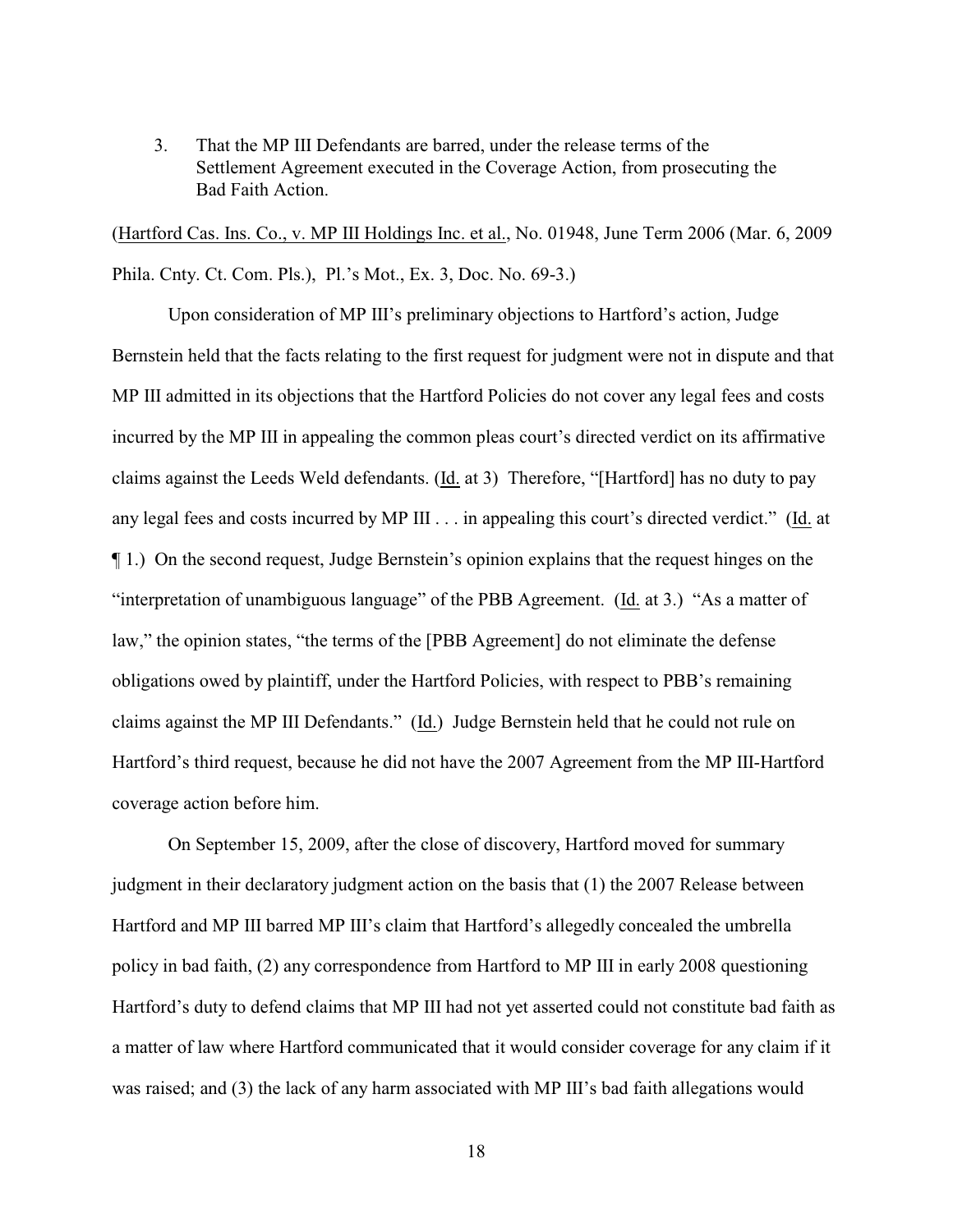preclude recovery under the bad faith statute.

On February 19, 2010, Judge Bernstein granted Hartford's motion on the first basis—finding that the 2007 Release barred MP III's bad faith claim as to the alleged concealment of the umbrella policy—but he declined to rule on the other aspects of the motion, stating that Hartford had not initially requested a declaration in this regard.

### I. Letters Leading up to the PBB – MP III Mediation

On April 6, 2009, after Judge Bernstein had ruled that the PBB Agreement did not eliminate the defense obligations owed by Hartford with respect to PBB's remaining claims, but prior to his summary judgment order denying MP III's bad faith claim regarding the umbrella policy, PBB demanded mediation of its claim against MP III. Cotler forwarded PBB's demand letter to Schiller with a cover letter stating that "[the] case can and should be settled within the umbrella and policy limits now." (Def.'s Mot., Ex. 12, Doc. No. 70-21.) The cover letter also stated, "[a]s you know, we are already asserting bad faith claims against Hartford for, inter alia, its baseless refusal to defend its insureds against the Bank's claims." (Id.)

Schiller responded by letter on April 16, 2009. Schiller's letter states that "Hartford has agreed to provide a defense to MP III in connections with PBB's claim just submitted April 6, 2009, subject to a reservation of rights." (Def.'s Mot., Ex. 40, Doc. No. 70-50.) Schiller also remarks that Cotler "misstate[s] once again that The Hartford has refused to defend its insureds against the PBB's claims." (Id.) The letter goes on:

We are at a loss to understand why you keep repeating this misstatement. Until last week, there were no claims by PBB to defend. Further, The Hartford has repeatedly confirmed that in the event that PBB pursued a claim implicating the policies, The Hartford would review the claim and, if appropriate, provide a defense. My letter of last week addressed that. My letter of March 2008 addressed that. Prior correspondence from the Hartford addressed that.

(Id.) Schiller's letter then requests that Cotler "please confirm that you intend to assert the defense of the release entered into between PBB and MP III to PBB's claims in any mediation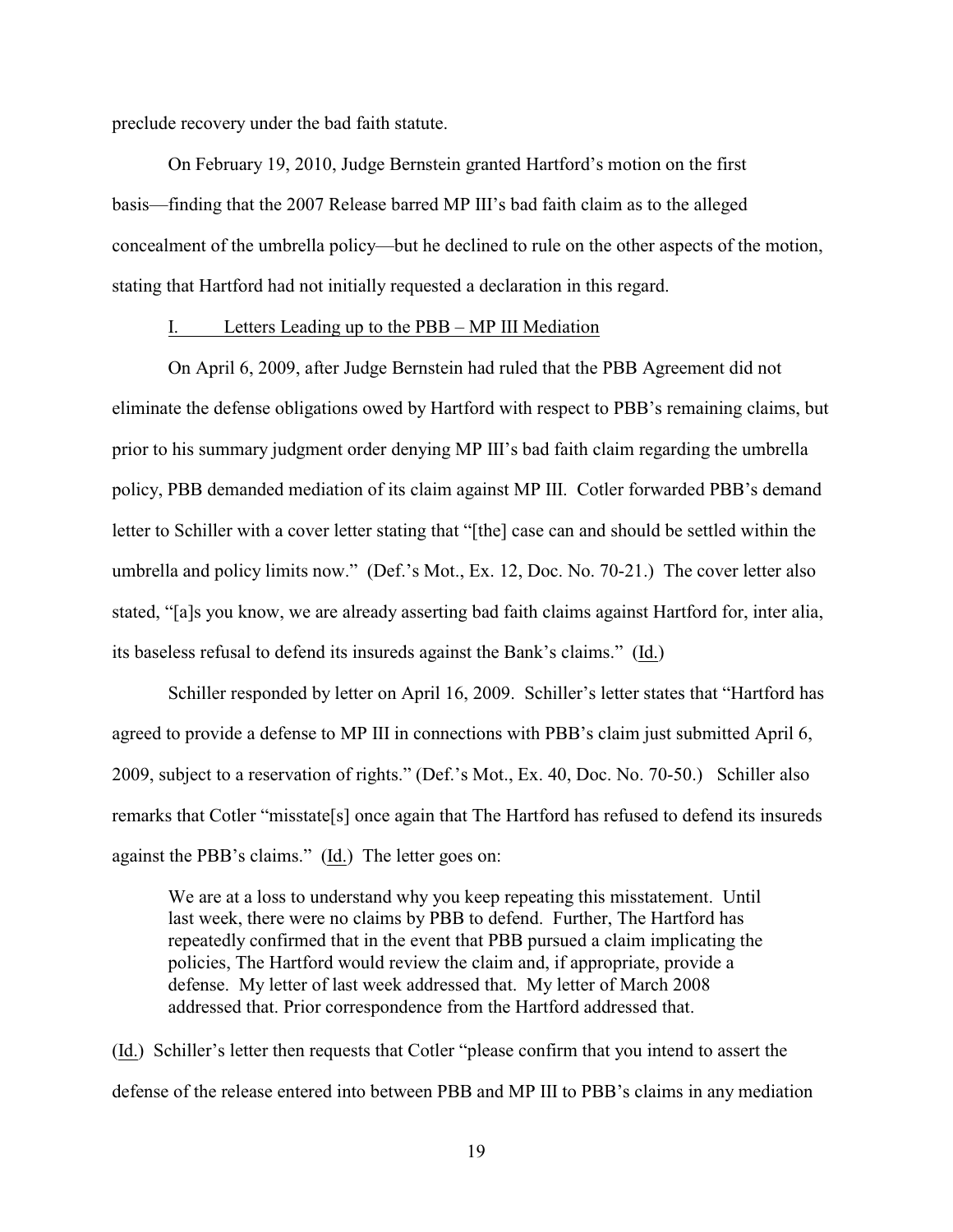and arbitration. Also, when do you plan to assert this defense?" (Id.)

Four days later, Hartford case manager Walter Freiman wrote to Cotler, informing him of the terms and conditions under which Hartford would provide a defense to MP III with respect to PBB's April 6, 2009 mediation demand. In the letter, Freiman states that the Hartford reserves its rights to assert a conflict of interest in Reed Smith's continued representation of MP III arising out of the agreement between PBB and MP III and the drafting and negotiations of the settlement documents. The letter also states that the Hartford reserves the rights to refuse to pay sums based on liabilities arising out of the terms of a loan contract, "if the effect of such payment would be the unjust enrichment of the insured," which is against the public policy of Pennsylvania and mirrored in exclusion 2f of the policy. (Pl.'s Mot., Ex. 91, Doc. No. 69-7.) "Furthermore," the letter states, "the evidence available to us indicates that the amount borrowed by the insured from PBB may have been part of an alleged scheme to defraud PBB," for which damages may not be paid by an insurer under Pennsylvania law. (Id.)

Cotler, on behalf or MP III, responded to Schiller and Freiman's letters on May 4, 2009. Cotler states that Hartford's "demand," "insistence," and "continued efforts to force" MP III to assert a "factually and legally baseless 'release' defense," and Hartford's "threat that the MP III/PBB agreement creates a 'conflict of interest,'" constitute bad faith and violate the Pennsylvania Rules of Professional Conduct. (Pl.'s Mot., Ex. 92, Doc. No. 69-7.) Cotler sets out the various Rules of Professional Conduct, including Rule 3.3 which prohibits a lawyer from knowingly making a false statement or offering false evidence to a tribunal, and 8.3(a), which Cotler states, "obligates lawyers to report a violation of the Rules of Professional Conduct to the disciplinary board." (Id.) Cotler then included the following bold-font demand:

**Provide me with a confirmation in writing within ten (10) days of the date of this letter that you and Hartford will no longer demand [MP III] to testify falsely and assert in legal proceedings with PBB the factually and legally baseless defense that they and the Bank contractually agreed to a release of PBB's claims against Hartford's Insureds.**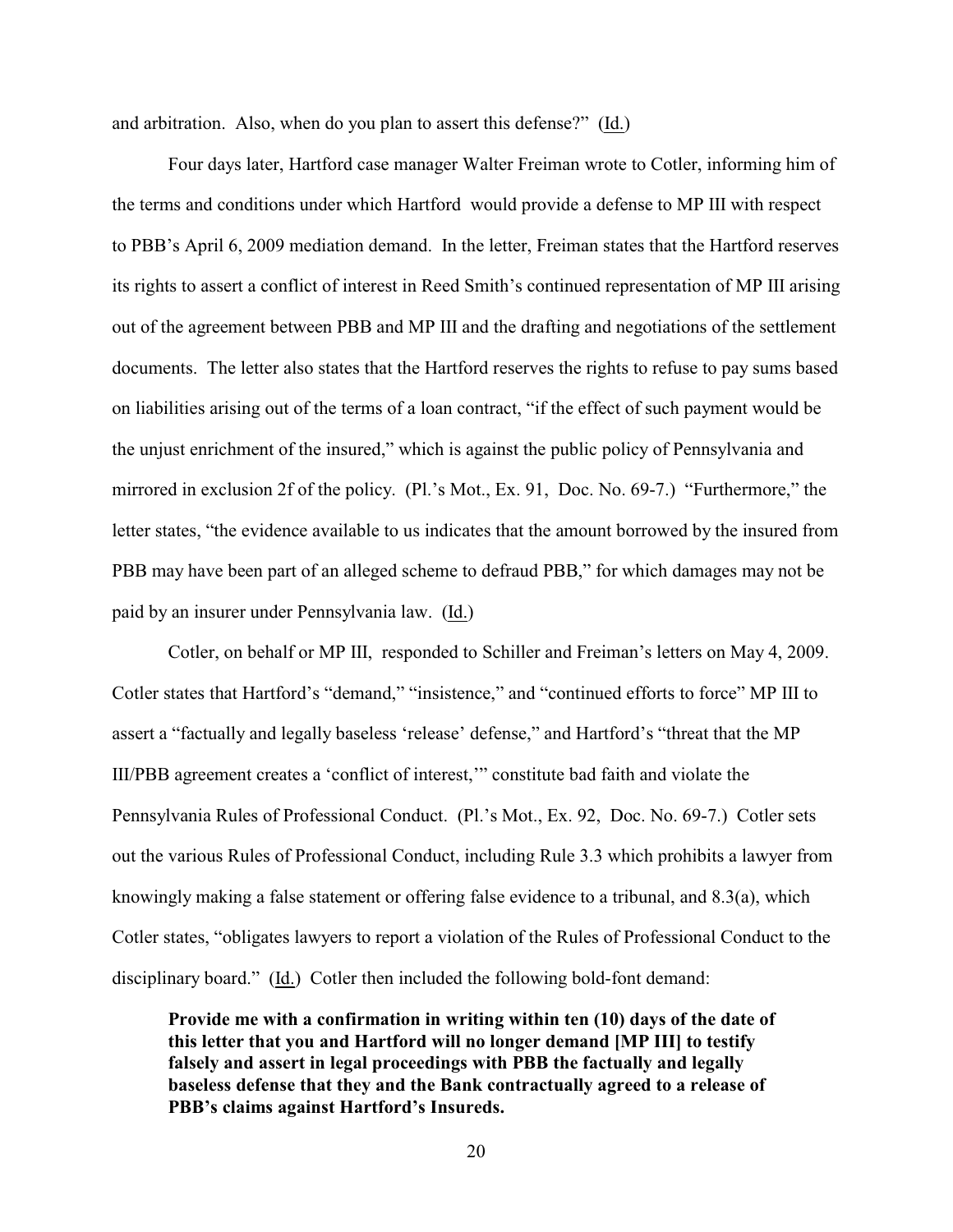(Id., emphasis in original.)

The letter then explained that MP III and PBB did not intend to release their claims, but to move them to mediation and/or arbitration "and to fix the claims to be mediated or arbitrated to those in the parties' operative pleadings in the PBB Action." (Id.) Cotler further explained that Hartford's assertion that it would review the claim and provide a defense if appropriate was "disingenuous." (Id.) Finally, with regard to Hartford's statement that PBB's claims implicated fraud on the part of MP III, Cotler includes the one-sentence demand: "Provide us with the documents, witnesses, and testimony Hartford relies on for making such assertions immediately." (Id.) Cotler attached to his letter copies of the Rules of Professional Conduct and various cited judicial decisions.

Schiller responded, in turn, three days later, on May 7, 2009. The letter begins with Schiller's plea that Cotler "turn off the over-heated rhetoric" and expresses offense to Cotler's accusations of unprofessional conduct. "We have known each other for 25 years . . . ," Schiller states, ". . . [l]et's put it behind us." (Pl.'s Mot., Ex. 93, Doc. No. 69-7.)

Turning to the issues Cotler raised in his letter, Schiller states that he did not suspect that MP III would disagree on the plain language of the 2007 PBB Agreement, which Cotler drafted to settle and stay the PBB Action pending MP III's pursuit of the Leeds Weld claims. Schiller states that Hartford requested for Judge Bernstein to construe the release language in the declaratory judgment action, and such an avenue "is precisely the conduct that insureds are encouraged to pursue where there is a disagreement over contract language." (Id.) The letter continues:

[N]ormally the "plain language" of the release is the best indication of the intent of the parties . . . . [a]nd the [PBB Agreement], including Section 8 titled "Mutual Release," indicates that MP III and PBB intended to release and dismiss all claims *except* to preserve the claims to distribute MP III's proceeds from its action against the Leeds Weld defendants. Since you lost that action at trial and on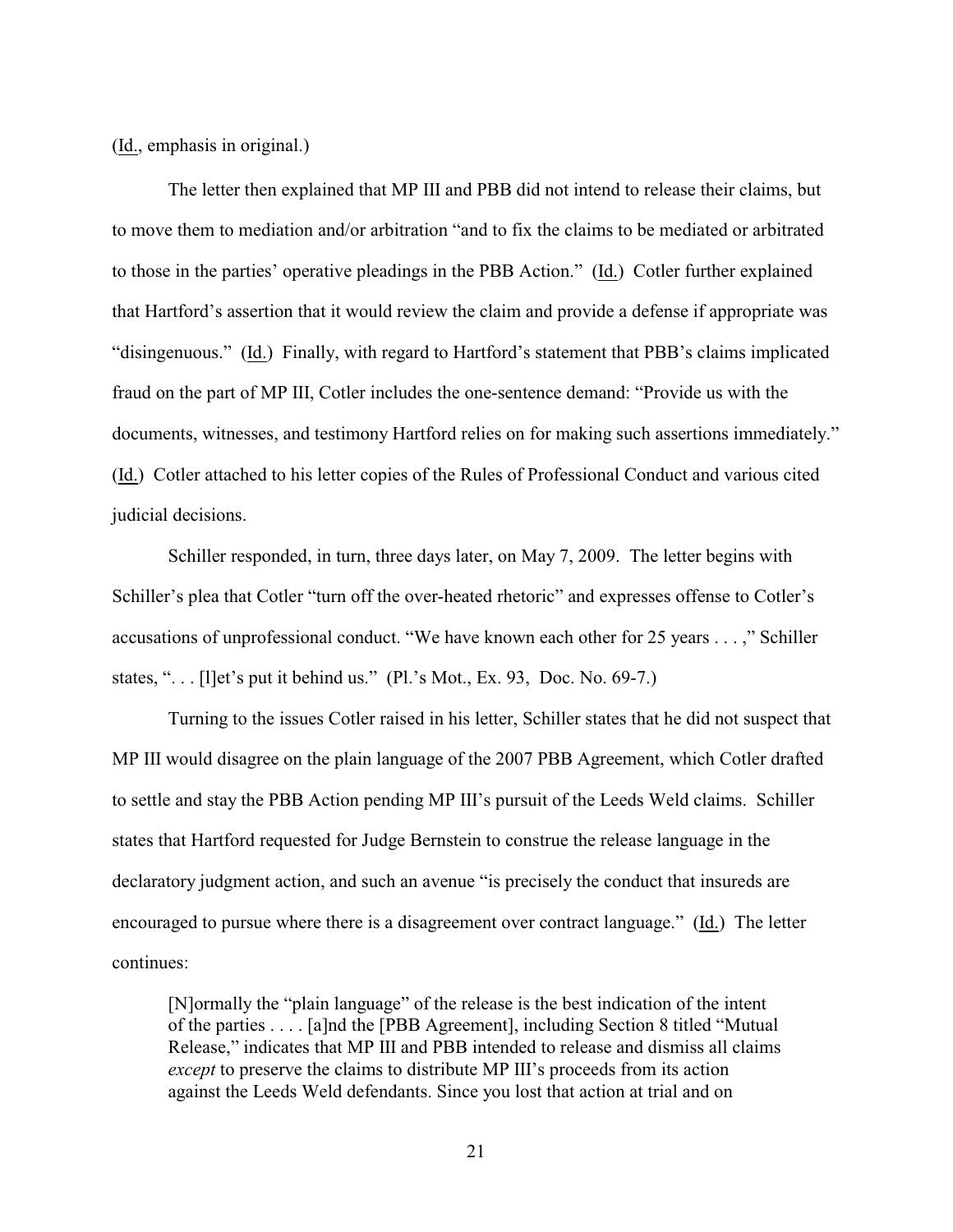appeal, there is not[h]ing to distribute and all other claims are released. That is what the agreement you drafted says. Moreover, it is what you said to Dan Layden of this office before the coverage litigation began, even conceding that it was only your associate's lack of precision in drafting that created the bare potential of a dispute over the release's construction. Regardless, Judge Bernstein will ultimately decide the intent from the agreement itself. To the extent that you take the position that Judge Bernstein has already interpreted the language, we disagree, as his ruling so far addresses at most only defense (not indemnity). We have set forth this discussion already in opposing MP III's motion for reconsideration in federal court and elsewhere, so you are aware of it.

### (Id.)

In the next paragraph, Schiller states,

I cannot believe that you would even suggest that I would ever allow a witness, a client, or an insured to perjure itself . . . . To be perfectly clear, no one from The Hartford or this office asked or expected you to suborn perjury or misrepresent to anyone your or MP III's intent in entering into the [PBB Agreement]. If you and MP III's principals now contend that, despite its title and content, and your discussions with my colleague, it was not your or their intent to draft the PBB Release to, in fact, release claims between PBB and MP III and instead was only intended to serve only as a stand-still agreement, please say so in an affidavit, under oath, and we will not ask you to raise this as a defense in your upcoming mediation or arbitration with PBB . . . . To be clear, The Hartford does not believe this precludes it from using either the terms of the release of other evidence to disprove [the affidavit] . . . .

# (Id.)

The letter concludes with Schiller's statement that, "The Hartford continues to reserve all rights available to it under the policies and at law, including . . . The Hartford's rights from the insured's lack of cooperation and the dereliction of counsel's duties in connection with this matter." (Id.)

Cotler responded on May 8, 2009. Cotler reiterated that the intent of the agreement with PBB was "to avoid having the jury in the Leeds Weld case hear the Bank's claims against PBB." (Pl.'s Mot., Ex. 94, Doc. No. 69-7.) Cotler adds that "[t]here is no language whatsoever that says the Bank released its claims, or that its recovery was limited to the Leeds Weld monies." (Id.) Cotler states that MP III will not assert the "release" defense, "because it is a lie." (Id.)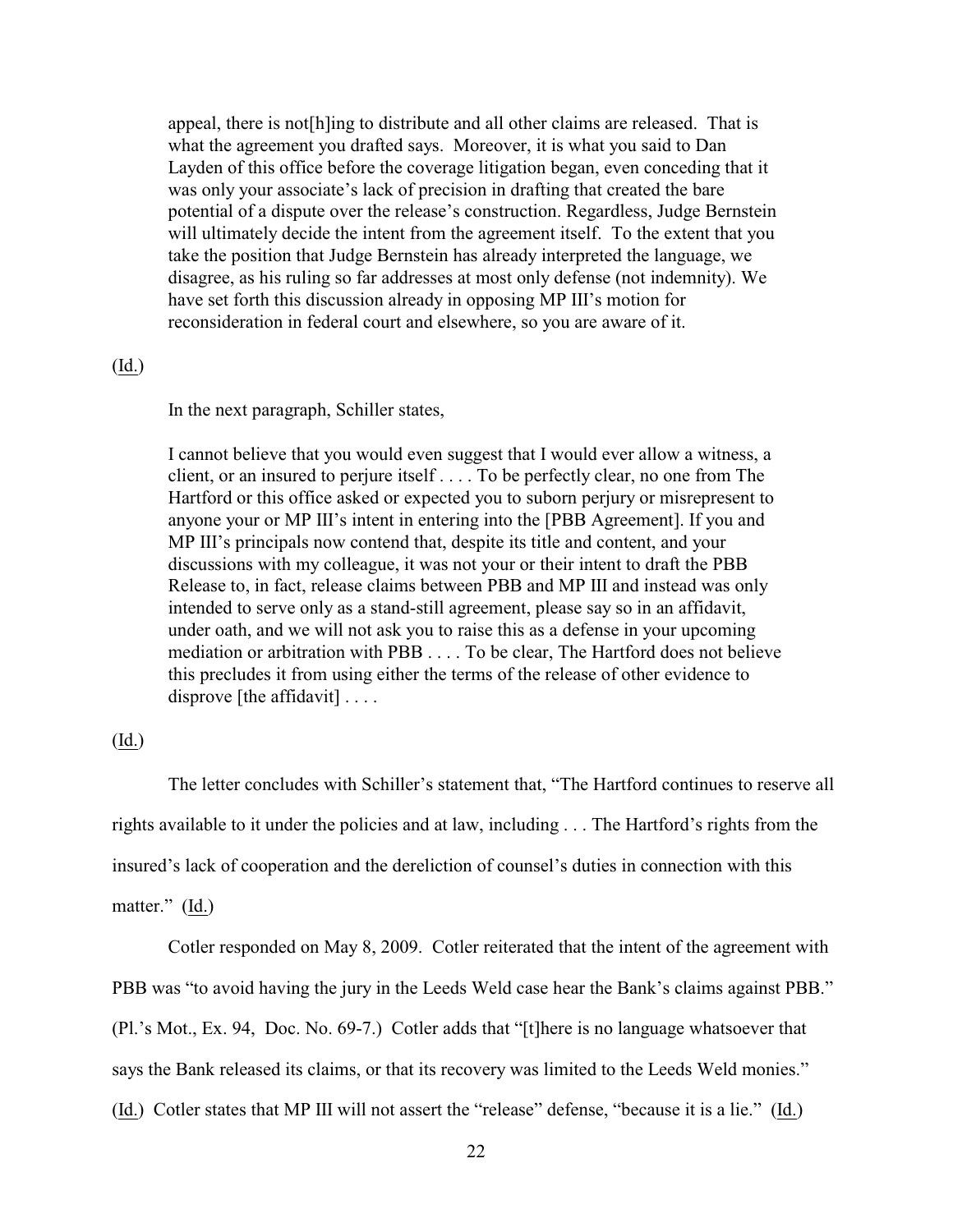With regard to Schiller's statement that MP III not misrepresent itself in mediation or arbitration, Cotler states, "[y]ou are reversing your position when confronted with the Rules of Professional Conduct . . . ." (Id.) This reversal of position, "however, does not address your continued and Hartford's continued misconduct on this issue – which we will pursue to the fullest." (Id.) Cotler states that because Schiller and his colleagues, Daniel Laydon and Michael Carlson, have asserted the "release" position "knowing it was false and not the intent of the Agreement . . . [y]ou and your colleagues have already violated Rule 3.3." (Id.) Cotler then demands that Schiller, "confirm in writing by May 14, 2009 that you and Hartford are not asserting such a bogus 'release' defense any further in any legal proceeding, mediation or arbitration. If not, you can explain your actions and court filings to the Disciplinary Board." (Id.)

Cotler goes on, "I am compelled to add that you lie in documents other than pleadings as well. It is troubling." (Id.) The letter explains that, with regard to Hartford's position that it will review a claim and provide a defense if one implicates the polices, "[a]pparently you, Laydon, and Carlson forgot that you and Hartford sued the Insureds in state court seeking a ruling that Hartford had no duty to defend Insureds against any of PBB's claims whatsoever . . . . You forgot that Judge Bernstein rejected your effort not to provide a defense to Hartford's Insureds." (Id., emphasis in original.) Cotler ends his letter by telling Schiller, "[y]our actions misrepresentations, and outright lies set forth in pleadings and in correspondence can also be addressed before the appropriate forum. We look forward to Hartford's response to our interrogatories served on you on April 30, 2009." (Id.)

Schiller responded on May 13, 2009, with the final letter in the epic back-and-forth. Schiller stated, "I will not respond here to your personal attacks against my colleagues Dan Layden and Mike Carlson and against me . . . . I have asked you to put the attacks behind us . . . I hope you will move beyond them." With regard to the Mediation with PBB scheduled for June 15, Schiller explained,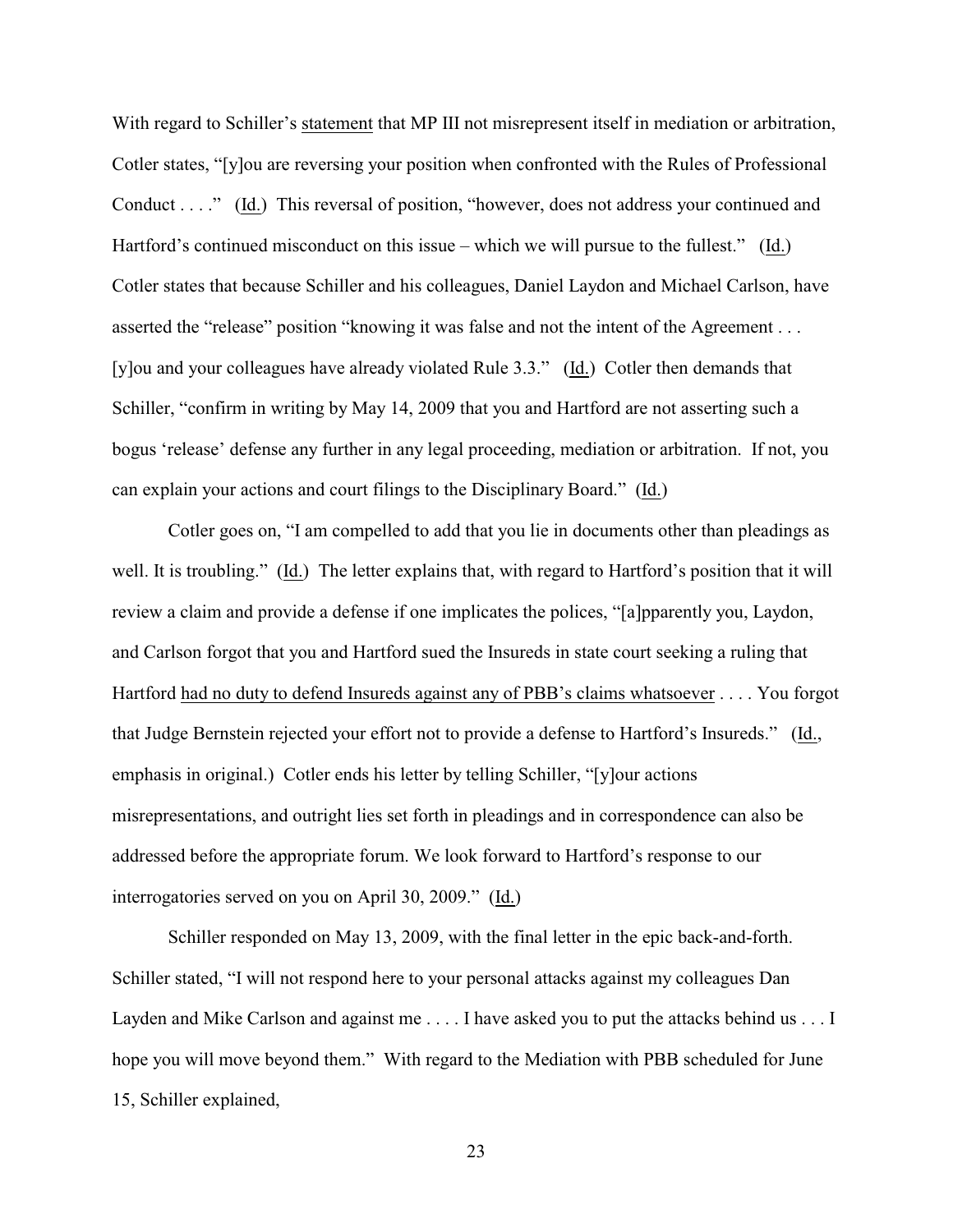I appreciate that you have now twice stated in writing that the intention of MP III (and its lawyers) and PBB (and its lawyers) was not to release all claims between them or limit their dispute to the proceeds, if any from the Leeds Weld litigation but instead to enter into a tolling agreement and later mediate and/or arbitrate those claims. Although we disagree that this is what the release language provides, given these representations, The Hartford will not raise the PBB Release at the mediation or any subsequent arbitration as a bar to PBB's claims against  $MP III \ldots$ 

(Pl.'s Mot., Ex. 95, Doc. No. 69-7.)

On June 15, 2009, PBB and MP III participated in a one-hour mediation culminating in a June 30, 2009 agreement between them which settled the claims for a payment of \$200,000 from MP III to PBB. Hartford indemnified MP III for the \$200,000 settlement amount and fully paid the defense fees and costs MP III incurred in connection with the mediation.

#### J. The Instant Complaint and Motions

On March 31, 2010, nine months after PBB and MP III mediated the claims, and just over a month after Judge Bernstein's February 19, 2010 order in the state court declaratory judgment action holding that the 2007 Release barred MP III's bad faith claim as to the alleged concealment of the umbrella policy, MP III filed a motion with the Third Circuit to withdraw its appeal of our ruling which had stayed its bad faith matter pending resolution of the declaratory judgment action ins state court.

On July 14, 2010, MP III filed an amended and supplemental complaint alleging a single count of statutory bad faith. (Doc. No. 46.) Hartford answered on August 13, 2010 (Doc. No. 47), and followed with a Motion for Protective Order to Stay Discovery on September 17, 2010. (Doc. No. 47.) On November 19, 2011, the parties filed cross motions for summary judgment. (Doc. No. 69—MP III; Doc. No. 70—Hartford). The parties filed their respective Responses on December 10, 2010, (Doc. No. 72—MP III, Doc. No. 71—Hartford), and Replies on December 30, 2010. (Doc. No 78—MP III; Doc. No 79—Hartford.) MP III filed a supplemental brief on January 19, 2011, (Doc. No. 83), to which Hartford responded on January 25, 2011 (Doc. No.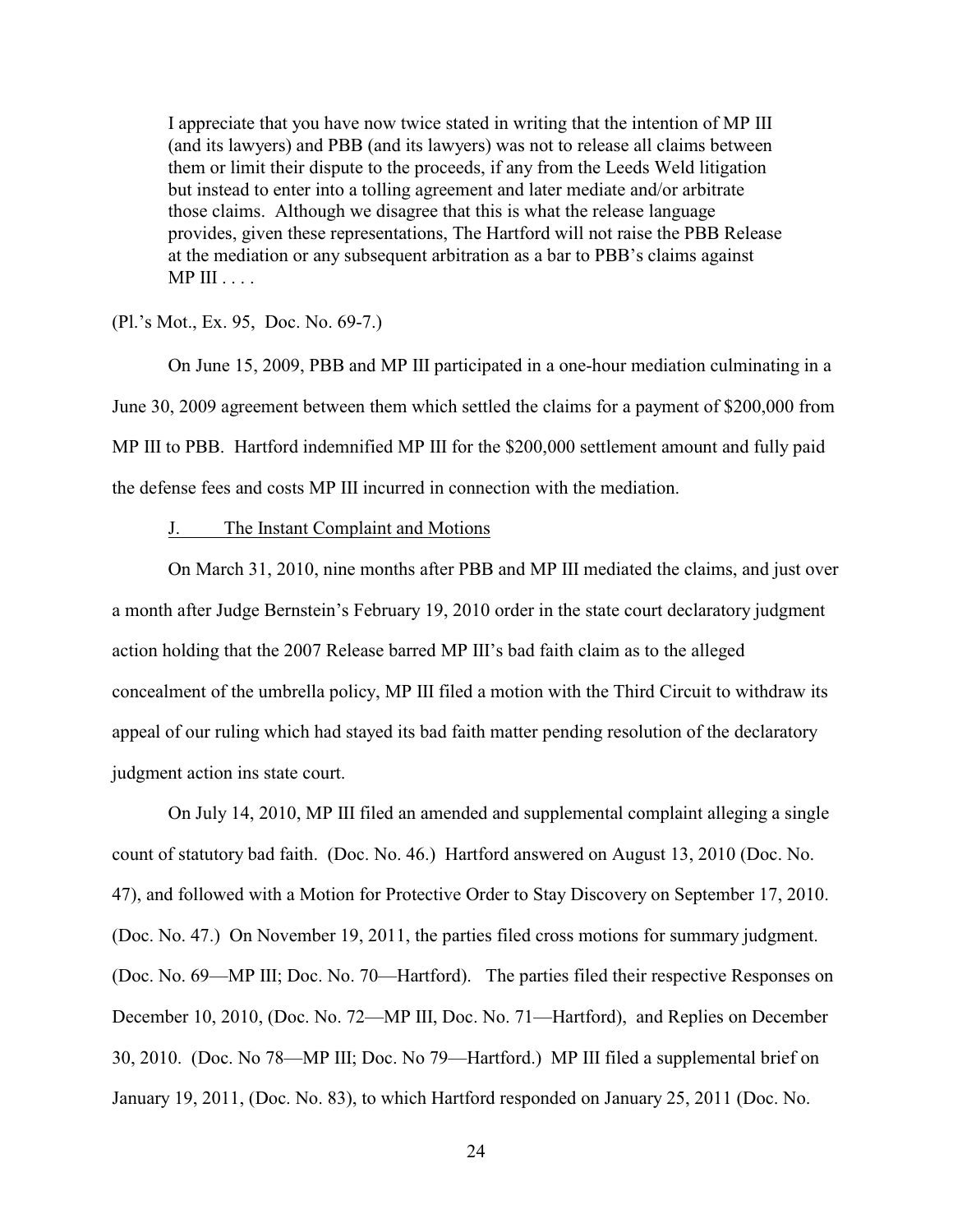84). Hartford filed a supplemental brief on March 8, 2011, (Doc. No. 87), to which MP III responded on March 22, 2011 (Doc. No. 89). The parties' motions are now ripe for disposition.

# II. LEGAL STANDARD

### A. The Law on Summary Judgment

Under Federal Rule of Civil Procedure 56(a), we must grant summary judgment "if the movant shows that there is no genuine dispute as to any material fact and the movant is entitled to judgment as a matter of law." Fed. R. Civ. P. 56(a). The "mere existence of *some* alleged factual dispute between the parties will not defeat an otherwise properly supported motion for summary judgment; the requirement is that there be no *genuine* issue of *material* fact." Anderson v. Liberty Lobby, Inc., 477 U.S. 242, 247-48 (1986). A fact is "material" for purposes of summary judgment if a dispute over that fact "might affect the outcome of the suit under the governing law." Id. at 248. A dispute as to a material fact is "genuine" if "the evidence is such that a reasonable jury could return a verdict for the non-moving party." Id. The dispute is not genuine if it simply involves "some metaphysical doubt as to the material facts." Matsushita Elec. Indus. Co. v. Zenith Radio Corp., 475 U.S. 574, 586 (1986).

Summary judgment is appropriate as a matter of law "when the non-moving party has failed to make an adequate showing on an essential element of his case, as to which he has the burden of proof at trial." Benjamin Post v. St. Paul Travelers Insurance Co., et al., 609 F. Supp 2d 382, 385 (E.D. Pa. 2009) (citing Cleveland v. Policy Mgmt. Sys. Corp., 526 U.S. 795, 804 (1999)). To overcome a summary judgment motion, the non-moving party "must point to concrete evidence in the record," Orsatti v. New Jersey State Police, 71 F.3d 480, 484 (3d Cir.1995), mere allegations, conclusions, conjecture, and speculation will not defeat summary judgment. Robertson v. Allied Signal, Inc., 914 F.2d 360, 382 n. 12 (3d Cir. 1990) ("[A]n inference based upon a speculation or conjecture does not create a material factual dispute sufficient to defeat entry of summary judgment."); Williams v. Borough of West Chester, 891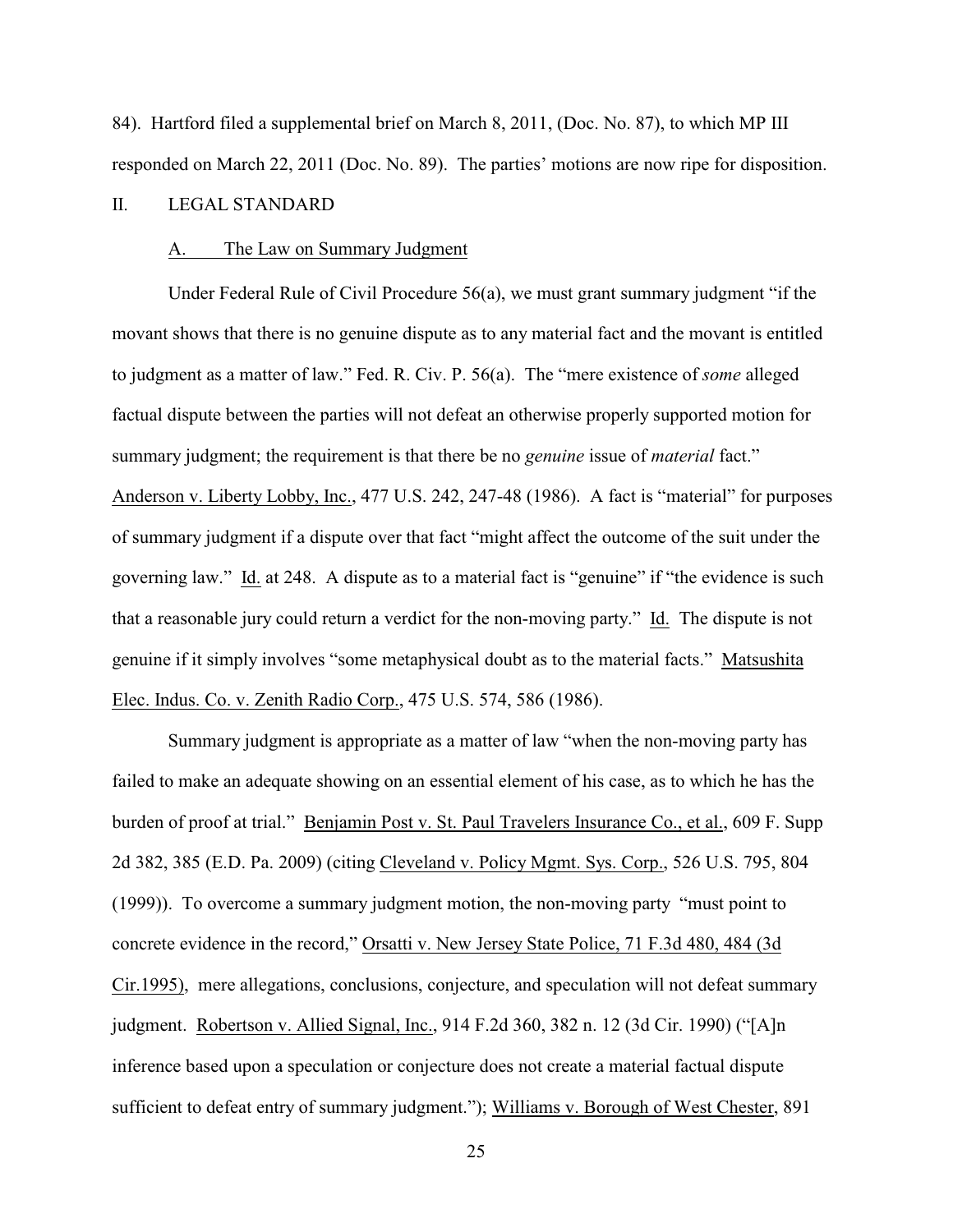F.2d 458, 460 (3d Cir.1989) ("[A] non-moving party cannot simply reassert factually

unsupported allegations.") In determining whether summary judgment should be granted, "we must view the facts in the light most favorable to the nonmoving party and draw all inferences in that party's favor." Stratechuck v. Bd. of Educ., South Orange–Maplewood Sch. Dist., 587 F.3d 597, 603 (3d Cir. 2009) (internal quotation marks and citations omitted).

# B. The Law on Bad Faith

Pennsylvania's bad faith statute, 42 Pa. Cons. Stat. Ann. § 8371, provides:

In an action arising under an insurance policy, if the court finds that the insurer has acted in bad faith toward the insured, the court may take all of the following actions:

(1) Award interest on the amount of the claim from the date the claim was made by the insured in an amount equal to the prime rate of interest plus 3%.

(2) Award punitive damages against the insurer.

(3) Assess court costs and attorney fees against the insurer.

Although the statute does not provide for a definition of bad faith, the definition as developed in Pennsylvania case law provides: " 'Bad Faith' on the part of insurer is any frivolous or unfounded *refusal to pay proceeds of policy* . . . ." Simon Wrecking Co., Inc. v. AIU Ins. Co., 350 F. Supp.2d 624, 631 (E.D.Pa. 2004) (emphasis in original) (quoting Adamski v. Allstate Ins. Co., 738 A.2d 1033, 1036 (Pa. Super. Ct. 1999); citing Terletsky v. Prudential Property & Cas. Ins. Co., 649 A.2d 680, 688 (Pa. Super. Ct. 1994)). While it is an unfounded refusal to pay proceeds of policy that is at the heart of a bad faith claim, "at some point, the failure of the insurer to complete a claim investigation and/or provide coverage puts the insured on notice that the insurer has denied coverage" such that a claim for bad faith may exist. Id. at n. 7. Accordingly, bad faith "need not be limited to the literal act of denying a claim," however, as the Third Circuit has held, "the *essence* of a bad faith claim must be the unreasonable and intentional (or reckless) denial of benefits." UPMC Health System v. Metropolitan Life Ins. Co., 391 F.3d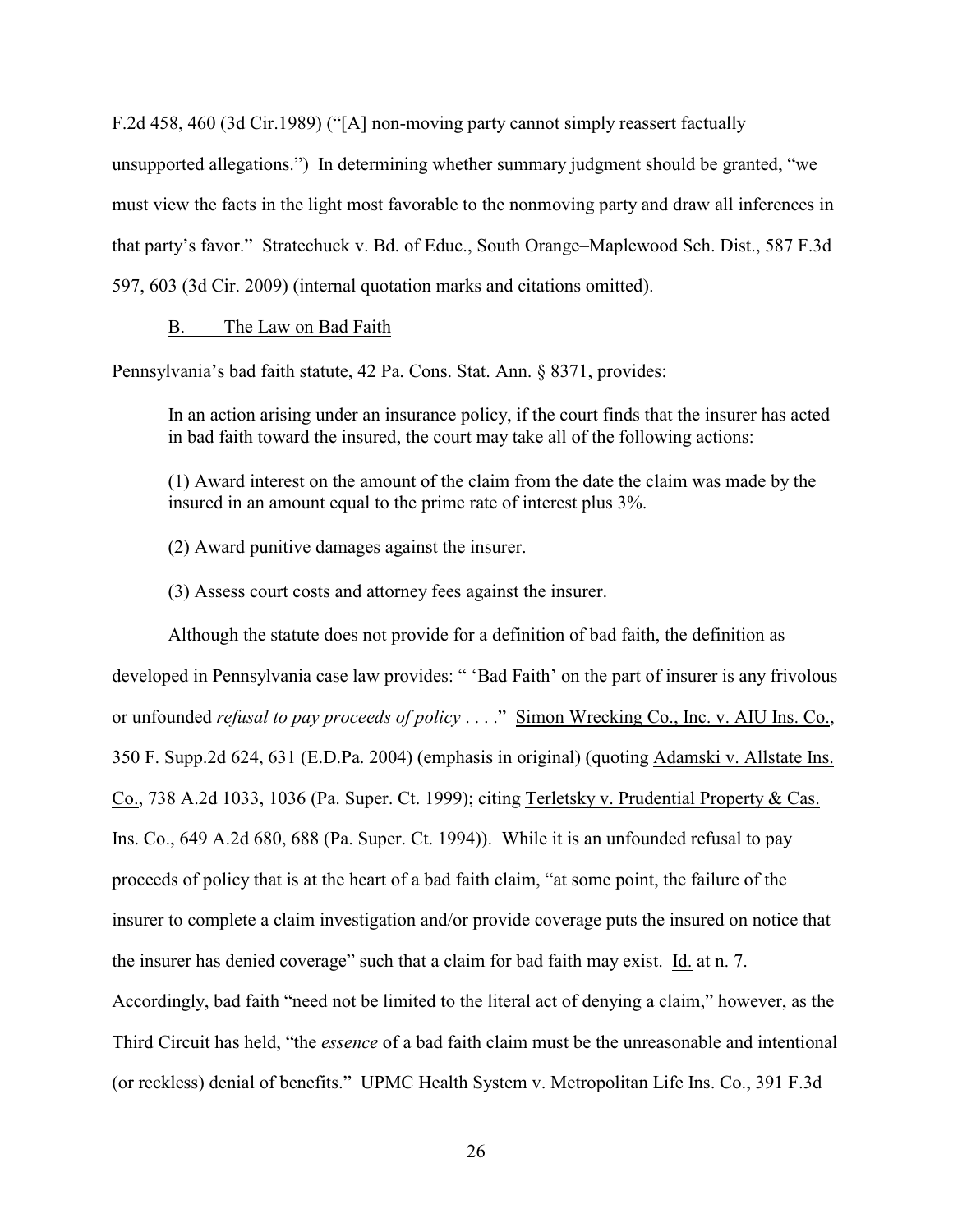497, 505 (3d Cir. 2004) (emphasis added).

The Third Circuit's statement in UPMC Health System that a bad faith claim must implicate the denial of benefits is framed by its previous opinion in Polselli v. Nationwide Mut. Fire Ins. Co., 126 F.3d 524, 530 (3d Cir. 1997), where the Court observed that, under the plain language of the statute, a Section 8371 claim may not be the sole claim of an insured, rather, the bad faith claim must be based on an underlying action against the insurer. The statute provides that it applies "in an action arising under an insurance policy . . . . " 42 Pa. Cons. Stat. Ann. § 8371. "This language," the Court opined in Polselli, "implies that a determination of bad faith is merely an additional finding to be made in a predicate action to enforce some right under the insurance policy. Absent a predicate action to enforce some right under an insurance policy, an insured may not sue an insurer for bad faith in the abstract." 126 F.3d at 530. Of course, this does not impair the fact that a Section 8371 is its own independent cause of action. Kauffman v. Aetna Caualty & Surety Co., 794 F. Supp. 137, 140 (E.D. Pa. 1992). It simply means that, "[a]t the very least, the predicate policy cause of action must be ripe before a Section 8371 cause of action may be recognized." Polselli, 126 F.3d at 530.

In assessing a bad faith claim brought under Section 8371, the Third Circuit has adopted a two-part approach initially articulated by the Pennsylvania Superior Court in Terletsky. See Klinger v. State Farm Mut. Auto. Ins. Co., 115 F.3d 230, 233 (3d Cir. 1997) (citing Terletsky, 648 A.2d 680, 689-90 (Pa. Super. Ct. 1994)). Pursuant to this test, in order to recover under a claim of bad faith, the policy holder must show: "(1) that the insurer lacked a reasonable basis for denying benefits; and (2) that the insurer knew or recklessly disregarded its lack of reasonable basis." Id. The first prong of this standard, which focuses on the reasonableness of the insurer's conduct, requires an objective analysis. See Williams v. Hartford Cas. Ins. Co., 83 F. Supp.2d 567, 574 (E.D. Pa. 2000), aff'd, 261 F.3d 495 (3d Cir. 2001). Therefore, as a matter of law, if *any* reasonable basis for the insurer's action existed, even if the insurer did not rely on that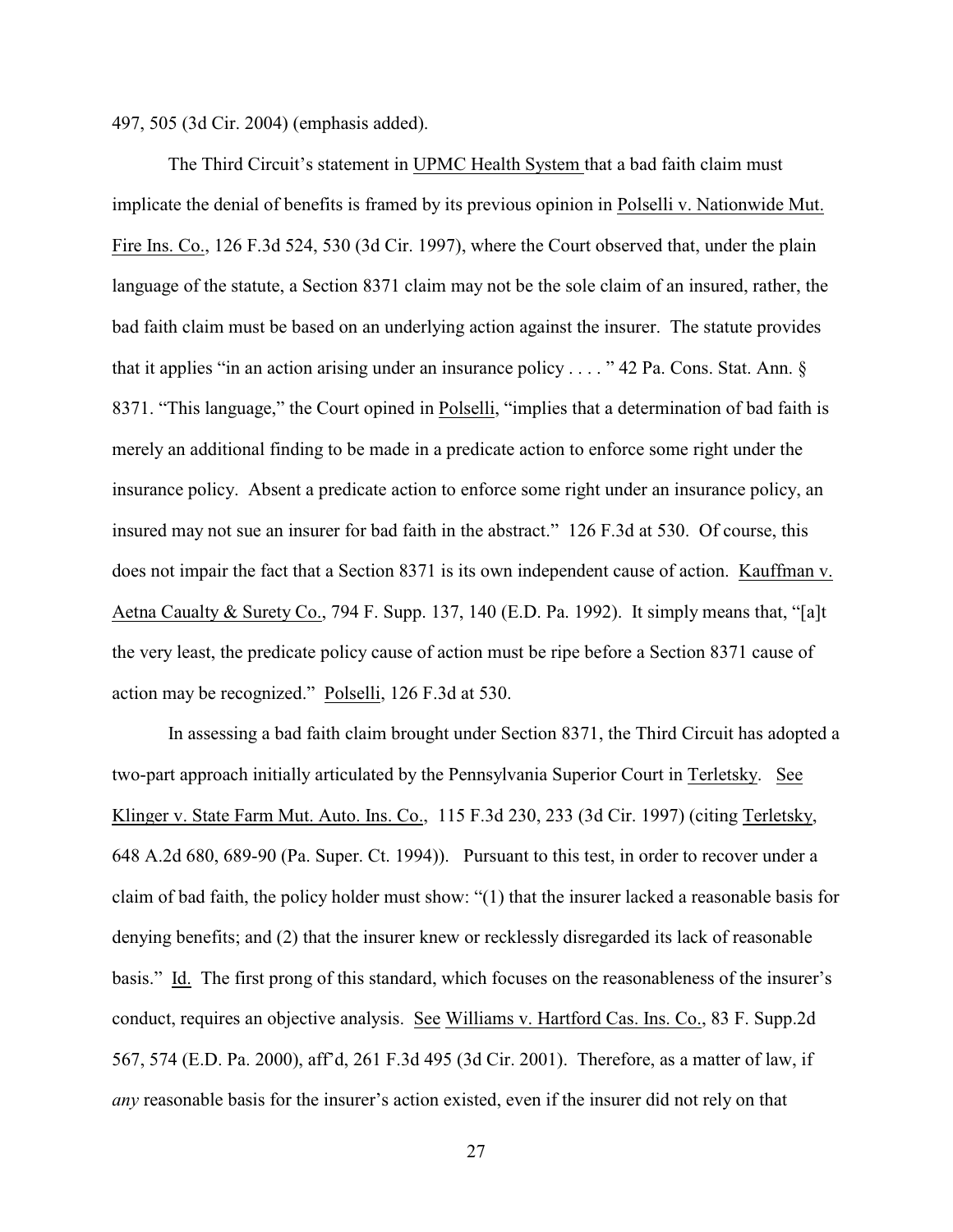reason, the insurer cannot have acted in bad faith under Section 8371. Id. As the Third Circuit has stated, "[a] reasonable basis is all that is required to defeat a claim of bad faith." J.C. Penney Life Ins. Co. v. Pilosi, 393 F.3d 356, 367 (3d Cir. 2004).

Part two of the test requires a certain level of culpability on the part of the insurer–that is, the insurer must have known of, or recklessly disregarded, its lack of a reasonable basis in denying the claim. "Merely negligent conduct, however harmful to the interests of the insured, is recognized by Pennsylvania courts to be categorically below the threshold required for a showing of bad faith." Employers Mut. Cas. Co. v. Loos, 476 F. Supp.2d 478, 490 (W.D. Pa. 2007) (citing Brown v. Progressive Ins. Co. & Mountain laurel Assurance Co., 860 A.2d 493, 501 (Pa. Super. Ct. 2004). Although there is no requirement that the insurer be motivated by "self interest or ill-will," such a motive is probative to whether an insurer knowingly or recklessly disregarded its lack of a reasonable basis for denying a claim and reflects upon whether a refusal to pay benefits is frivolous or unfounded. Id.; see also Greene v. United Servs. Auto. Ass'n, 936 A.2d 1178, 1189-91 (Pa. Super. Ct. 2007).

The plaintiff in an action under Section 8371 must meet is burden of proof by clear and convincing evidence. Pilosi, 393 F.3d at 367. This standard requires that the plaintiff show "that the evidence is so clear, direct, weighty and convincing as to enable a clear conviction, without hesitation, about whether or not the defendants acted in bad faith." Id. (internal citations and quotation marks omitted). Indeed, "the clear and convincing standard is a stringent one, surpassed in the law only by proof beyond a reasonable doubt." Collins v. Allstate Ins. Co., No. CIV. A. 95-592, 1997 WL 700495, \*6 (E.D. Pa. Oct. 31, 1997). At the summary judgment stage, "the plaintiff's burden in opposing a . . . motion is commensurately high in light of the substantive evidentiary burden at trial." Pilosi, 393 F.3d at 367 (internal citations and quotation marks omitted). "Bad faith cases are commonly decided at the summary judgment stage, with the court determining, as a matter of law, that the insurer had a reasonable basis for its actions."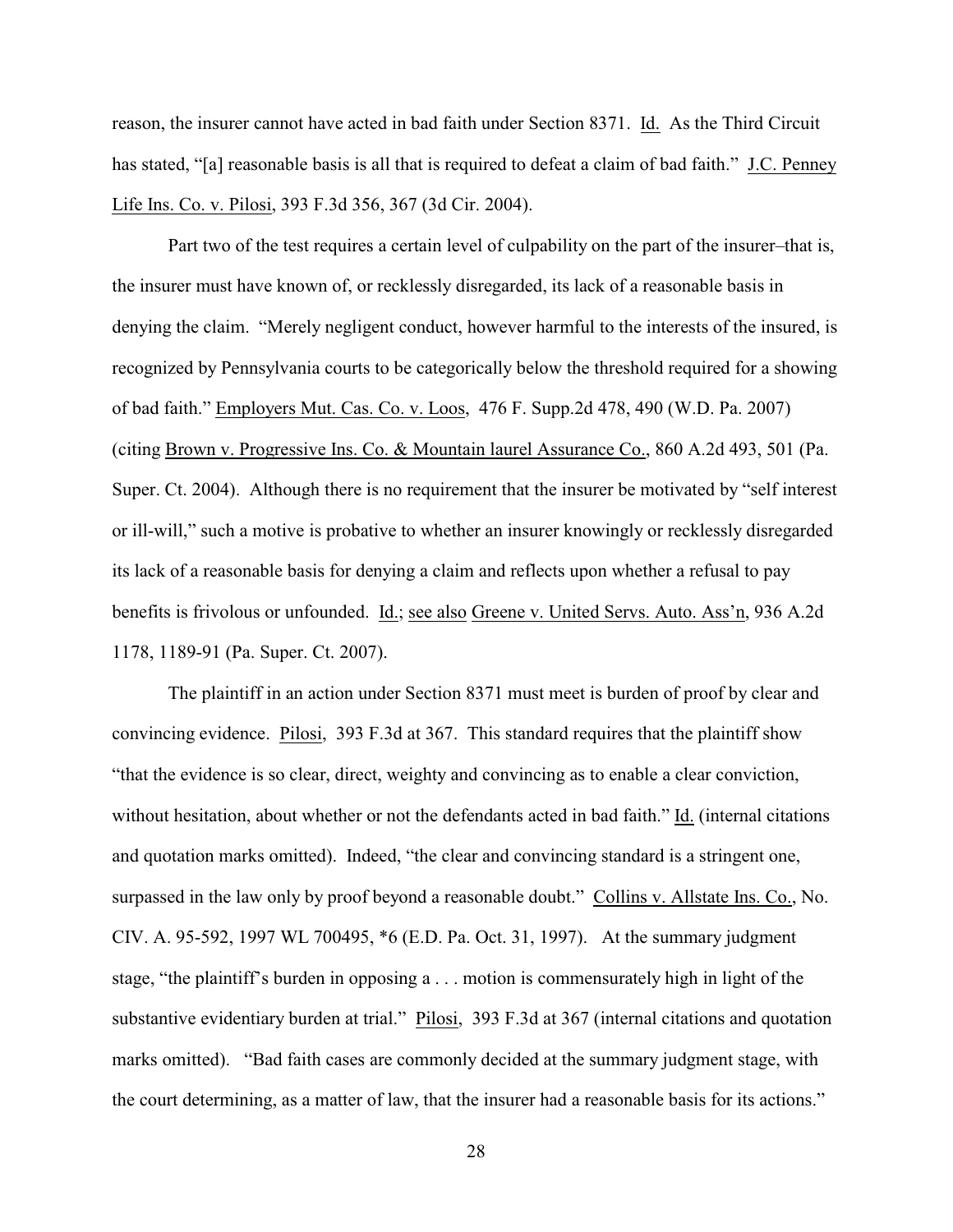Id.

# III. DISCUSSION

In its motion, MP III alleges that Hartford acted in bad faith when it (1) allegedly terminated the defense of MP III against underlying claims brought by PBB, and sought declaratory judgment that it did not have a duty to defend MP III against those claims, (2) "threatened" to terminate the defense after the state court ordered it to defend if MP III did not assert an "unsupportable" argument in arbitration between MP III and PBB, and (3) represented to MP III that it was not necessarily terminating coverage, when it actually was. (Pl.'s Br. Supp. Mot. Summ. J., Doc. No. 69-2 at 1, 24 & 26.) Hartford argues that there was no active claim to deny, none of its conduct constituted a denial of a claim which may trigger the bad faith statute in the first place, it paid the defense and the ultimate settlement amount and therefore MP III suffered no harm, and, in any event, its position and conduct with regard to its defense and indemnification obligations was reasonable, thus precluding a finding of bad faith.

Unlike the record in this case, which is abstruse and complex, the application of the law to the facts once they are laid out is relatively straightforward. Upon review of the extensive interrelated factual aspects, we are simply not left with a clear conviction that any of Hartford's conduct was unreasonable. Although we are also not left with a clear conviction that Hartford's conduct rose to the level of actual or constructive claim denial, or that MP III suffered any actionable harm, instead of devoting lines of discussion to these grayer issues, we rest our conclusion in this case on the bottom-line black-and-white point that Hartford's coverage position, and the accordant way it conducted itself, was not unreasonable. Therefore, we find there is no genuine issue of material fact in this case,<sup> $14$ </sup> and MP III's bad faith claim fails as a

<sup>&</sup>lt;sup>14</sup>The parties' only potentially genuine factual dispute involves MP III's contention that Hartford did not pay the invoice of March 18, 2008 containing the four line items "expressly and completely devoted" to MP III's defense against PBB. Even if this fact were to be found in favor of MP III, however, it does not affect the outcome of the suit based on our conclusion that Hartford's coverage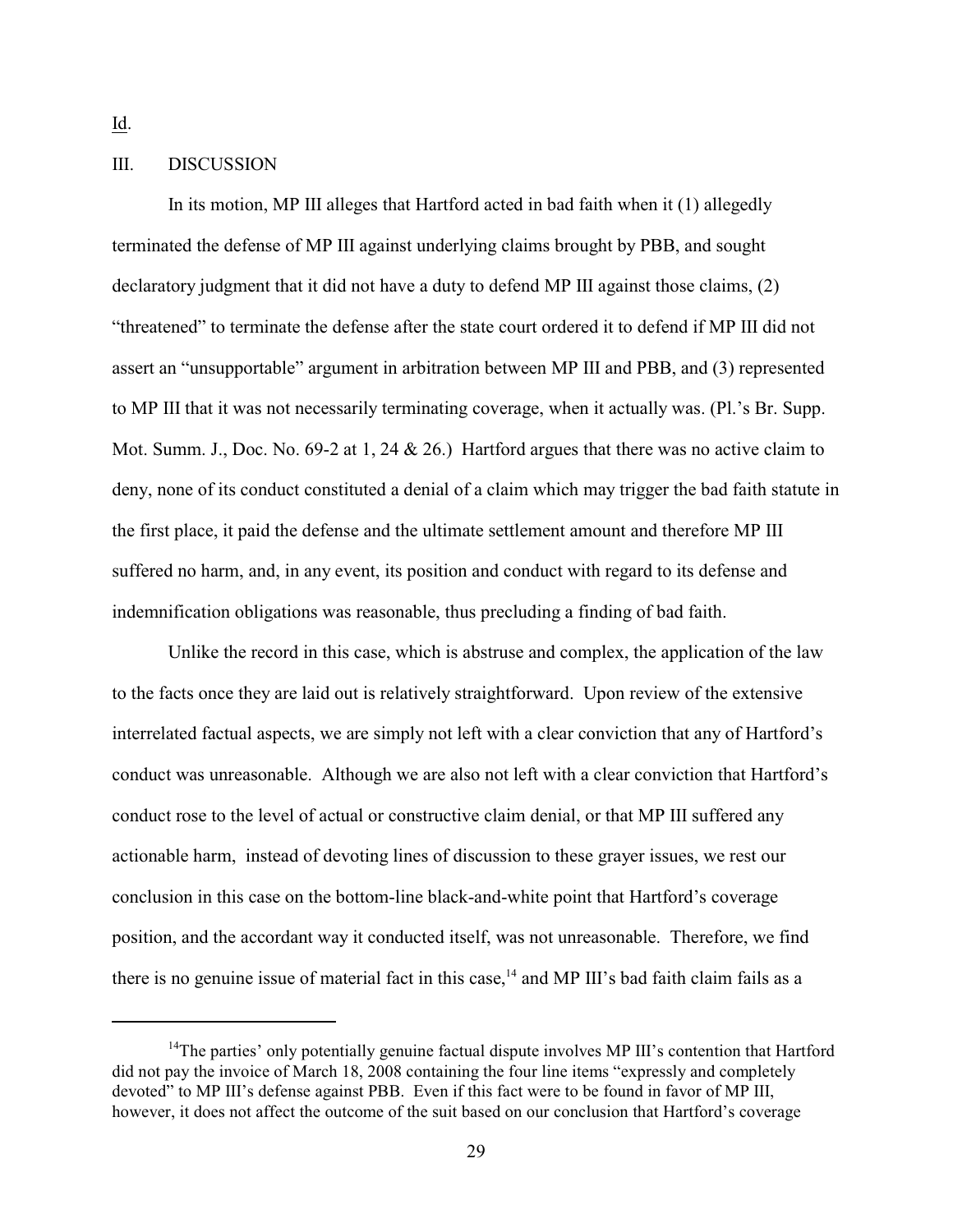matter of law on the first prong of the Terletsky test. We deal with each of MP III's three contentions—that Hartford (1) terminated coverage in bad faith, (2) "threatened" to terminate the defense, and (3) misrepresented its position— in turn. As we present our findings on the overall reasonableness of Hartford's position first, this section provides the bulk of our discussion. We conclude our discussion by considering an independent-but-related basis for summary judgment against MP III—that is, its bad faith claim does not arise out of any demonstrably ripe predicate action as the Third Circuit and Pennsylvania Supreme Court require.

### A. Hartford's Defense and Indemnity Position

Our determination that Hartford's position as to its defense and indemnity obligations was reasonable rests on two related conclusions. First, as of the date of the 2006 PBB Agreement, it was not an unreasonable position for Hartford to take there was no active or pending claim between PBB and MP III—and therefore, at the time, there was nothing for it to defend. Second, based on the reasonable interpretation that the PBB Agreement limited the scope of mediation/arbitration to dividing the money MP III received in its affirmative claims against Leeds Weld, combined with the fact that MP III lost those claims, it was not an unreasonable position that, by contract, there were no claims left to defend in the future. Accordingly, given the interplay between the posture of PBB's claims and the language of the PBB Agreement, we cannot say with clear conviction that Hartford's position on its defense and indemnity obligations was unreasonable.

MP III argues otherwise. "The bottom line," MP III asserts, "is that the October 2006 Agreement is irrelevant to the determination of the duty to defend." (Pl.'s Resp. at 21.) MP III repeats the statement multiple times in it briefs that the duty to defend turns on only two things—the policy language and the allegations in the complaint. (Pl.'s Resp. at 11-12). If the

position was reasonable. Therefore, this is not a material fact precluding summary judgment.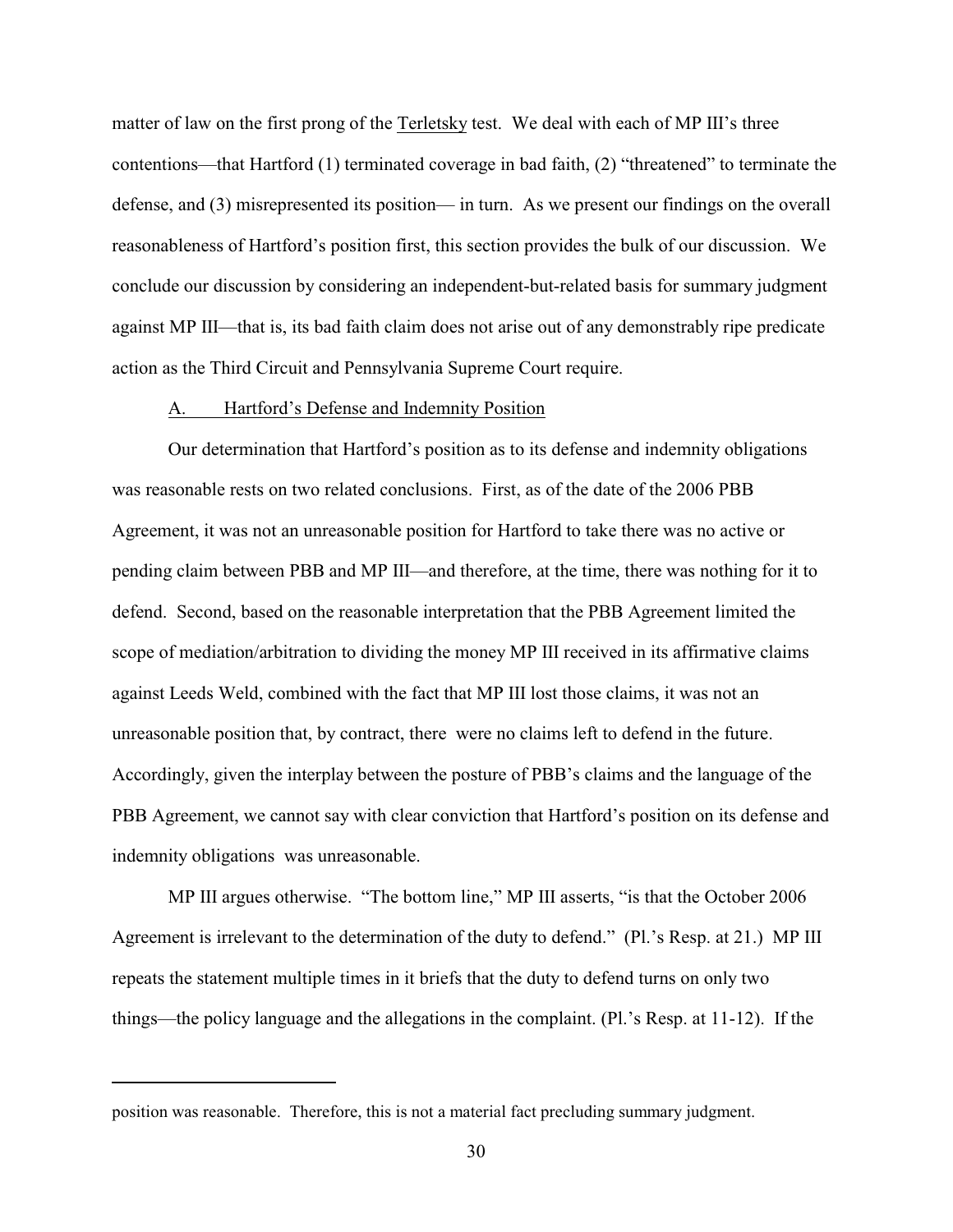allegations in the complaint fall within the policy's coverage, there is a duty to defend. Nothing else affects this consideration. MP III contends, therefore, that Hartford improperly and unreasonably considered the effect of the PBB Agreement on the duty to defend. According to MP III, "Hartford's 'reading' of the Agreement even if reasonable . . . is not a defense to bad faith." (Pl.'s Resp. at 21.) Rather, "Hartford's purported reliance on a contract that is not even relevant to its duty to defend is, in and of itself, unreasonable and warrants liability for bad faith." (Pl.'s Resp. at 21.) MP III states that "every Hartford employee, claims person, lawyer, and executive admitted [the PBB Agreement] was irrelevant to Hartford's duty to defend."<sup>15</sup> (Pl.'s Resp. at 17.)

Although MP III correctly articulates the point of law regarding the roles of the policy and the complaint in controlling when the duty to defend is triggered, its myopic application of that principle to the present circumstance only serves to support the reasonableness of Hartford's position. MP III's argument that Hartford could only look at two things in determining its duty to defend—the policy and the allegations in the complaint—begs the question: which complaint does it look to—the Fourth Amended Complaint that has been marked by the state court as "settled discontinued and ended?" How do we know that the claims in that complaint survive?

It is obvious and logical that external factors such as court rulings and agreements between the parties affecting the vitality and operability of the legal claims may be considered in

 $15$ This statement regarding the purported admission of "every" Hartford employee mischaracterizes the record. Contrary to MP III's assertions, a review of the record reveals that the Hartford representatives testified that the PBB Agreement could, and did, have an impact on the duty to defend through its effect on the status of the claims. (See, e.g., Freiman Dep. at 147: 4-10, Def.'s Resp. Ex. 61., Doc. No. 71-15 ("The litigation has been dismissed. By this agreement, the litigation between the parties is dismissed, the effect of this dismissal is all of the claims between MP III and PBB are done . . . The only thing left is who gets what part of any recovery from Leeds Weld.") (relevant page omitted from excerpts provided by Plaintiff in its Ex. C); id. 285: 17-21 ("Our view of that agreement is that . . . PBB . . . released its claims against MP III. If there are no claims which could potentially trigger the duty to provide indemnity, if those had been released, then there can't be a duty to defend.")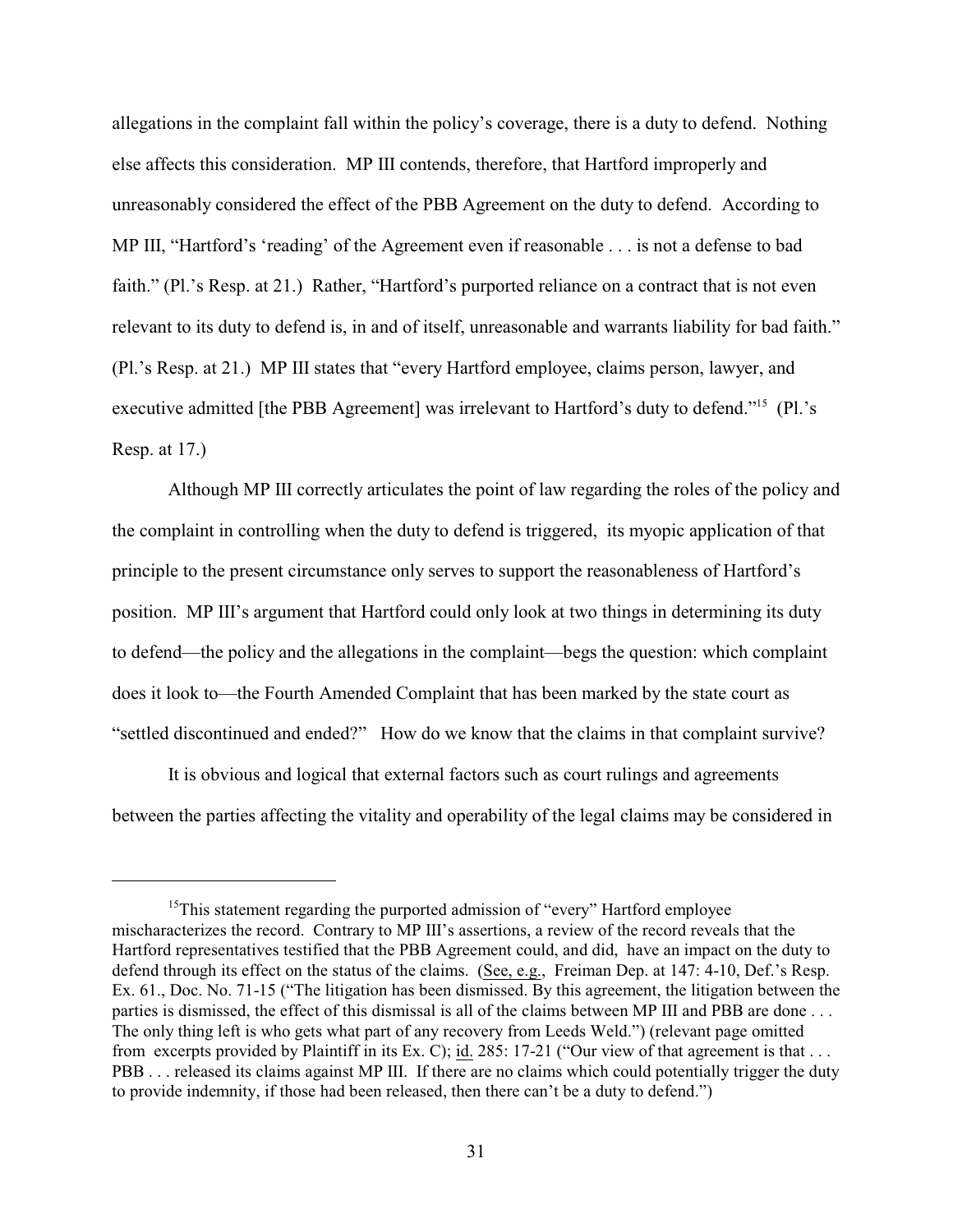determining the endurance of a particular duty to defend. Given the fact that, as of February 21, 2008, mediation or arbitration had not been demanded, it was *solely* the language of the PBB Agreement that could have kept those claims in play. Indeed, without the ability to consider the effect of the PBB Agreement, we could say with certainty that, as of October 2006 when the complaint was dismissed, and before arbitration had been demanded, there were no claims to defend and no duty on the part of Hartford. Hence, MP III's proposition here actually supports the reasonableness of Hartford's position.

Despite MP III's vehement assertions that it was bad faith for Hartford to look to the PBB Agreement in considering its duty to defend, MP III itself paradoxically relies entirely on the Agreement throughout its motion, response, and correspondence with Hartford, in arguing that the claims were active, were not limited to the Leeds Weld monies, and that Hartford terminated its defense of these claims.<sup>16</sup> Judge Bernstein also relied on the language of the PBB Agreement in his declaration that Hartford retained a defense obligation with respect to PBB's remaining claims. MP III places great weight on Judge Bernstein's opinion, and, in its motion, quotes, in bold letters, Judge Bernstein's statement that Hartford's duty to defend and request for

<sup>&</sup>lt;sup>16</sup>See Pl.'s Mot. at 8 ("The<sup>[]</sup> Agreement specified that the Bank's claims being moved from court to mediation or arbitration were the claims in the Bank's Fourth Amended Complaint, the same claims Hartford agreed to defend and had been defending since 2002. . . . Nothing in the October 2006 Agreement limited the Bank's recovery . . . . "); Pl.'s Mot. at 12 ("Schiller ignored: the critical qualification to the release at the very beginning of paragraph  $8 \ldots$ ; the language of the Agreement in the 'whereas' clause on the very first page which specified that the Bank's claims were being moved out of court and would be resolved in mediation or arbitration; the 'Whereas' clause on the first page which specified that the Bank's claims being moved to mediation/arbitration were the claims in the Banks' Fourth Amended Complaint . . . "); Cotler Voicemail, Pl.'s Mot., Ex. 64, Doc. No. 69-14 "( I am looking over the [PBB Agreement] again and I think there is a very good argument that the underlying claims still exist and that what [PBB] was agreeing to was only that the damages would be limited to what we got from Leeds Weld. In fact, in the Whereas clause it talks about how [PBB] would bring [its] claims in arbitration and mediation first. . . ); Cotler Feb. 28 Letter, Pl.'s Mot., Ex. 86, Doc. No. 69-7 ( "the agreement with the Bank never specifically provides that the Bank's damages and recoveries are limited to 'Leeds Weld monies'. . . . A fair reading of the agreement may be that the Bank only agreed to transfer all of its claims against MP III, Morse and Dalglish, for which there is insurance coverage, from the trial court to arbitration.")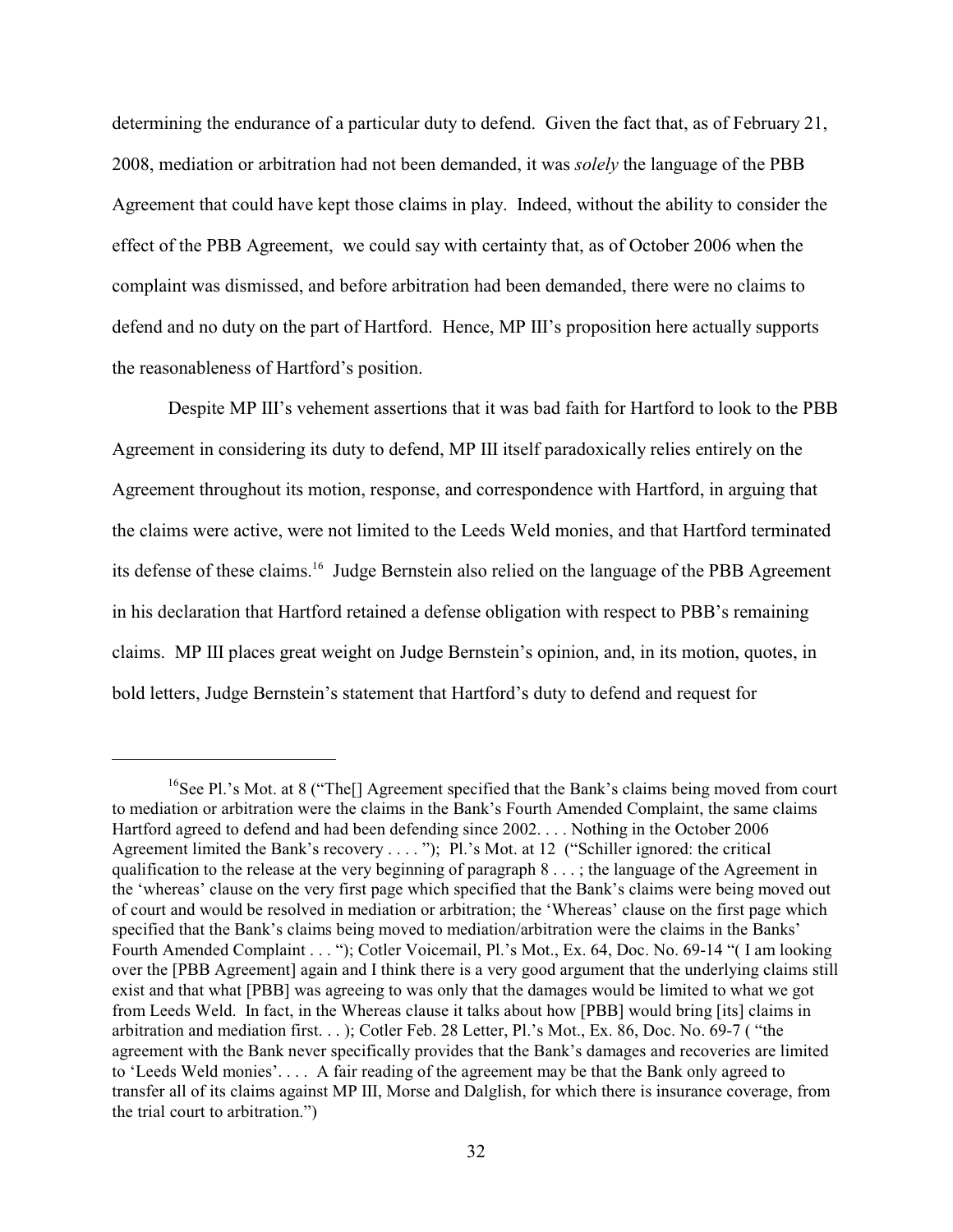declaratory relief "'hinges on the interpretation of unambiguous language" of the PBB Agreement. (Pl.'s Mot. at 18.) It would be rather incongruous of MP III to, on the one hand, rely so heavily on Judge Bernstein's opinion which grounded the duty to defend in the language of the agreement, and on the other, say that the agreement has no effect on the duty to defend.

Contrary to MP III's argument, Pennsylvania law is clear that the duty to defend may be affected by the settlement, dismissal, or discontinuation of an underlying action. MP III does correctly state the proposition that, in Pennsylvania, the duty to defend is "*triggered*, if at all, by the factual averments contained in the complaint itself. Kvaerner Metals Div. of Kvaerner U.S., Inc. v. Commercial Union Ins. Co., 908 A.2d 888, 896 (Pa. 2006) (emphasis added). MP III does not, however, cite the Third Circuit's opinion that "the obligation to defend is determined solely by the allegations of the complaint *in the action*." Pacific Indem. Co. v. Linn, 766 F.2d 754, 760 (3d Cir. 1985) (emphasis added) (citing Wilson v. Maryland Casualty Co., 377 Pa. 588, 594 (Pa. 1954) (stating "the obligation of a causualty insurance company to defend an action brought against the insured is to be determined solely by the allegations of the complaint in the action.)) Nor does MP III consider any of the Pennsylvania Superior Court or U.S. District Court for the Eastern District of Pennsylvania case law that directly discusses how long the duty endures, and when it ends. The Pennsylvania Superior court has held the duty continues "until the claim is narrowed to one patently outside the policy coverage . . . ." Step Plan Services, Inc. v. Koresko, 12 A.3d 401, 418 (Pa. Super. Ct. 2010) (internal citations an quotations omitted). The courts of this district have interpreted Pennsylvania case law to hold that the withdrawal or dismissal of a claim establishes that an insurer no longer has a duty to defend. See Dale Corp. v. Cumberland Mut. Fire Ins. Co., Civ. A. No. 09-1115, 2010 WL 2650604 at \*12 (E.D. Pa. Jun. 30, 2010) (" withdrawal or dismissal of the claim . . . would clearly establish that [insurer] no longer had a duty to defend"); Meridian Mut. Ins. Co. v. James Gilligan Builders, Civ. A. No. 08-1995, 2009 WL 1704474, at \*2 (E.D.Pa. Jun. 18, 2009) ("A duty to defend continues so long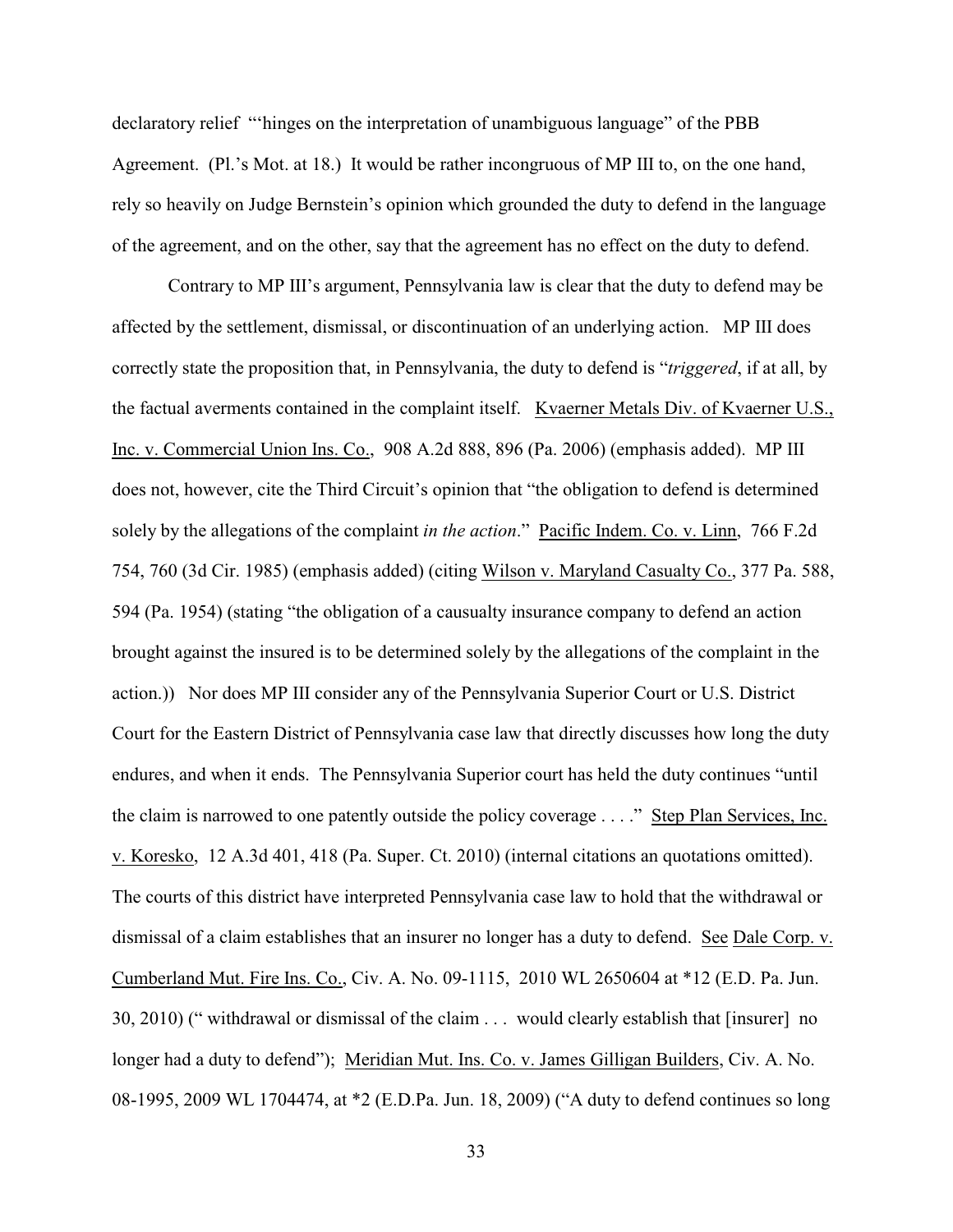as the complaint alleges a cause of action that potentially falls within the coverage provision of the insurance contract. The obligation ceases, however, if the cause of action upon which the duty to defend exists is dismissed.") (citing Bombar v. West Am. Ins. Co., 932 A.2d 78, 86- 87 (Pa. Super. Ct. 2007)).

In the present case, it is not an unreasonable argument that there are no claims to defend because the claims were not "in action" as the Third Circuit explicitly requires. The claims in the underlying suit were extinguished by the state court's order marking them "settled, discontinued and ended." Mediation and arbitration—which Hartford had reasonably concluded was based on a contingency— had not yet been demanded, thus it was reasonable to state that the claims were not "in action," requiring a defense. It was also not an unreasonable argument that the claims had been narrowed outside the policy coverage, because they had been, in fact, narrowed into non-existence. Finally, the persuasive pronouncements of the courts of this district regarding the effect of dismissal are straightforward and directly applicable—the dismissal of a claim establishes that the insurer no longer has a duty to defend. MP III argues otherwise, stating, "even if . . . the Bank's claims were released and gone *forever*, that had zero impact on Hartford's duty to defend." (Pl.'s Resp. at 20, emphasis added.) The case law, and simple logic, however do not support MP III contention.

Further basis for determining that Hartford's position as to its defense obligation was reasonable lies in the language of the Educators Legal Liability Policy itself. Section VI of the Policy states, in relevant part:

4. "Claim" means:

a. A *demand* received by an insured for "loss" alleging an "employment benefits wrongful act" or an "educational wrongful act" by any insured.

. . .

d. "Claim" includes any civil *proceeding* in which either "loss" is alleged or fact finding will take place, when either is the actual or alleged result of any "wrongful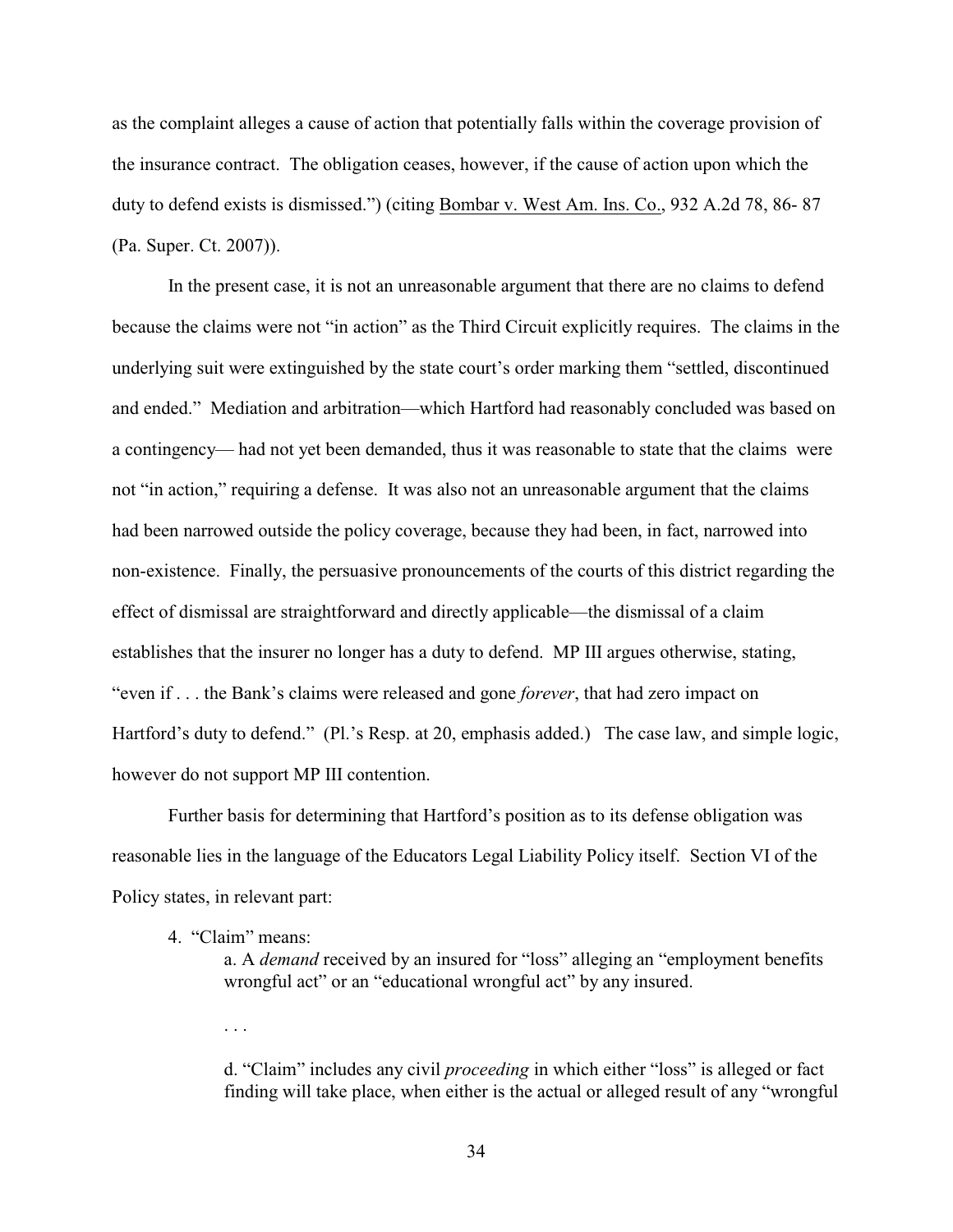act" to which the insurance applies. This includes:

(1) An arbitration *proceeding* in which such loss is claims and to which the insured submits with our consent;

(2) Any other alternative dispute resolution *proceeding* in which such "loss" is claimed and to which the insured submits with out consent; or

(3) Any administrative *proceedings* established under applicable federal ,state or local laws as may be applicable to "employment practice wrongful acts" covered under this insurance

(ELL Policy, Def.'s Mot. Ex. 3, Doc. No. 12 at Page 9 of 11) (emphasis added)

A review of the definitions in the ELL Policy reveals that the policy equates a "claim" with a "demand" and a "proceeding." It is clear, however, that there was no proceeding at the time Hartford communicated its position. PBB's claims were dismissed from court in October of 2006, PBB did not demand arbitration from MP III on the balance due under the loan until April 6, 2009. Furthermore, if the relevant claim had existed prior to this date, as MP III proclaims, it would have been redundant for PBB to submit a subsequent demand, and for MP III to forward it to Hartford. The already existing "claims" should have done the trick.

The language used by MP III's counsel at the time of the events further suggests that the position that there were no pending claims was at least reasonable. In response to Schiller's February 21, 2008 letter, MP III communicated its own position that "there is a *very good argument* that the underlying claims still exist," (Cotler Voicemail, Pl.'s Mot., Ex. 64 (emphasis added)), that a *"fair reading* of the agreement *may be* that the Bank only agreed to transfer all of its claims . . . from the trial court to arbitration," (Cotler Feb. 28 Letter, Pl.'s Mot., Ex. 86 (emphasis added)), and "*if* the Pennsylvania Business Bank pursues any of its claims in arbitration or otherwise . . . we will expect the Hartford to pay for that defense and for any settlement or verdict or judgment."(Cotler Mar. 3 Letter, Pl.'s Mot., Ex. 11, Doc. No. 69-4 (emphasis added).) A review of the invoice Reed Smith submitted to Hartford shows counsel for MP III describing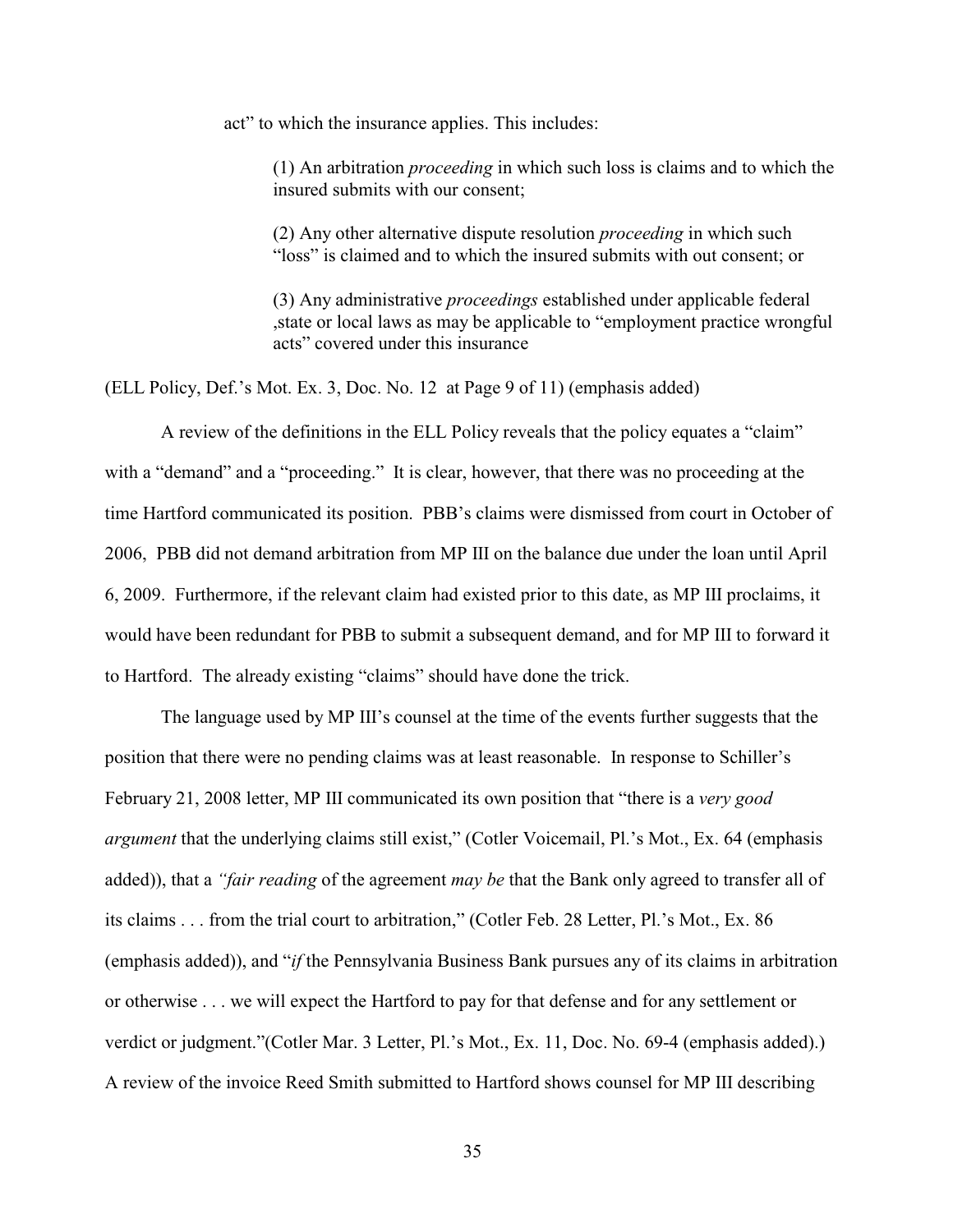his work as "relat<sup>[ed]</sup> to . . . defense against *later* claims by PBB." (Reed Smith Invoices, Pl.'s Mot., Ex. AA, Doc. No. 69-16.) The tone and substance of this language suggests it was at least not unreasonable for Hartford to assert there was no active or pending claim between PBB and MP III—and, therefore, at the time, there was nothing for Hartford to defend.

Similarly, it was also not an unreasonable position that, given the interplay between the language of the PBB Agreement and the outcome of MP III's affirmative claims against Leeds Weld, there could be no claims in the future. Based on counsel for MP III's own statement that the damages in mediation or arbitration would be limited to what MP III got from Leeds Weld, which appears twice in the record, combined with the fact that MP III lost its claim against Leeds Weld, it was not an unreasonable position that mediation or arbitration could not occur, and therefore Hartford had no duty to defend or indemnify MP III against PBB. While, in hindsight, this position may not have been correct, it was not unreasonable.

MP III's own counsel's statements provide the foundation for our conclusion that Hartford's position was reasonable. On February 25, 2008, in response to the February 21st Letter where Schiller initially stated Hartford's arguments with regard to its defense and indemnity obligations, Cotler left a voicemail with Schiller. MP III includes a transcript of the voicemail in the exhibits to his motion. Here, Cotler states, in relevant part:

I just got back and I am looking over the [PBB Agreement] again and I think there is a very good argument that the underlying claims still exist and that what [PBB] was agreeing to was *only that the damages would be limited to what we got from Leeds Weld*. In fact, in the Whereas clause it talks about how [PBB] would bring [its] claims in arbitration and mediation first and that's why they are set forth in the Whereas clause . . .

(Cotler Voicemail, Pl.'s Mot., Ex. 64, Doc. No. 69-14 (excerpt) (emphasis added).)

Later in the parties' correspondence, on May 23, 2008, Cotler stated in a letter to Warren Freiman, "[PBB's] claims have not been extinguished. Rather, in a best case scenario, Pennsylvania Business Bank still possesses those claims *but its damages have a ceiling of any*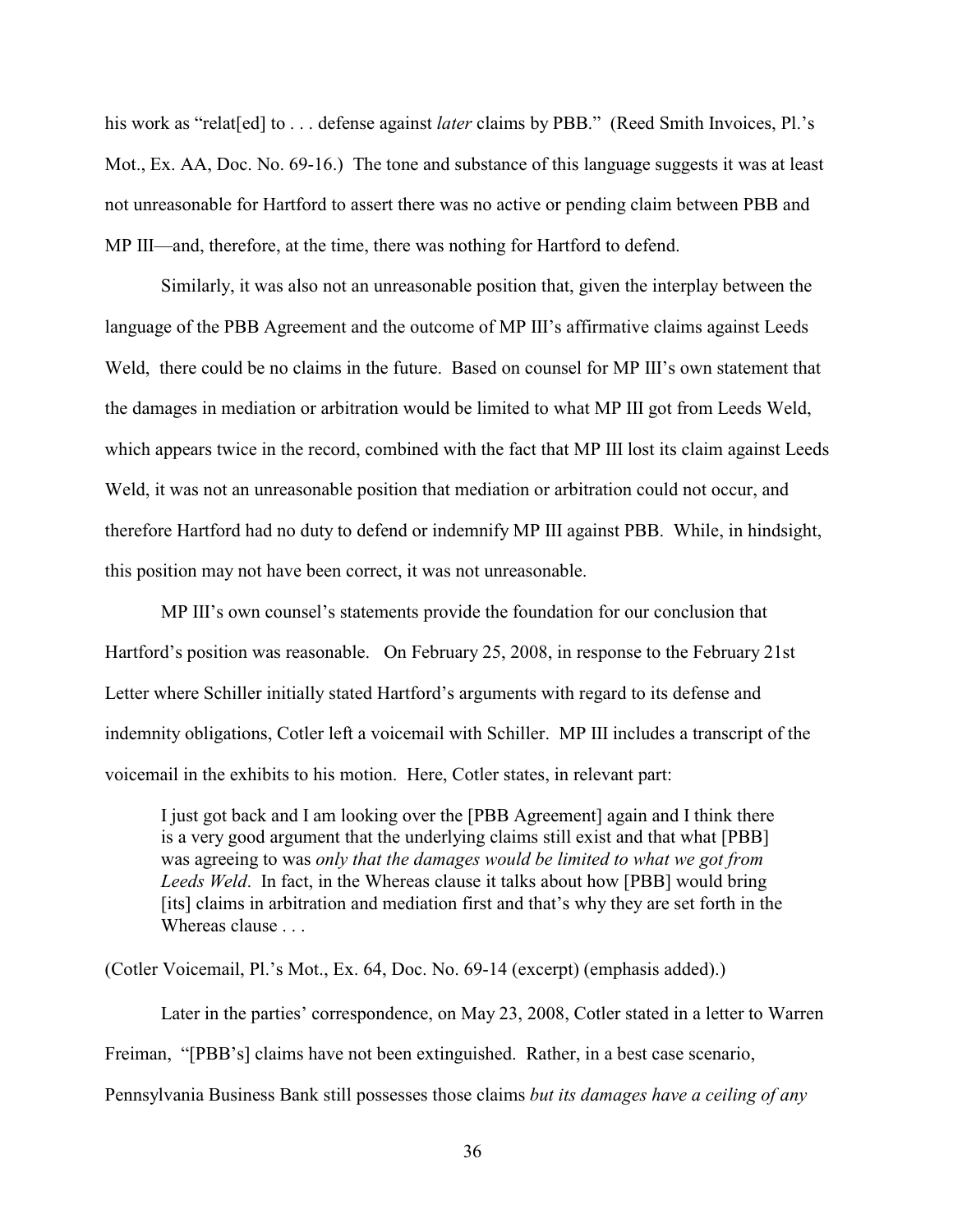*monies that MP III receives [from Leeds Weld]*." (Pl.'s Mot., Ex. BB, Doc. No. 69-16 (emphasis added).)

Of course, in other places, including its briefings in the present action, MP III also asserts the position that "there is nothing in that agreement that specifically precludes the Bank from getting monies beyond the 'Leeds Weld proceeds' should the Bank prevail on its claims for which there is insurance coverage." (Cotler Feb. 28 Letter, Pl.'s Mot., Ex. 86, Doc. No. 69-7.) However, MP III is clearly inconsistent in its position here. MP III's own waffling, and its message in its twice-communicated position that the damages in mediation/arbitration, even in a "best case scenario," were limited to Leeds Weld monies, serve to demonstrate that this understanding was reasonable.

Counsel to MP III's statements verify that it was reasonable to interpret the PBB Agreement as contractually limiting the scope of arbitration to the appropriation of monies that MP III received as a result of its affirmative legal claims against Leeds Weld. MP III, however, lost its case against Leeds Weld. Therefore, it was reasonable to conclude that, by contract, arbitration would not, and could not, occur. Even with this as a reasonable basis for its position that there could be no claims to defend in the future, MP III made it abundantly clear that "[i]n the event the PBB brings a claim or attempts to resuscitate the released claim against MP III, The Hartford will review the claim properly in accordance with the policies of Pennsylvania law. If a duty of defense is owed, a defense will be provided. If such a hypothetical claim ultimately results in damages covered under the policy, the Hartford will cover those damages." (Schiller Mar. 4 Letter, Pl.'s Mot., Ex. 12, Doc. No. 69-4.)

In support of its position that Hartford unreasonably terminated coverage, MP III argues that, in the 2007 release executed by Hartford and MP III, which was entered into five months after the PBB Agreement, Hartford itself reaffirmed its continuing duty to defend PBB's claims against MP III. This is the same argument Cotler advances in his February 25, 2008 voicemail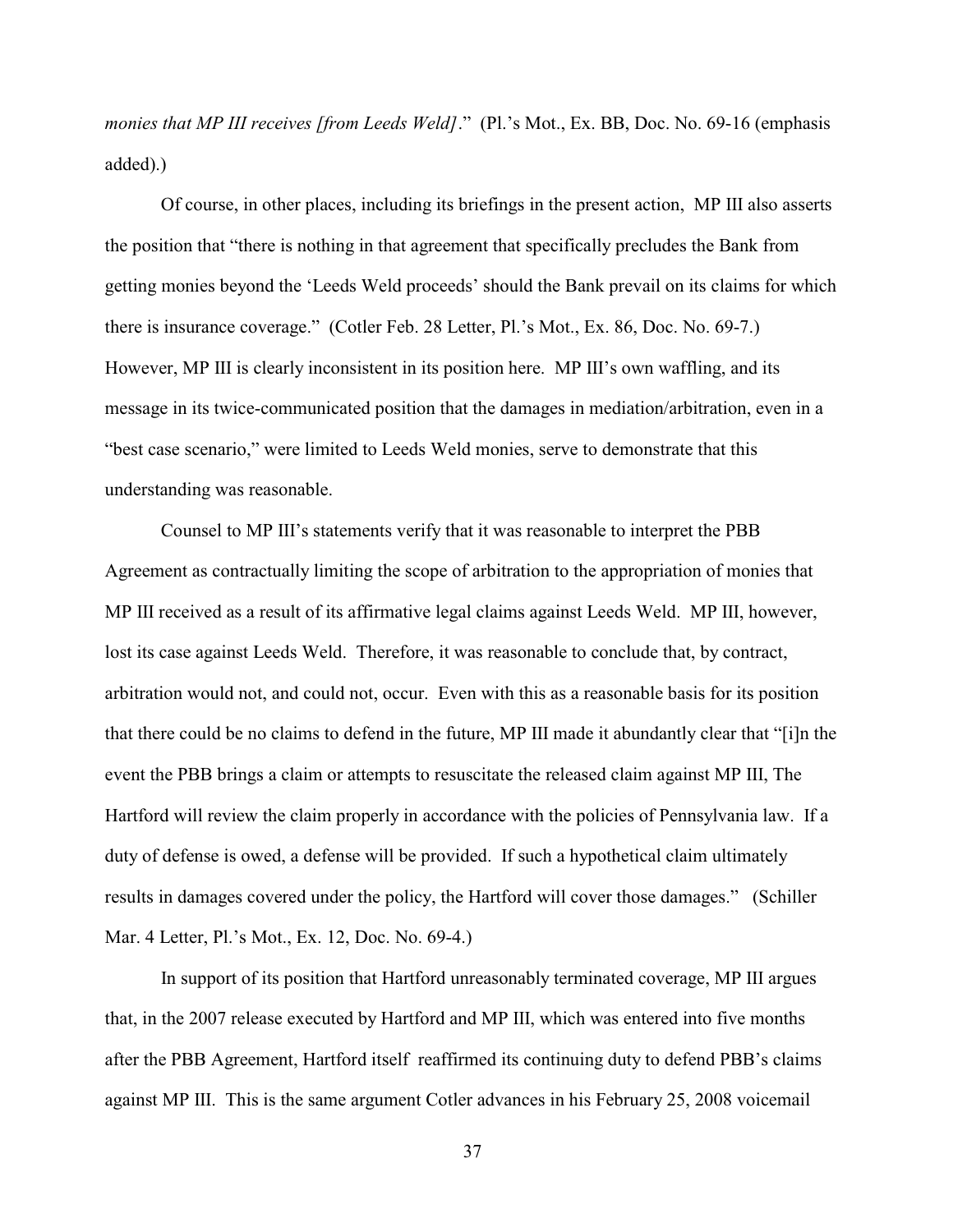where he says, "[y]ou guys in your [2007] settlement agreement with us agreed to defend the Bank's claims against us even after you had in your possession the agreement with Pennsylvania Business Bank. " In actuality, however, by executing the 2007 Agreement, Hartford did not reaffirm any previously acknowledged duty—from the beginning, Hartford had been defending MPIII under a reservation of rights. Accordingly, there was no previously acknowledged duty to reaffirm. Furthermore, the 2007 Hartford Release expressly states that it "reflects a compromise of disputed claims and defenses and shall not be deemed or construed as an admission of liability. . . ." (Pl.'s Mot., Ex. 64, Doc. No. 69-6.) Therefore, Hartford's entering into this agreement did not constitute an admission that the claims fell within the policy such that a defense was obligated, nor does it demonstrate that the February 21st Letter constituted an unreasonable change of position.

 MP III correctly points out that Hartford did state that it would defend PBB's claims going forward pursuant to the agreement between the parties. This agreement was indeed executed after Hartford had in its possession the prior agreement between PBB, dismissing their claims from court and agreeing to arbitrate or mediate. However, in light of the conclusion that the present claims were not active and future claims were limited to the Leeds Weld monies, and given the emergence of the fact that the Leeds Weld case was unsuccessful, it was not unreasonable for Hartford to now assert the potential bases on which it felt its defense obligations, as previously agreed upon, had ceased.

Our final consideration in MP III's first set of allegations takes up its argument that Hartford's filing of its declaratory judgment action itself constituted bad faith. Given our conclusion that Hartford's position as to its defense and indemnity obligations was not unreasonable, we can easily conclude that filing of declaratory judgment action was not unreasonable either.

A review of the complaints demonstrates that Hartford brought the declaratory judgment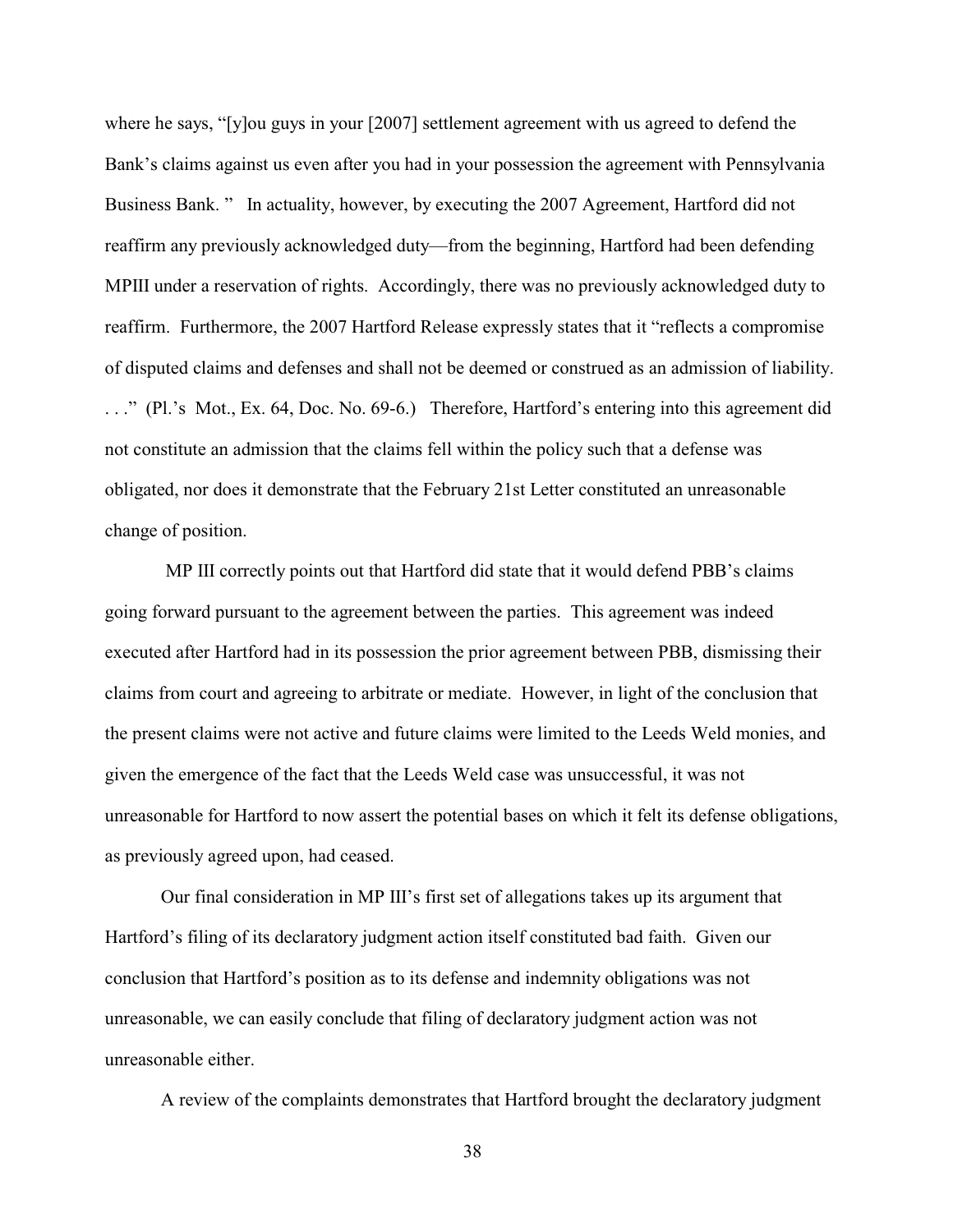actions to clarify the rights of the parties in light of the legitimately uncertain interplay between the Policies, the underlying litigation, the 2006 PBB Agreement, and the 2007 Hartford Release. The first paragraph of the initial declaratory judgment complaint suggests that it was geared primarily at obtaining a declaration with regard to MP III's demand that Hartford fund its appeal of its affirmative claims against Leeds Weld. (See Def.'s Mot., Ex. 12, Doc. No. 70-21 at ¶1) ("The Hartford seeks a declaration of non-coverage from this Court in connection with the MP III Defendant's improper demand for the payment of legal fees and costs incurred in their affirmative pursuit of damages against third parties in underlying litigation originally brought by the Pennsylvania Business Bank." ).) The rest of this complaint, and the subsequent complaint and amendment, expand the scope of the request beyond this limited purpose, however, and describe Hartford's position that the 2007 Hartford Release barred MP III's claims regarding the concealment of the umbrella policy, and that PBB's claims were released by the PBB Agreement.

MP III argues that this conduct constitutes bad faith under  $\S$  8371. We disagree. The Pennsylvania courts have held that "[t]he Declaratory Judgments Act may be invoked to interpret the obligations of the parties under an insurance contract, including the question of whether an insurer has a duty to defend and/or a duty to indemnify a party making a claim under the policy." General Acc. Ins. Co. of America v. Allen, 692 A.2d 1089, 1095 (Pa. 1997). Although the Pennsylvania courts have not gone so far, many jurisdictions explicitly *encourage* insurers in doubt about whether a duty to defend exists to seek declaratory relief. See, e.g., Excess Underwriters at Lloyd's, London v. Frank's Casing Crew & Rental Tools, Inc., 246 S.W.3d 42, 66 (Tex. 2008); Dorchester Mut. Fire Ins. Co. v. First Kostas Corp., Inc., 731 N.E.2d 569, 573 (Mass. App. Ct. 2000); Allstate Ins. Co. v. Carioto, 551 N.E.2d 382, 386 (Ill. App. 1 Dist. 1990); Jostens, Inc. v. Mission Ins. Co., 387 N.W.2d 161, 166–67 (Minn. 1986). Several district courts within the Third Circuit have considered whether the filing of a declaratory judgment action constituted bad faith under § 8371 but none have found bad faith under the circumstances in the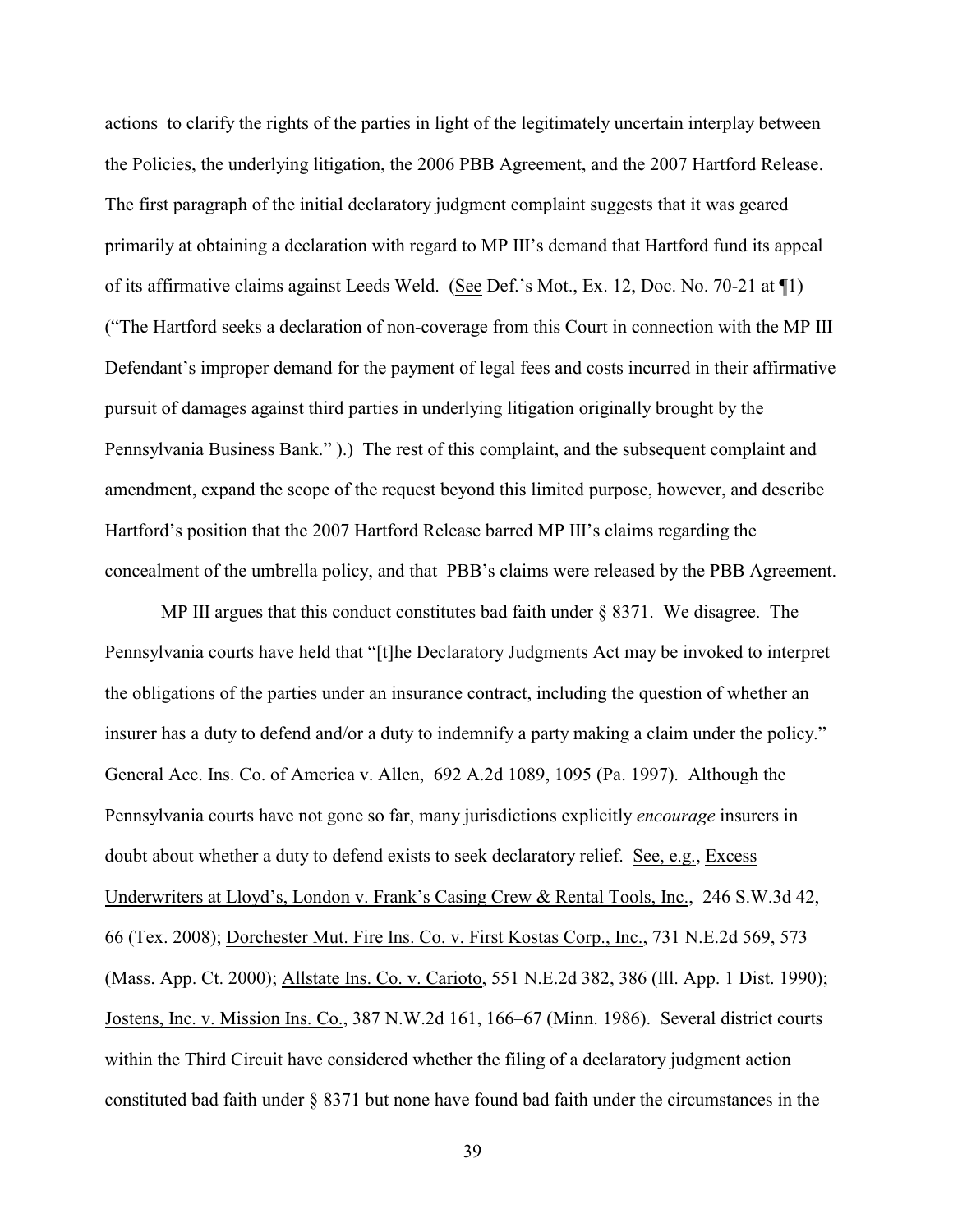respective cases. See Principal Life Ins. Co. v. DeRose, Civ. A. 08-2284, 2009 WL 4061366 (M.D. Pa. Nov. 23, 2009); Principal Life Ins. Co. v. Minder, Civ. A. No. 08-5899, 2009 WL 1917096 (E.D. Pa., Jul. 1 2009); Victoria Ins. Co. v. Ren, Civ. A. No. 08-517, 2008 WL 2371850 (E.D. Pa. Jun. 9, 2009); Employers Mut. Cas. Co. v. Loos, 476 F. Supp. 2d 478 (W.D. Pa. 2007). Hartford cites the holdings of these cases to suggest that the filing of declaratory judgment action can *never* constitute bad faith. (Def.'s Mot. Summ. J. at 25.) Our discussion, however, need not extend so far, because it is at least the case that when the basis for a declaratory judgment action is not knowingly or recklessly unreasonable, there can be no bad faith. In the present case, given the uncertain interplay between the various agreements, the undetermined nature of the PBB claims, MP III's demand that Hartford fund the appeal of the Leeds Weld claims, and MP III's impending bad faith charges regarding Hartford's alleged concealment of the umbrella policy, the bases for Hartford's declaratory judgment was at least reasonable. Accordingly, we find that, as a matter of law, Hartford's filing of the declaratory judgment actions was not in bad faith under Section 8371.

# B. The Hartford "Threats"

MP III's second stated bad faith allegation against MP III provides:

Hartford and its lawyers improperly threatened the Insureds with the loss of a defense and indemnity for the Bank's claims – after the state court judge told Hartford it had to defend – if the Insured did not assert Hartford's release argument in defense of the Banks claims that the Insureds had repeatedly told Hartford was factually inaccurate. Hartford's threats and demands constitute professionally unethical conduct, violated established case law, and is (sic) bad faith as a matter of law.

(Pl.'s Mot. Supp. Summ. J. at 26.) Contrary to MP III's argument, however, the substance of Hartford's communications in question, and the way it was delivered, was not unreasonable, and therefore, not bad faith as a matter of law.

In early March, 2009, Judge Bernstein declared that the PBB Agreement did not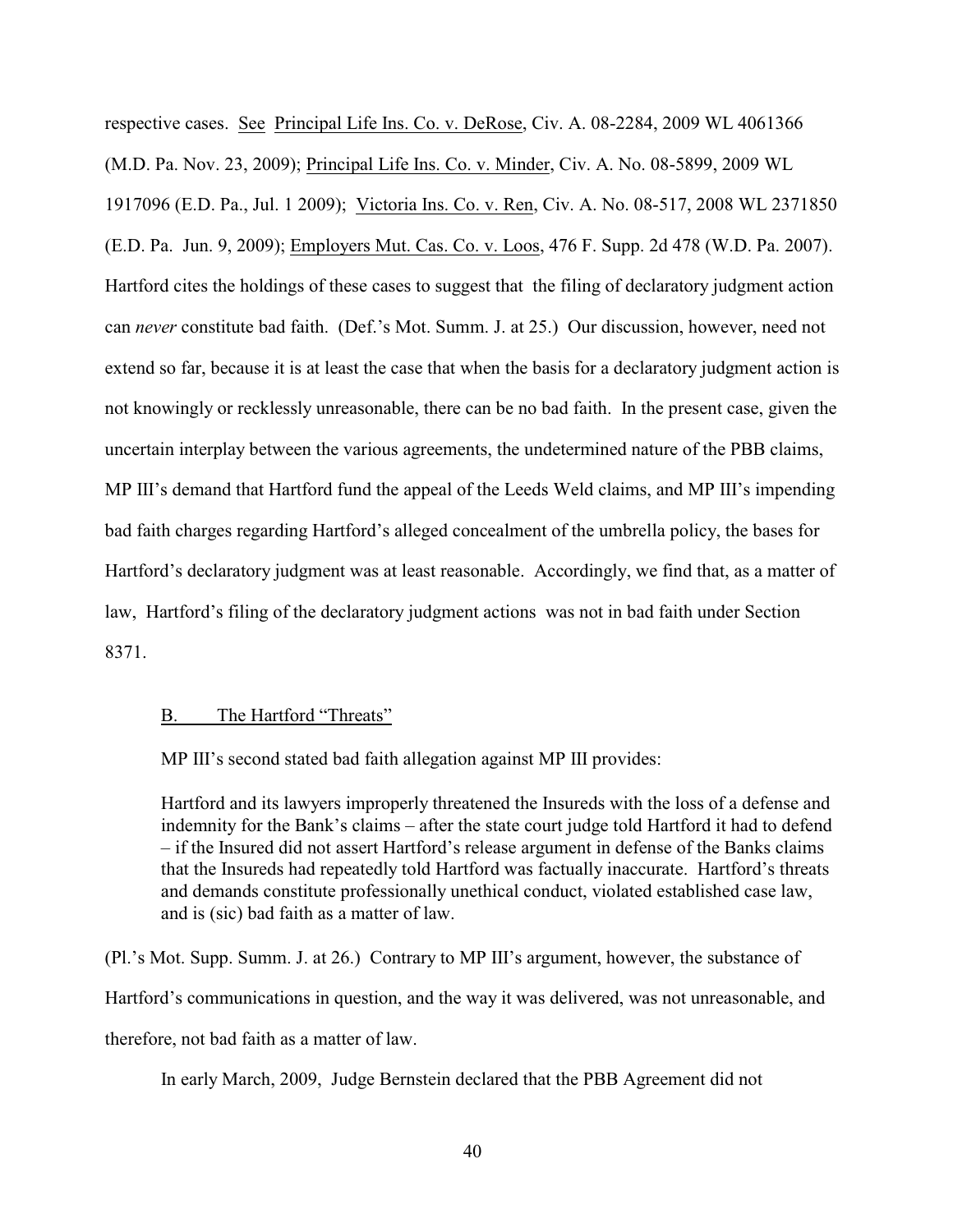extinguish Hartford's defense obligations. Notably, Judge Bernstein did not opine as to the effect of the Agreement on Hartford's indemnity obligations. On April 6, 2009, one month after Judge Bernstein opinion, PBB demanded mediation against MP III for the first time. In a letter of April 16, 2009, Schiller, on behalf of Hartford, confirmed that Hartford would be providing a defense, subject to a reservation of rights. The statement that MP III characterizes as a "threat" and a "demand" came though Hartford's request that Cotler "please confirm that you intend to assert the defense of the release entered into between PBB and MP III to PBB's claims in any mediation and arbitration. Also, when do you plan to assert this defense?" (Def.'s Mot., Ex. 40, Doc. No. 70-50.) Cotler responded by explaining that MP III and PBB did not intend to release their claims through the PBB Agreement, bold-font demanding that Hartford confirm in writing that it will "no longer demand [MP III] to testify falsely and assert . . . the factually and legally baseless [release] defense," and stating that Hartford's attorney's conduct violates the Pennsylvania Rules of Professional Conduct, which also obligate him to report Hartford's conduct to the disciplinary board. (Pl.'s Mot., Ex. 92, Doc. No. 69-7.) Schiller responded in turn by expressing dismay at Cotler's allegations of professional misconduct, further explaining Hartford's release argument, and conceding that if Cotler contends that "it was not your or [PBB's] intent to draft the PBB Release to, in fact, release claims between PBB and MP III and instead was only intended to serve only as a stand-still agreement, please say so in an affidavit, under oath, and we will not ask you to raise this as a defense in your upcoming mediation or arbitration with PBB." (Pl.'s Mot., Ex. 93, Doc. No. 69-7.) After Cotler reiterated his position on the "release" defense, and once more asserted his threat to report Schiller and his colleagues to the disciplinary board, Schiller replied,

I appreciate that you have now twice stated in writing that the intention of MP III (and its lawyers) and PBB (and its lawyers) was not to release all claims between them or limit their dispute to the proceeds, if any from the Leeds Weld litigation but instead to enter into a tolling agreement and later mediate and/or arbitrate those claims. Although we disagree that this is what the release language provides, given these representations, The Hartford will not raise the PBB Release at the mediation or any subsequent arbitration as a bar to PBB's claims against MP III . . . .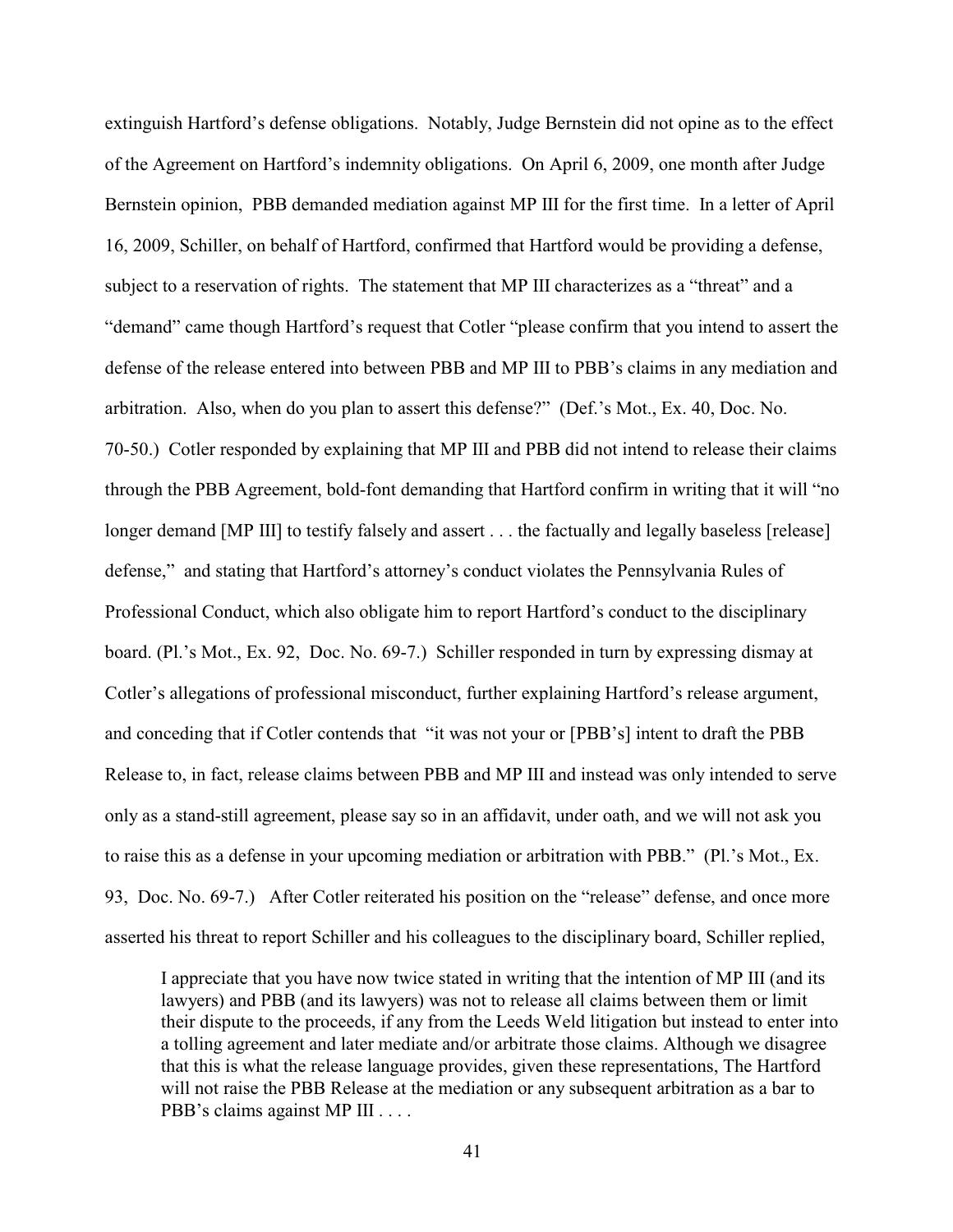(Pl.'s Mot., Ex. 95, Doc. No. 69-7.)

MP III contends that Hartford's actions here constituted bad faith. As a matter of law, however, they did not. At the threshold, the conduct clearly does not implicate the denial of benefits underpinning the "essence" of bad faith. UPMC Health System, 391 F.3d at 505. Had Hartford's actions truly been a threat—i.e., "raise this argument or else"— the denial of benefits or refusal to pay policy proceeds may have been implicated. However, here there was no "or else." Hartford never says or even implies that if MP III does not raise this argument, Hartford will not provide a defense. This essential element of MP III's allegation, therefore, is lacking. Furthermore, it was not unreasonable for Hartford to inquire or request confirmation that MP III would be asserting a reasonable argument in mediation. Judge Bernstein's opinion only held that the PBB Agreement did not extinguish Hartford's duty to defend. He did not opine as to whether or not the PBB Agreement limited the damages, and resultant indemnity obligations, to the Leeds Weld monies. It was not an unreasonable argument that the PBB Agreement did just that.

### C. Hartford's "Intentional Misrepresentation"

MP III's final basis for its bad faith claim alleges that Hartford "intentionally misrepresented" in letters and court filings that Schiller's February 21, 2008 letter did not terminate the defense against PBB's claims, when in actuality, it did. This, MP III claims, constitutes bad faith as a matter of law. Again, we disagree.

First, we fail to see how Schiller's February 21, 2008, letter constituted an "unequivocal termination," as MP III proclaims. A reading of the letter demonstrates that it had two purposes: (1) to state Hartford's position that it had no obligation to fund the appeal of MP III's affirmative claims against Leeds Weld, and (2) to advance its position that there was no active claim, and, based on the agreement releasing the claims and putting them into arbitration solely to "divvy up the [Leeds Weld] spoils," combined with the fact that it was clear there were no Leeds Weld spoils to divvy, there could be no claim. This letter was not an unequivocal termination of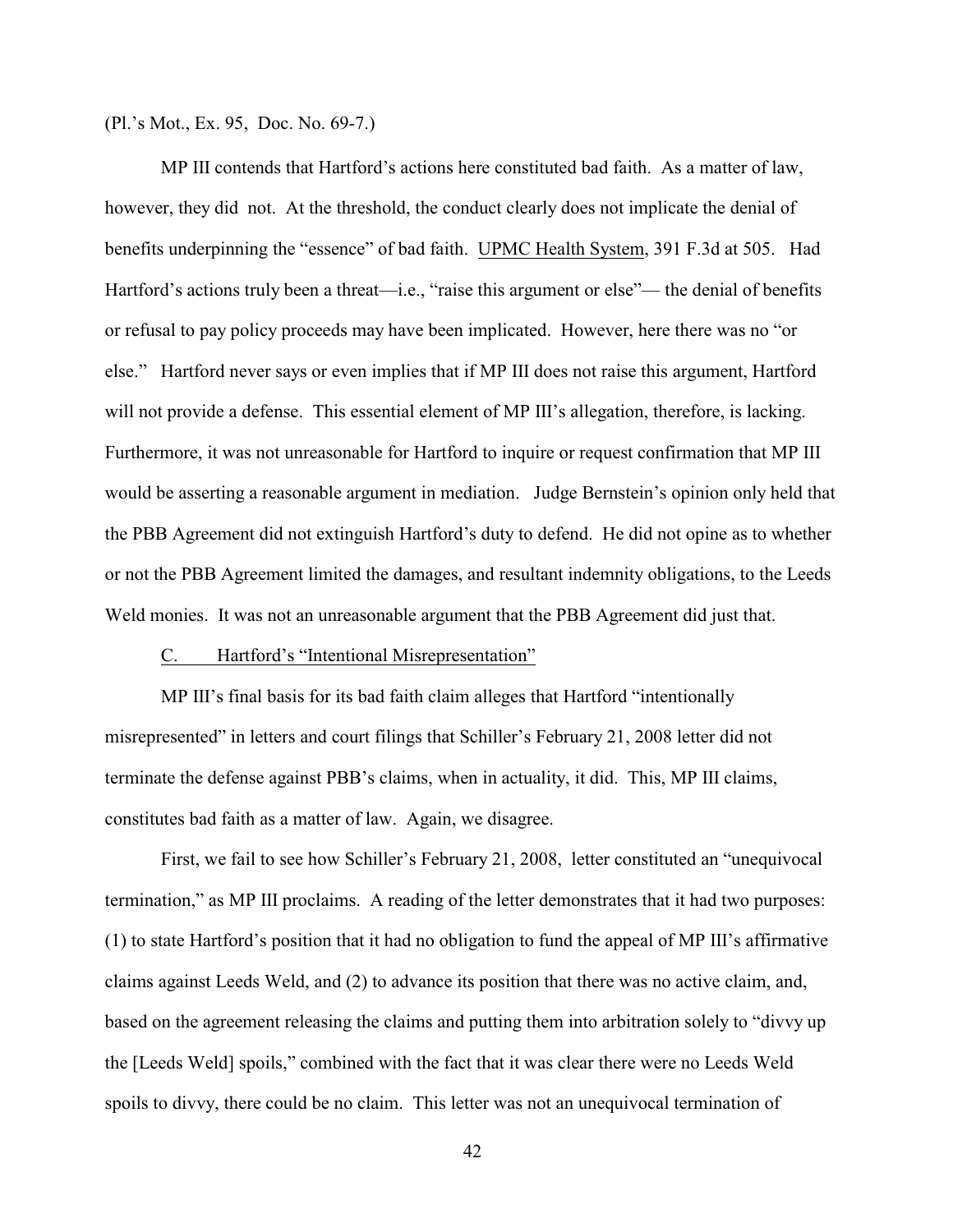coverage, rather, it is better characterized as a communication as to the potential bases for the denial of coverage, which does not constitute bad faith. See Simon Wrecking Co., Inc. v. AIU Ins. Co., 350 F. Supp. 2d 624, 632 (E.D. Pa. 2004) (holding that letter from insurer to insured that outlined "potential bases" for the denial of coverage and "did not actually deny coverage to [insured]" could not constitute bad faith).

In response to this letter, MP III communicated its own position that "there is a very good argument that the underlying claims still exist," (Cotler Voicemail, Pl.'s Mot., Ex. 64), that a "fair reading of the agreement may be that the Bank only agreed to transfer all of its claims . . . from the trial court to arbitration," (Cotler Feb. 28th Letter, Pl.'s Mot., Ex. 86), and "if the Pennsylvania Business Bank pursues any of its claims in arbitration or otherwise . . . we will expect the Hartford to pay for that defense and for any settlement or verdict or judgment."(Pl.'s Mot., Ex. 11, Doc. No. 69-4.) The day after MP III asserted this position, and eleven days after Hartford's initial communication on the matter, Hartford told MP III that "in the event that PBB brings a claim or attempts to resuscitate the release claim against MP III, Hartford will review the claim promptly in accordance with the policies and Pennsylvania law. If a duty of defense is owed, a defense will be provided." (March 4th letter, Pl.'s Mot., Ex. 12). Hartford stated further, '[i]f such a hypothetical claim ultimately results in damages covered under the policy, then The Hartford will cover those damages." (Id.) Hartford then reiterated its position that there was no active claim and that it did not agree that one could arise,. however it made clear that it "will ... of course review any such claim that [MP III] should forward." (Id.) Nothing in the March 4th Letter demonstrates any inconsistency in Hartford's stance. The March 4th Letter reiterates Hartford's position that there is no active claim and that one cannot be brought, however, it confirms that if one is brought, a defense will be considered and provided if required.

MP III points to the reinsurance report Hartford filed with its own insurer as the "smoking gun," which demonstrates that Hartford, "lied to the Insureds about maybe defending them when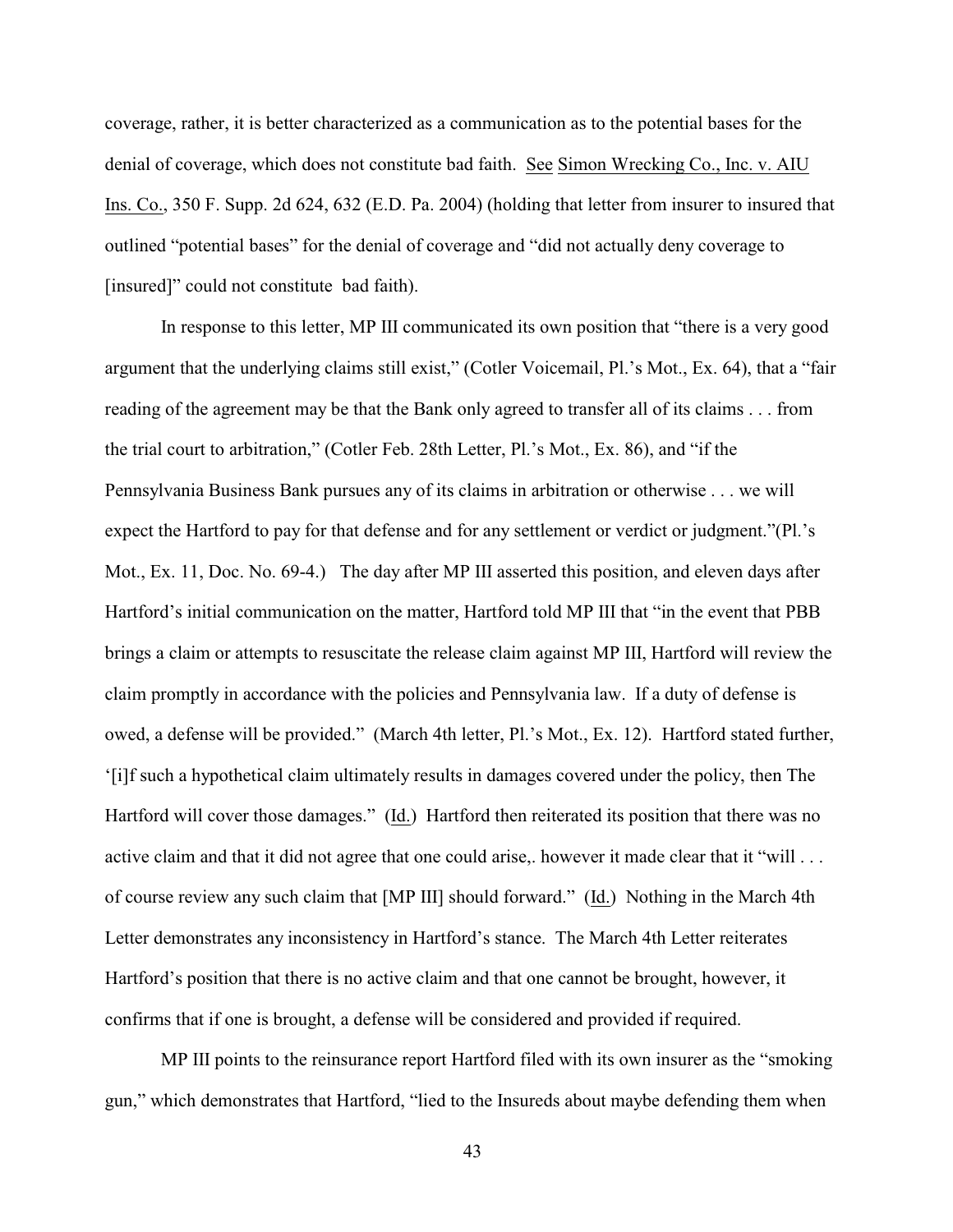the bank demanded mediation. Hartford had already decided it was not going to defend or indemnify the Insureds for the Bank's claims when the Bank pursued them." (Pl.'s Br. Supp. Mot. Summ. J. at 33.) We see the reinsurance report as being neither a confirmation of Hartford's prior refusal to pay proceeds, nor as a statement that was in any way inconsistent with its prior representations. The report outlined the same argument Hartford had expressed to MP III in its February 21st and March 4th letters, and told its reinsurer that it, "believe<sup>[d]</sup> Hartford's contractual obligations have been eliminated by the parties' release." Informing a reinsurer as to an argument for non-coverage and expressing a belief that the duty to defend or indemnify has ended are not tantamount to a denial of benefits. Hartford could express its belief to its own insurer that it did not have an obligation and then, when pressed with an actual claim, provide a defense. Nowhere does Hartford unequivocally state it would deny a claim if one was tendered. The argument Hartford described to its insurer was the identical argument it expressed in its letters. The Reinsurance Report, like everything else MP III points to in this case, simply does not provide clear and convincing evidence of a denial of benefits, that Hartford misrepresented itself, or that it otherwise conducted itself in bad faith.

#### D. Bad Faith in a Vacuum

We conclude our discussion by considering the legal sufficiency of MP III's claim in light of the Third Circuit and Pennsylvania Supreme Court's holdings as to the "predicate cause of action" requirement in a bad faith claim under Section 8371. A court within this district recently summarized the Third Circuit's position:

The [Third Circuit in Polselli] stated that the statutory language of Section 8371 makes it clear that a bad faith claim cannot "exist in a vacuum" and instead provides "additional remedies upon a finding of bad faith made in a predicate action under an insurance policy." 126 F.3d at 530. The Polselli court further stated that "at the very least . . . the predicate policy cause of action must be ripe before a Section 8371 cause of action may be recognized," indicating that a bad faith claim can be brought as long as a predicate policy cause of action is also brought. Id. (citing Doylestown Elec. Supply Co. v. Md. Cas. Ins. Co., 942 F.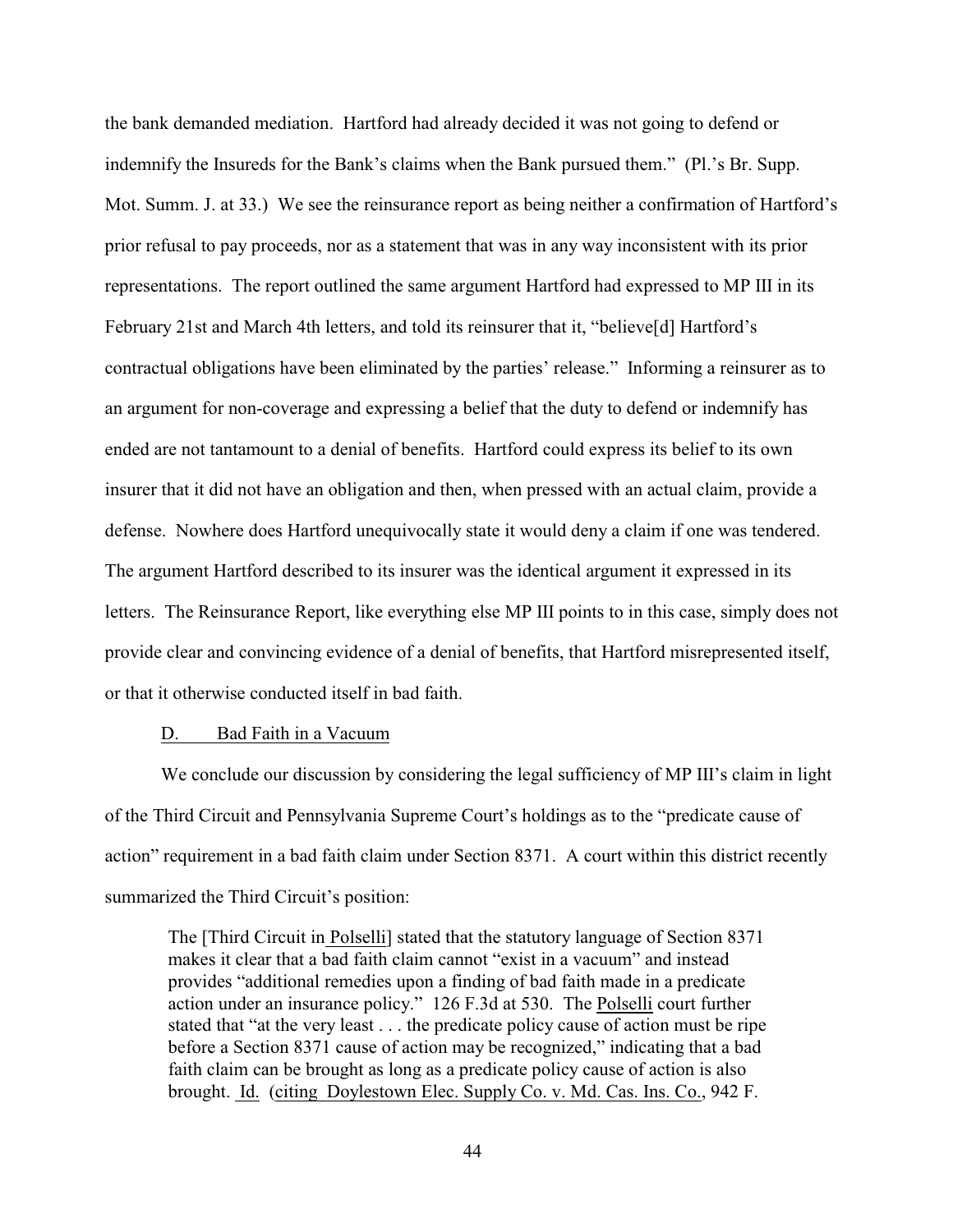Supp. 1018, 1019-20 (E.D. Pa. 1996)).

Rohm and Haas Co. v. Utica Mut. Ins. Co., Civ. A No. 07-584, 2008 WL 2517176 at \*2 n.3 (E.D. Pa. Jun. 23, 2008)

In Ash v. Continental Insurance Company, the Pennsylvania Supreme Court echoed the earlier pronouncement of the Third Circuit. Quoting Section 8371, and expanding on the majority pronouncement in Toy v. Metropolitan Life Ins. Co., 928 A.2d 186, 199 (Pa. 2007), the Ash Court held that the bad faith statute "applies only in limited circumstances—i.e., where the insured first has filed 'an action arising under an insurance policy' against his insurer. 932 A.2d 877, 882 (Pa. 2007).

Although the ultimate reasonableness of Hartford's position and conduct alone requires summary judgment against Plaintiff, it is worth highlighting the fact that MP III's complaint lacks a predicate action, rendering it insufficient under Third Circuit and Pennsylvania Supreme Court precedent. In the present case, Plaintiff's complaint alleges only one count—bad faith. There simply is no associated, attached, or concordant "action arising under an insurance policy." 42 Pa. Cons. Stat. Ann. § 8371. In this case, the only conceivable ripe predicate action was Hartford's declaratory judgment action filed in state court to determine whether it had an obligation to defend MPIII from a claim PBB might raise in mediation. However, if the "essence" of a bad faith claim is the denial of benefits, UPMC Health System, 391 F.3d at 505, it would make little sense for a declaratory judgment action filed by an insurer, which, by its particular terms, is limited to declarations regarding future conduct— i.e., the duty to defend in mediation if it is demanded—to serve as the predicate basis for an insured's bad faith action. In the present circumstances, a claim for breach of contract, be it actual or anticipatory, would theoretically have been the appropriate predicate action.<sup>17</sup> Indeed, much of the dispute in the present motions centered on whether there

 $17$ We note that in MP III Holdings Inc., et al. v. The Hartford, Civ. A. No. 05-1589, 2006 WL 2645156 (E.D. Pa. 2006) (Shapiro, J.), MP III brought a breach of contract action for failure to defend